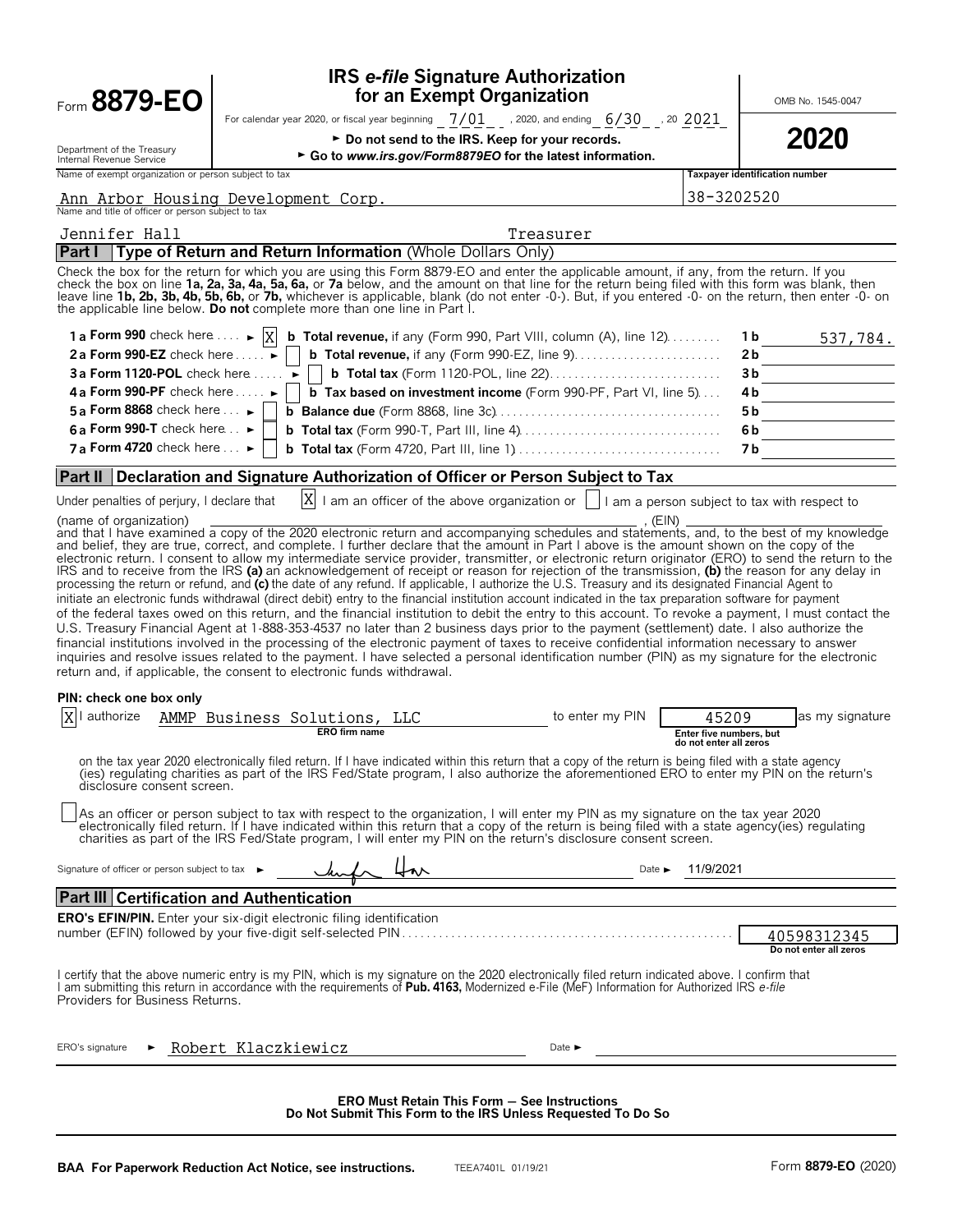| ⊦orm <b>ਹ</b> | 990 |  |
|---------------|-----|--|
|               |     |  |

|                                        | Form 990 |                                                                                          |                                               |            |             |                    |                                     |                                                                                                                                                                                                                                   |                                                                                      |              | OMB No. 1545-0047                          |                      |                       |
|----------------------------------------|----------|------------------------------------------------------------------------------------------|-----------------------------------------------|------------|-------------|--------------------|-------------------------------------|-----------------------------------------------------------------------------------------------------------------------------------------------------------------------------------------------------------------------------------|--------------------------------------------------------------------------------------|--------------|--------------------------------------------|----------------------|-----------------------|
|                                        |          |                                                                                          |                                               |            |             |                    |                                     | <b>Return of Organization Exempt From Income Tax</b>                                                                                                                                                                              |                                                                                      |              | 2020                                       |                      |                       |
|                                        |          |                                                                                          |                                               |            |             |                    |                                     | Under section 501(c), 527, or 4947(a)(1) of the Internal Revenue Code (except private foundations)                                                                                                                                |                                                                                      |              |                                            |                      |                       |
|                                        |          | Department of the Treasury<br>Internal Revenue Service                                   |                                               |            |             |                    |                                     | Do not enter social security numbers on this form as it may be made public.<br>Go to www.irs.gov/Form990 for instructions and the latest information.                                                                             |                                                                                      |              | <b>Open to Public</b><br><b>Inspection</b> |                      |                       |
| А                                      |          | For the 2020 calendar year, or tax year beginning                                        |                                               |            |             | 7/01               |                                     | , 2020, and ending                                                                                                                                                                                                                | 6/30                                                                                 |              | , 20 20 21                                 |                      |                       |
| в                                      |          | Check if applicable:                                                                     | C                                             |            |             |                    |                                     |                                                                                                                                                                                                                                   |                                                                                      |              | D Employer identification number           |                      |                       |
|                                        |          | Address change                                                                           |                                               |            |             |                    | Ann Arbor Housing Development Corp. |                                                                                                                                                                                                                                   |                                                                                      | 38-3202520   |                                            |                      |                       |
|                                        |          | Name change                                                                              | 2000 S. Industrial Hwy                        |            |             |                    |                                     |                                                                                                                                                                                                                                   | E Telephone number                                                                   |              |                                            |                      |                       |
|                                        |          | Initial return                                                                           | Ann Arbor, MI 48104                           |            |             |                    |                                     |                                                                                                                                                                                                                                   |                                                                                      | 734-794-6720 |                                            |                      |                       |
|                                        |          | Final return/terminated                                                                  |                                               |            |             |                    |                                     |                                                                                                                                                                                                                                   |                                                                                      |              |                                            |                      |                       |
|                                        |          | Amended return                                                                           |                                               |            |             |                    |                                     |                                                                                                                                                                                                                                   | G Gross receipts S                                                                   |              |                                            | 537,784.             |                       |
|                                        |          | Application pending                                                                      | F Name and address of principal officer:      |            |             |                    |                                     |                                                                                                                                                                                                                                   | H(a) Is this a group return for subordinates?<br>H(b) Are all subordinates included? |              |                                            | Yes<br>Yes           | $X_{N0}$<br><b>No</b> |
|                                        |          | Tax-exempt status:                                                                       | Same As C Above<br>$X$ 501(c)(3)              | $501(c)$ ( |             | )◄<br>(insert no.) | 4947(a)(1) or                       | 527                                                                                                                                                                                                                               | If "No," attach a list. See instructions                                             |              |                                            |                      |                       |
| J                                      |          | Website: ►<br>N/A                                                                        |                                               |            |             |                    |                                     |                                                                                                                                                                                                                                   | $H(c)$ Group exemption number $\blacktriangleright$                                  |              |                                            |                      |                       |
| Κ                                      |          | Form of organization:                                                                    | X Corporation                                 | Trust      | Association |                    | Other $\blacktriangleright$         | L Year of formation: 2015                                                                                                                                                                                                         |                                                                                      |              | M State of legal domicile: MI              |                      |                       |
|                                        | Part I   | <b>Summary</b>                                                                           |                                               |            |             |                    |                                     |                                                                                                                                                                                                                                   |                                                                                      |              |                                            |                      |                       |
|                                        | 1        |                                                                                          |                                               |            |             |                    |                                     | Briefly describe the organization's mission or most significant activities: Rental housing in greater Ann Arbor                                                                                                                   |                                                                                      |              |                                            |                      |                       |
|                                        |          |                                                                                          |                                               |            |             |                    |                                     | area, including necessary supportive services to enhance livability for low income                                                                                                                                                |                                                                                      |              |                                            |                      |                       |
|                                        |          |                                                                                          | and special needs clientele                   |            |             |                    |                                     |                                                                                                                                                                                                                                   |                                                                                      |              |                                            |                      |                       |
|                                        |          |                                                                                          |                                               |            |             |                    |                                     | Check this box <b>F</b> if the organization discontinued its operations or disposed of more than 25% of its net assets.                                                                                                           |                                                                                      |              |                                            |                      |                       |
|                                        | 2<br>3   |                                                                                          |                                               |            |             |                    |                                     | Number of voting members of the governing body (Part VI, line 1a)                                                                                                                                                                 |                                                                                      | 3            |                                            |                      | 7                     |
|                                        | 4        |                                                                                          |                                               |            |             |                    |                                     | Number of independent voting members of the governing body (Part VI, line 1b)                                                                                                                                                     |                                                                                      | 4            |                                            |                      | 7                     |
|                                        | 5        |                                                                                          |                                               |            |             |                    |                                     | Total number of individuals employed in calendar year 2020 (Part V, line 2a)                                                                                                                                                      |                                                                                      | 5            |                                            |                      | $\mathbf 0$           |
| <b>Activities &amp; Governance</b>     | 6        |                                                                                          |                                               |            |             |                    |                                     |                                                                                                                                                                                                                                   |                                                                                      | 6<br>7a      |                                            |                      | $\mathbf{0}$          |
|                                        |          |                                                                                          |                                               |            |             |                    |                                     |                                                                                                                                                                                                                                   |                                                                                      | 7b           |                                            |                      | $0$ .<br>0.           |
|                                        |          |                                                                                          |                                               |            |             |                    |                                     |                                                                                                                                                                                                                                   | <b>Prior Year</b>                                                                    |              |                                            | <b>Current Year</b>  |                       |
|                                        | 8        |                                                                                          |                                               |            |             |                    |                                     |                                                                                                                                                                                                                                   |                                                                                      |              |                                            |                      |                       |
|                                        | 9        |                                                                                          |                                               |            |             |                    |                                     |                                                                                                                                                                                                                                   |                                                                                      |              |                                            |                      |                       |
| Revenue                                | 10       |                                                                                          |                                               |            |             |                    |                                     |                                                                                                                                                                                                                                   |                                                                                      | 1,473.       |                                            |                      | 1,082.                |
|                                        | 11<br>12 |                                                                                          |                                               |            |             |                    |                                     | Other revenue (Part VIII, column (A), lines 5, 6d, 8c, 9c, 10c, and 11e)<br>Total revenue - add lines 8 through 11 (must equal Part VIII, column (A), line 12)                                                                    | 496,019.<br>497, 492.                                                                |              |                                            | 536,702.<br>537,784. |                       |
|                                        | 13       |                                                                                          |                                               |            |             |                    |                                     | Grants and similar amounts paid (Part IX, column (A), lines 1-3)                                                                                                                                                                  |                                                                                      |              |                                            |                      |                       |
|                                        | 14       |                                                                                          |                                               |            |             |                    |                                     |                                                                                                                                                                                                                                   |                                                                                      |              |                                            |                      |                       |
|                                        | 15       |                                                                                          |                                               |            |             |                    |                                     | Salaries, other compensation, employee benefits (Part IX, column (A), lines 5-10)                                                                                                                                                 |                                                                                      |              |                                            |                      |                       |
| s,                                     |          |                                                                                          |                                               |            |             |                    |                                     | 16a Professional fundraising fees (Part IX, column (A), line 11e)                                                                                                                                                                 |                                                                                      |              |                                            |                      |                       |
| Expense                                |          | <b>b</b> Total fundraising expenses (Part IX, column (D), line 25) $\blacktriangleright$ |                                               |            |             |                    |                                     |                                                                                                                                                                                                                                   |                                                                                      |              |                                            |                      |                       |
|                                        | 17       |                                                                                          |                                               |            |             |                    |                                     | Other expenses (Part IX, column (A), lines 11a-11d, 11f-24e)                                                                                                                                                                      | 559,810.                                                                             |              |                                            | 293, 213.            |                       |
|                                        | 18       |                                                                                          |                                               |            |             |                    |                                     | Total expenses. Add lines 13-17 (must equal Part IX, column (A), line 25)                                                                                                                                                         | 559,810                                                                              |              |                                            | 293, 213.            |                       |
|                                        | 19       |                                                                                          |                                               |            |             |                    |                                     | Revenue less expenses. Subtract line 18 from line 12                                                                                                                                                                              | $-62,318$                                                                            |              |                                            | 244,571.             |                       |
|                                        |          |                                                                                          |                                               |            |             |                    |                                     |                                                                                                                                                                                                                                   | <b>Beginning of Current Year</b>                                                     |              |                                            | <b>End of Year</b>   |                       |
|                                        | 20       |                                                                                          |                                               |            |             |                    |                                     |                                                                                                                                                                                                                                   | 1,653,024.                                                                           |              |                                            | 1,877,498.           |                       |
| <b>Net Assets or<br/>Fund Balances</b> | 21       |                                                                                          |                                               |            |             |                    |                                     |                                                                                                                                                                                                                                   | 38,521.                                                                              |              |                                            | 18,424.              |                       |
|                                        | 22       |                                                                                          |                                               |            |             |                    |                                     | Net assets or fund balances. Subtract line 21 from line 20                                                                                                                                                                        | 1,614,503.                                                                           |              |                                            | 1,859,074.           |                       |
|                                        | Part II  | <b>Signature Block</b>                                                                   |                                               |            |             |                    |                                     |                                                                                                                                                                                                                                   |                                                                                      |              |                                            |                      |                       |
|                                        |          |                                                                                          |                                               |            |             |                    |                                     | Under penalties of perjury, I declare that I have examined this return, including accompanying schedules and statements, and to the best of my knowledge and belief, it is true, correct, and<br>complete. Declaration of prepare |                                                                                      |              |                                            |                      |                       |
|                                        |          |                                                                                          |                                               |            |             |                    |                                     |                                                                                                                                                                                                                                   |                                                                                      |              |                                            |                      |                       |
| Sign                                   |          |                                                                                          | Signature of officer                          |            |             |                    |                                     |                                                                                                                                                                                                                                   |                                                                                      |              |                                            |                      |                       |
|                                        |          |                                                                                          |                                               |            |             |                    |                                     |                                                                                                                                                                                                                                   | Date                                                                                 |              |                                            |                      |                       |
|                                        | Here     |                                                                                          | Jennifer Hall<br>Type or print name and title |            |             |                    |                                     |                                                                                                                                                                                                                                   | Treasurer                                                                            |              |                                            |                      |                       |

|                                                                                                                                     | Print/Type preparer's name                        | Preparer's signature                   | Date | if<br>Check   | <b>PTIN</b> |  |  |  |  |  |
|-------------------------------------------------------------------------------------------------------------------------------------|---------------------------------------------------|----------------------------------------|------|---------------|-------------|--|--|--|--|--|
| Paid                                                                                                                                | Robert Klaczkiewicz                               | Robert Klaczkiewicz                    |      | self-employed | P01501312   |  |  |  |  |  |
| Preparer                                                                                                                            | AMMP Business Solutions, LLC<br>Firm's name       |                                        |      |               |             |  |  |  |  |  |
|                                                                                                                                     | Use Only Firm's address '<br>▶ 8916 Valleyview Ct | Firm's EIN $\triangleright$ 46-4072318 |      |               |             |  |  |  |  |  |
|                                                                                                                                     | Saginaw, MI 48609                                 | Phone no. 989-225-1083                 |      |               |             |  |  |  |  |  |
| X Yes<br>May the IRS discuss this return with the preparer shown above? See instructions<br>No                                      |                                                   |                                        |      |               |             |  |  |  |  |  |
| $F_{\alpha r}$ 000 $(2020)$<br><b>RAA</b> For Panonuork Poduction Act Notice, see the conarate instructions<br>TPTTAA1AA1A1A1AA1A1A |                                                   |                                        |      |               |             |  |  |  |  |  |

**BAR FOR A FOR A FOR A FORM REDUCTS A FORM REDUCTS A FORM REDUCTS AND RELA0101L 01/19/21** Form **990** (2020)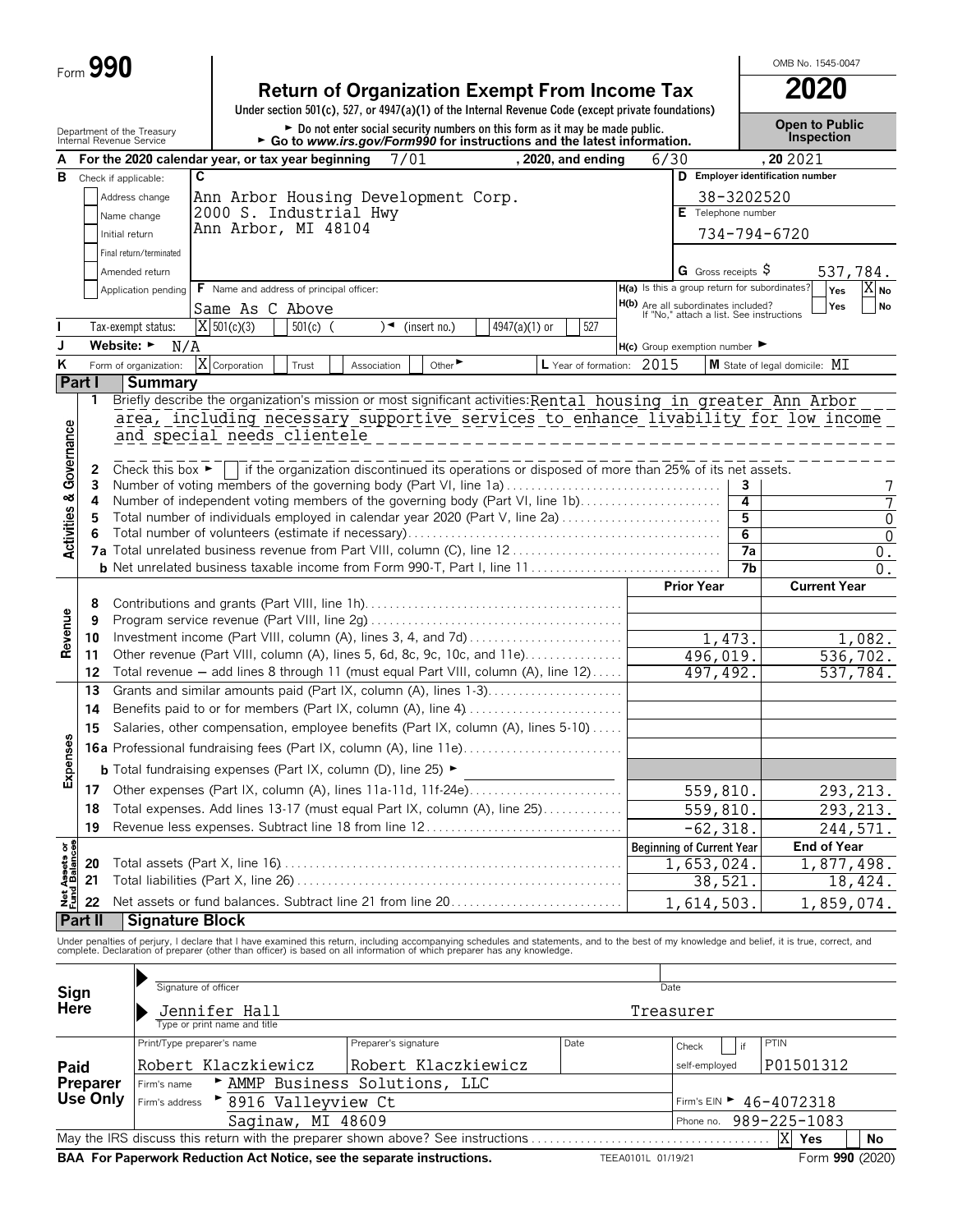|                 | Form 990 (2020)      |                                                         | Ann Arbor Housing Development Corp.                                                                                                                                                                                                                                              |               | 38-3202520               | Page 2          |
|-----------------|----------------------|---------------------------------------------------------|----------------------------------------------------------------------------------------------------------------------------------------------------------------------------------------------------------------------------------------------------------------------------------|---------------|--------------------------|-----------------|
| <b>Part III</b> |                      |                                                         | <b>Statement of Program Service Accomplishments</b>                                                                                                                                                                                                                              |               |                          |                 |
|                 |                      |                                                         |                                                                                                                                                                                                                                                                                  |               |                          |                 |
| $\mathbf{1}$    |                      | Briefly describe the organization's mission:            |                                                                                                                                                                                                                                                                                  |               |                          |                 |
|                 |                      |                                                         | Rental housing in greater Ann Arbor area, including necessary supportive services to                                                                                                                                                                                             |               |                          |                 |
|                 |                      |                                                         | enhance livability for low income and special needs clientele                                                                                                                                                                                                                    |               |                          |                 |
|                 |                      |                                                         |                                                                                                                                                                                                                                                                                  |               |                          |                 |
|                 |                      |                                                         |                                                                                                                                                                                                                                                                                  |               |                          |                 |
|                 |                      |                                                         | 2 Did the organization undertake any significant program services during the year which were not listed on the prior                                                                                                                                                             |               |                          |                 |
|                 | Form 990 or 990-EZ?. |                                                         |                                                                                                                                                                                                                                                                                  |               |                          | Yes<br>No       |
|                 |                      | If "Yes," describe these new services on Schedule O.    |                                                                                                                                                                                                                                                                                  |               |                          |                 |
| 3               |                      |                                                         | Did the organization cease conducting, or make significant changes in how it conducts, any program services?                                                                                                                                                                     |               |                          | Yes<br>No       |
|                 |                      | If "Yes," describe these changes on Schedule O.         |                                                                                                                                                                                                                                                                                  |               |                          |                 |
| 4               |                      | and revenue, if any, for each program service reported. | Describe the organization's program service accomplishments for each of its three largest program services, as measured by expenses.<br>Section 501(c)(3) and 501(c)(4) organizations are required to report the amount of grants and allocations to others, the total expenses, |               |                          |                 |
|                 | 4a (Code:            |                                                         | ) (Expenses $\frac{293}{213}$ , including grants of $\frac{5}{7}$                                                                                                                                                                                                                |               | ) (Revenue \$            |                 |
|                 |                      |                                                         | Relieved a shortage of decent, safe and sanitary housing for persons of low income                                                                                                                                                                                               |               |                          |                 |
|                 |                      |                                                         | including families and elderly, homeless or disabled persons in the city of Ann                                                                                                                                                                                                  |               |                          |                 |
|                 |                      |                                                         | Arbor, MI and other Michigan communities.                                                                                                                                                                                                                                        |               |                          |                 |
|                 |                      |                                                         |                                                                                                                                                                                                                                                                                  |               |                          |                 |
|                 |                      |                                                         |                                                                                                                                                                                                                                                                                  |               |                          |                 |
|                 |                      |                                                         |                                                                                                                                                                                                                                                                                  |               |                          |                 |
|                 |                      |                                                         |                                                                                                                                                                                                                                                                                  |               |                          |                 |
|                 |                      |                                                         |                                                                                                                                                                                                                                                                                  |               |                          |                 |
|                 |                      |                                                         |                                                                                                                                                                                                                                                                                  |               |                          |                 |
|                 |                      |                                                         |                                                                                                                                                                                                                                                                                  |               |                          |                 |
|                 |                      |                                                         |                                                                                                                                                                                                                                                                                  |               |                          |                 |
|                 |                      |                                                         |                                                                                                                                                                                                                                                                                  |               |                          |                 |
|                 | $4b$ (Code:          | ) (Expenses $\frac{1}{2}$                               | including grants of $\sqrt{5}$                                                                                                                                                                                                                                                   |               | ) (Revenue \$            |                 |
|                 |                      |                                                         |                                                                                                                                                                                                                                                                                  |               |                          |                 |
|                 |                      |                                                         |                                                                                                                                                                                                                                                                                  |               |                          |                 |
|                 |                      |                                                         |                                                                                                                                                                                                                                                                                  |               |                          |                 |
|                 |                      |                                                         |                                                                                                                                                                                                                                                                                  |               |                          |                 |
|                 |                      |                                                         |                                                                                                                                                                                                                                                                                  |               |                          |                 |
|                 |                      |                                                         |                                                                                                                                                                                                                                                                                  |               |                          |                 |
|                 |                      |                                                         |                                                                                                                                                                                                                                                                                  |               |                          |                 |
|                 |                      |                                                         |                                                                                                                                                                                                                                                                                  |               |                          |                 |
|                 |                      |                                                         |                                                                                                                                                                                                                                                                                  |               |                          |                 |
|                 |                      |                                                         |                                                                                                                                                                                                                                                                                  |               |                          |                 |
|                 |                      |                                                         |                                                                                                                                                                                                                                                                                  |               |                          |                 |
|                 |                      |                                                         |                                                                                                                                                                                                                                                                                  |               |                          |                 |
|                 |                      |                                                         |                                                                                                                                                                                                                                                                                  |               |                          |                 |
|                 | $4c$ (Code:          | ) (Expenses $\frac{1}{2}$                               | including grants of $\$$                                                                                                                                                                                                                                                         |               | ) (Revenue $\frac{1}{2}$ |                 |
|                 |                      |                                                         |                                                                                                                                                                                                                                                                                  |               |                          |                 |
|                 |                      |                                                         |                                                                                                                                                                                                                                                                                  |               |                          |                 |
|                 |                      |                                                         |                                                                                                                                                                                                                                                                                  |               |                          |                 |
|                 |                      |                                                         |                                                                                                                                                                                                                                                                                  |               |                          |                 |
|                 |                      |                                                         |                                                                                                                                                                                                                                                                                  |               |                          |                 |
|                 |                      |                                                         |                                                                                                                                                                                                                                                                                  |               |                          |                 |
|                 |                      |                                                         |                                                                                                                                                                                                                                                                                  |               |                          |                 |
|                 |                      |                                                         |                                                                                                                                                                                                                                                                                  |               |                          |                 |
|                 |                      |                                                         |                                                                                                                                                                                                                                                                                  |               |                          |                 |
|                 |                      |                                                         |                                                                                                                                                                                                                                                                                  |               |                          |                 |
|                 |                      |                                                         |                                                                                                                                                                                                                                                                                  |               |                          |                 |
|                 |                      |                                                         |                                                                                                                                                                                                                                                                                  |               |                          |                 |
|                 |                      | 4d Other program services (Describe on Schedule O.)     |                                                                                                                                                                                                                                                                                  |               |                          |                 |
|                 | (Expenses            | \$                                                      | including grants of $\frac{1}{2}$                                                                                                                                                                                                                                                | ) (Revenue \$ |                          |                 |
|                 |                      | 4 e Total program service expenses ▶                    | 293, 213.                                                                                                                                                                                                                                                                        |               |                          |                 |
| <b>BAA</b>      |                      |                                                         | TEEA0102L 10/07/20                                                                                                                                                                                                                                                               |               |                          | Form 990 (2020) |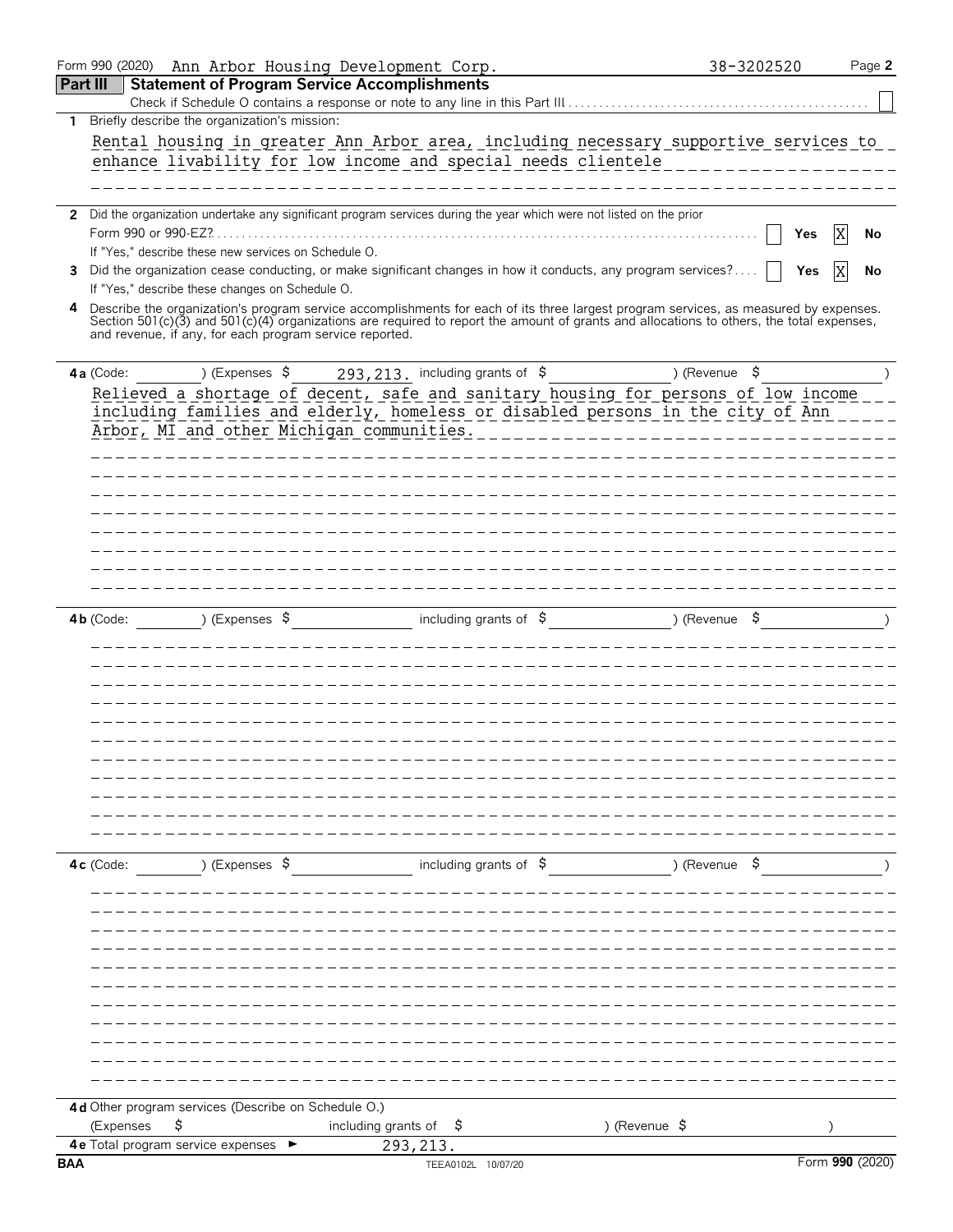Form 990 (2020) Page **3** Ann Arbor Housing Development Corp. 38-3202520

|            | <b>Checklist of Required Schedules</b><br><b>Part IV</b>                                                                                                                                                                                            |                 |     |                 |
|------------|-----------------------------------------------------------------------------------------------------------------------------------------------------------------------------------------------------------------------------------------------------|-----------------|-----|-----------------|
| 1.         | Is the organization described in section 501(c)(3) or 4947(a)(1) (other than a private foundation)? If 'Yes,' complete                                                                                                                              |                 | Yes | No              |
|            |                                                                                                                                                                                                                                                     | $\mathbf{1}$    | X   |                 |
| 2<br>3     | Is the organization required to complete Schedule B, Schedule of Contributors See instructions?<br>Did the organization engage in direct or indirect political campaign activities on behalf of or in opposition to candidates                      | $\overline{2}$  |     | X<br>X          |
|            | Section 501(c)(3) organizations. Did the organization engage in lobbying activities, or have a section 501(h) election in effect during the tax year? If 'Yes,' complete Schedule C, Part II.                                                       | 3<br>4          |     | Χ               |
| 5          | Is the organization a section 501(c)(4), 501(c)(5), or 501(c)(6) organization that receives membership dues, assessments, or similar amounts as defined in Revenue Procedure 98-19? If 'Yes,' complete Schedule C, Part III                         | 5               |     | Χ               |
| 6          | Did the organization maintain any donor advised funds or any similar funds or accounts for which donors have the right<br>to provide advice on the distribution or investment of amounts in such funds or accounts? If 'Yes,' complete Schedule D,  | 6               |     | Χ               |
| 7          | Did the organization receive or hold a conservation easement, including easements to preserve open space, the                                                                                                                                       | $\overline{7}$  |     | Χ               |
| 8          | Did the organization maintain collections of works of art, historical treasures, or other similar assets? If 'Yes,'                                                                                                                                 | 8               |     | X               |
| 9          | Did the organization report an amount in Part X, line 21, for escrow or custodial account liability, serve as a custodian<br>for amounts not listed in Part X; or provide credit counseling, debt management, credit repair, or debt negotiation    | 9               |     | X               |
| 10         | Did the organization, directly or through a related organization, hold assets in donor-restricted endowments                                                                                                                                        | 10              |     | X               |
| 11         | If the organization's answer to any of the following questions is 'Yes', then complete Schedule D, Parts VI, VII, VIII, IX,<br>or X as applicable.                                                                                                  |                 |     |                 |
|            | a Did the organization report an amount for land, buildings, and equipment in Part X, line 10? If 'Yes,' complete Schedule                                                                                                                          | 11 a            |     | X               |
|            | <b>b</b> Did the organization report an amount for investments – other securities in Part X, line 12, that is 5% or more of its total                                                                                                               | 11 b            |     | X               |
|            | c Did the organization report an amount for investments - program related in Part X, line 13, that is 5% or more of its total                                                                                                                       | 11c             |     | Χ               |
|            | d Did the organization report an amount for other assets in Part X, line 15, that is 5% or more of its total assets reported                                                                                                                        | 11d             |     | Χ               |
|            | e Did the organization report an amount for other liabilities in Part X, line 25? If 'Yes,' complete Schedule D, Part X                                                                                                                             | 11 e            |     | X               |
|            | f Did the organization's separate or consolidated financial statements for the tax year include a footnote that addresses<br>the organization's liability for uncertain tax positions under FIN 48 (ASC 740)? If 'Yes,' complete Schedule D, Part X | 11 f            |     | X               |
|            | 12a Did the organization obtain separate, independent audited financial statements for the tax year? If 'Yes,' complete                                                                                                                             | 12a             |     | X               |
|            | <b>b</b> Was the organization included in consolidated, independent audited financial statements for the tax year? If 'Yes,' and<br>if the organization answered 'No' to line 12a, then completing Schedule D, Parts XI and XII is optional         | 12 <sub>b</sub> | X   |                 |
|            |                                                                                                                                                                                                                                                     | 13              |     | Χ               |
|            | 14a Did the organization maintain an office, employees, or agents outside of the United States?                                                                                                                                                     | 14a             |     | X               |
|            | <b>b</b> Did the organization have aggregate revenues or expenses of more than \$10,000 from grantmaking, fundraising,<br>business, investment, and program service activities outside the United States, or aggregate foreign investments valued   | 14b             |     | X               |
|            | 15 Did the organization report on Part IX, column (A), line 3, more than \$5,000 of grants or other assistance to or for any foreign organization? If 'Yes,' complete Schedule F, Parts II and IV                                                   | 15              |     | Χ               |
|            | 16 Did the organization report on Part IX, column (A), line 3, more than \$5,000 of aggregate grants or other assistance to<br>or for foreign individuals? If 'Yes,' complete Schedule F, Parts III and IV                                          | 16              |     | Χ               |
|            | 17 Did the organization report a total of more than \$15,000 of expenses for professional fundraising services on Part IX,<br>column (A), lines 6 and 11e? If 'Yes,' complete Schedule G, Part I See instructions                                   | 17              |     | X               |
|            | 18 Did the organization report more than \$15,000 total of fundraising event gross income and contributions on Part VIII,                                                                                                                           | 18              |     | X               |
|            | 19 Did the organization report more than \$15,000 of gross income from gaming activities on Part VIII, line 9a? If 'Yes,'                                                                                                                           | 19              |     | Χ               |
|            |                                                                                                                                                                                                                                                     | 20a             |     | Χ               |
|            | <b>b</b> If 'Yes' to line 20a, did the organization attach a copy of its audited financial statements to this return?                                                                                                                               | 20 <sub>b</sub> |     |                 |
|            | 21 Did the organization report more than \$5,000 of grants or other assistance to any domestic organization or                                                                                                                                      | 21              |     | X               |
| <b>BAA</b> | TEEA0103L 10/07/20                                                                                                                                                                                                                                  |                 |     | Form 990 (2020) |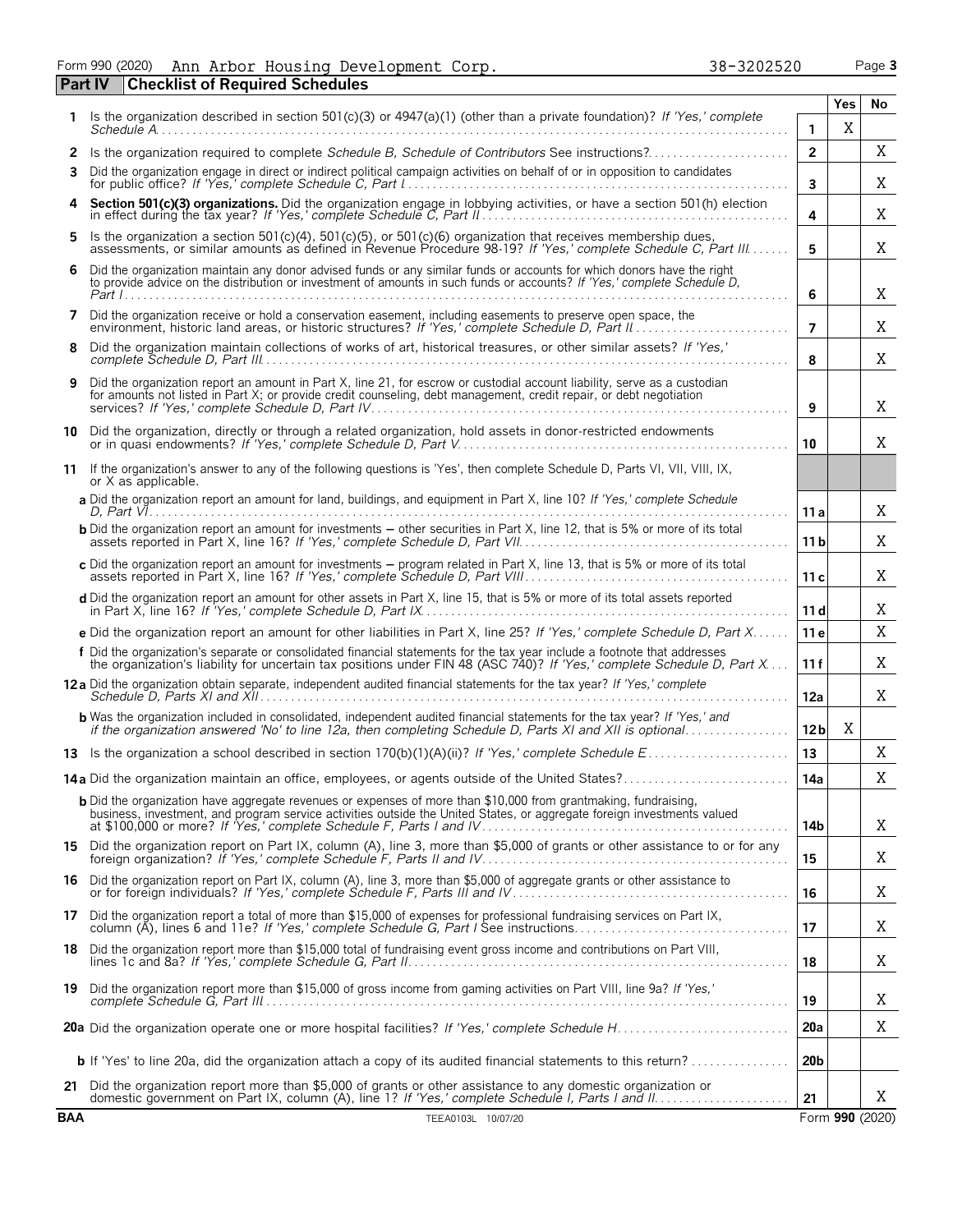Form 990 (2020) Page **4** Ann Arbor Housing Development Corp. 38-3202520

|            | Part IV | <b>Checklist of Required Schedules</b> (continued)                                                                                                                                                                                                                                                                                    |                 |            |                       |
|------------|---------|---------------------------------------------------------------------------------------------------------------------------------------------------------------------------------------------------------------------------------------------------------------------------------------------------------------------------------------|-----------------|------------|-----------------------|
|            |         | 22 Did the organization report more than \$5,000 of grants or other assistance to or for domestic individuals on Part IX,                                                                                                                                                                                                             |                 | Yes        | No                    |
|            |         |                                                                                                                                                                                                                                                                                                                                       | 22              |            | X                     |
|            |         | 23 Did the organization answer 'Yes' to Part VII, Section A, line 3, 4, or 5 about compensation of the organization's current<br>and former officers, directors, trustees, key employees, and highest compensated employees? If 'Yes,' complete                                                                                       | 23              |            | X                     |
|            |         | 24 a Did the organization have a tax-exempt bond issue with an outstanding principal amount of more than \$100,000 as of the last day of the year, that was issued after December 31, 2002? If 'Yes,' answer lines 24b through                                                                                                        | 24a             |            | X                     |
|            |         | <b>b</b> Did the organization invest any proceeds of tax-exempt bonds beyond a temporary period exception?                                                                                                                                                                                                                            | 24 <sub>b</sub> |            |                       |
|            |         | c Did the organization maintain an escrow account other than a refunding escrow at any time during the year to defease                                                                                                                                                                                                                | 24с             |            |                       |
|            |         | d Did the organization act as an 'on behalf of' issuer for bonds outstanding at any time during the year?                                                                                                                                                                                                                             | 24d             |            |                       |
|            |         | 25 a Section 501(c)(3), 501(c)(4), and 501(c)(29) organizations. Did the organization engage in an excess benefit                                                                                                                                                                                                                     | 25a             |            | X                     |
|            |         | <b>b</b> Is the organization aware that it engaged in an excess benefit transaction with a disqualified person in a prior year, and<br>that the transaction has not been reported on any of the organization's prior Forms 990 or 990-EZ? If 'Yes,' complete                                                                          | 25b             |            | X                     |
|            |         | 26 Did the organization report any amount on Part X, line 5 or 22, for receivables from or payables to any current or former officer, director, trustee, key employee, creator or founder, substantial contributor, or 35% con                                                                                                        | 26              |            | Χ                     |
| 27         |         | Did the organization provide a grant or other assistance to any current or former officer, director, trustee, key<br>employee, creator or founder, substantial contributor or employee thereof, a grant selection committee<br>member, or to a 35% controlled entity (including an employee thereof) or family member of any of these | 27              |            | Χ                     |
| 28         |         | Was the organization a party to a business transaction with one of the following parties (see Schedule L, Part IV<br>instructions, for applicable filing thresholds, conditions, and exceptions):                                                                                                                                     |                 |            |                       |
|            |         | a A current or former officer, director, trustee, key employee, creator or founder, or substantial contributor? If                                                                                                                                                                                                                    | 28a             |            | Χ                     |
|            |         | <b>b</b> A family member of any individual described in line 28a? If 'Yes,' complete Schedule L, Part IV                                                                                                                                                                                                                              | 28 <sub>b</sub> |            | X                     |
|            |         | c A 35% controlled entity of one or more individuals and/or organizations described in lines 28a or 28b? If                                                                                                                                                                                                                           | 28c             |            | Χ                     |
| 29         |         | Did the organization receive more than \$25,000 in non-cash contributions? If 'Yes,' complete Schedule M                                                                                                                                                                                                                              | 29              |            | $\overline{\text{X}}$ |
| 30         |         | Did the organization receive contributions of art, historical treasures, or other similar assets, or qualified conservation                                                                                                                                                                                                           | 30              |            | Χ                     |
| 31         |         | Did the organization liquidate, terminate, or dissolve and cease operations? If 'Yes,' complete Schedule N, Part I                                                                                                                                                                                                                    | 31              |            | $\overline{X}$        |
| 32         |         | Did the organization sell, exchange, dispose of, or transfer more than 25% of its net assets? If 'Yes,' complete                                                                                                                                                                                                                      | 32 <sub>2</sub> |            | Χ                     |
| 33         |         | Did the organization own 100% of an entity disregarded as separate from the organization under Regulations sections                                                                                                                                                                                                                   | 33              | v<br>Λ     |                       |
| 34         |         | Was the organization related to any tax-exempt or taxable entity? If 'Yes,' complete Schedule R, Part II, III, or IV,                                                                                                                                                                                                                 | 34              |            | Χ                     |
|            |         |                                                                                                                                                                                                                                                                                                                                       | 35a             |            | $\overline{X}$        |
|            |         | b If 'Yes' to line 35a, did the organization receive any payment from or engage in any transaction with a controlled<br>entity within the meaning of section 512(b)(13)? If 'Yes,' complete Schedule R, Part V, line 2                                                                                                                | 35 <sub>b</sub> |            |                       |
|            |         |                                                                                                                                                                                                                                                                                                                                       | 36              |            | Χ                     |
| 37         |         | Did the organization conduct more than 5% of its activities through an entity that is not a related organization and that is treated as a partnership for federal income tax purposes? If 'Yes,' complete Schedule R, Part VI.                                                                                                        | 37              |            | Χ                     |
| 38         |         | Did the organization complete Schedule O and provide explanations in Schedule O for Part VI, lines 11b and 19?                                                                                                                                                                                                                        | 38              | X          |                       |
|            |         | Part V Statements Regarding Other IRS Filings and Tax Compliance                                                                                                                                                                                                                                                                      |                 |            |                       |
|            |         |                                                                                                                                                                                                                                                                                                                                       |                 | <b>Yes</b> | No                    |
|            |         | 0.<br><b>b</b> Enter the number of Forms W-2G included in line 1a. Enter -0- if not applicable<br>1 <sub>b</sub><br>0                                                                                                                                                                                                                 |                 |            |                       |
|            |         |                                                                                                                                                                                                                                                                                                                                       |                 |            |                       |
| <b>BAA</b> |         | C Did the organization comply with backup withholding rules for reportable payments to vendors and reportable gaming<br>(gambling) winnings to prize winners?<br>TEEA0104L 10/07/20                                                                                                                                                   | 1 <sub>c</sub>  |            | Form 990 (2020)       |
|            |         |                                                                                                                                                                                                                                                                                                                                       |                 |            |                       |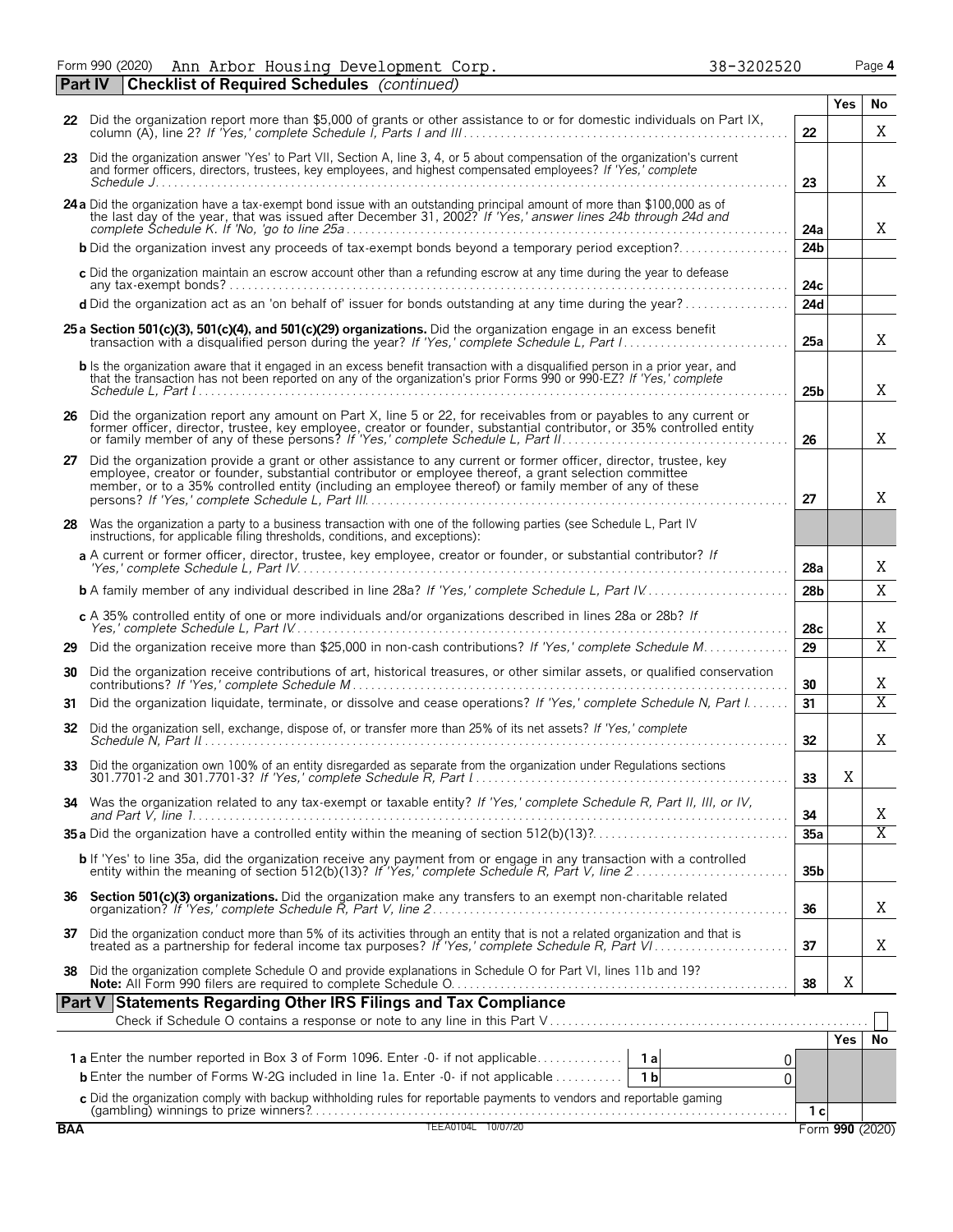|            | Form 990 (2020)<br>38-3202520<br>Ann Arbor Housing Development Corp.                                                                                                                                                           |                |     | Page 5          |
|------------|--------------------------------------------------------------------------------------------------------------------------------------------------------------------------------------------------------------------------------|----------------|-----|-----------------|
| Part V     | Statements Regarding Other IRS Filings and Tax Compliance (continued)                                                                                                                                                          |                |     |                 |
|            |                                                                                                                                                                                                                                |                | Yes | No.             |
|            | 2a Enter the number of employees reported on Form W-3, Transmittal of Wage and Tax State-<br>ments, filed for the calendar year ending with or within the year covered by this return<br>2a<br>0                               |                |     |                 |
|            | <b>b</b> If at least one is reported on line 2a, did the organization file all required federal employment tax returns?                                                                                                        | 2 <sub>b</sub> |     |                 |
|            | Note: If the sum of lines 1a and 2a is greater than 250, you may be required to e-file (see instructions)                                                                                                                      |                |     |                 |
|            | 3a Did the organization have unrelated business gross income of \$1,000 or more during the year?                                                                                                                               | 3a             |     | X               |
|            |                                                                                                                                                                                                                                | 3 <sub>b</sub> |     |                 |
|            | 4a At any time during the calendar year, did the organization have an interest in, or a signature or other authority over, a financial account in a foreign country (such as a bank account, securities account, or other fina | 4a             |     | X               |
|            | b If 'Yes,' enter the name of the foreign country                                                                                                                                                                              |                |     |                 |
|            | See instructions for filing requirements for FinCEN Form 114, Report of Foreign Bank and Financial Accounts (FBAR).                                                                                                            |                |     |                 |
|            | <b>5a</b> Was the organization a party to a prohibited tax shelter transaction at any time during the tax year?                                                                                                                | 5a             |     | Χ               |
|            | <b>b</b> Did any taxable party notify the organization that it was or is a party to a prohibited tax shelter transaction?                                                                                                      | 5 b            |     | X               |
|            |                                                                                                                                                                                                                                | 5c             |     |                 |
|            | 6 a Does the organization have annual gross receipts that are normally greater than \$100,000, and did the organization solicit any contributions that were not tax deductible as charitable contributions?                    | 6a             |     | X               |
|            | b If 'Yes,' did the organization include with every solicitation an express statement that such contributions or gifts were                                                                                                    | 6b             |     |                 |
|            | 7 Organizations that may receive deductible contributions under section 170(c).                                                                                                                                                |                |     |                 |
|            | a Did the organization receive a payment in excess of \$75 made partly as a contribution and partly for goods and                                                                                                              | <b>7a</b>      |     | X               |
|            |                                                                                                                                                                                                                                | 7 <sub>b</sub> |     |                 |
|            | c Did the organization sell, exchange, or otherwise dispose of tangible personal property for which it was required to file                                                                                                    | 7 с            |     | X               |
|            |                                                                                                                                                                                                                                |                |     |                 |
|            | e Did the organization receive any funds, directly or indirectly, to pay premiums on a personal benefit contract?                                                                                                              | 7e             |     | Χ               |
|            | f Did the organization, during the year, pay premiums, directly or indirectly, on a personal benefit contract?                                                                                                                 | 7f             |     | Χ               |
|            | g If the organization received a contribution of qualified intellectual property, did the organization file Form 8899                                                                                                          | 7g             |     |                 |
|            | h If the organization received a contribution of cars, boats, airplanes, or other vehicles, did the organization file a                                                                                                        | 7 h            |     |                 |
|            | Sponsoring organizations maintaining donor advised funds. Did a donor advised fund maintained by the sponsoring                                                                                                                | 8              |     |                 |
| 9          | Sponsoring organizations maintaining donor advised funds.                                                                                                                                                                      |                |     |                 |
|            |                                                                                                                                                                                                                                | 9a             |     |                 |
|            |                                                                                                                                                                                                                                | 9 b            |     |                 |
|            | 10 Section 501(c)(7) organizations. Enter:                                                                                                                                                                                     |                |     |                 |
|            | 10 a                                                                                                                                                                                                                           |                |     |                 |
|            | <b>b</b> Gross receipts, included on Form 990, Part VIII, line 12, for public use of club facilities<br>10 <sub>b</sub>                                                                                                        |                |     |                 |
|            | 11 Section 501(c)(12) organizations. Enter:                                                                                                                                                                                    |                |     |                 |
|            | 11a                                                                                                                                                                                                                            |                |     |                 |
|            | <b>b</b> Gross income from other sources (Do not net amounts due or paid to other sources<br>11 b                                                                                                                              |                |     |                 |
|            | 12a Section 4947(a)(1) non-exempt charitable trusts. Is the organization filing Form 990 in lieu of Form 1041?                                                                                                                 | 12a            |     |                 |
|            | <b>b</b> If 'Yes,' enter the amount of tax-exempt interest received or accrued during the year   12b                                                                                                                           |                |     |                 |
|            | 13 Section 501(c)(29) qualified nonprofit health insurance issuers.                                                                                                                                                            |                |     |                 |
|            |                                                                                                                                                                                                                                | 13a            |     |                 |
|            | <b>Note:</b> See the instructions for additional information the organization must report on Schedule O.                                                                                                                       |                |     |                 |
|            | <b>b</b> Enter the amount of reserves the organization is required to maintain by the states in<br>which the organization is licensed to issue qualified health plans<br>13 <sub>b</sub>                                       |                |     |                 |
|            | 13c                                                                                                                                                                                                                            | 14 a           |     | Χ               |
|            | b If 'Yes,' has it filed a Form 720 to report these payments? If 'No,' provide an explanation on Schedule O                                                                                                                    | 14 b           |     |                 |
|            |                                                                                                                                                                                                                                |                |     |                 |
|            | 15 Is the organization subject to the section 4960 tax on payment(s) of more than \$1,000,000 in remuneration or<br>If 'Yes,' see instructions and file Form 4720, Schedule N.                                                 | 15             |     | Χ               |
|            | 16 Is the organization an educational institution subject to the section 4968 excise tax on net investment income?                                                                                                             | 16             |     | Χ               |
| <b>BAA</b> | If 'Yes,' complete Form 4720, Schedule O.                                                                                                                                                                                      |                |     |                 |
|            | TEEA0105L 10/07/20                                                                                                                                                                                                             |                |     | Form 990 (2020) |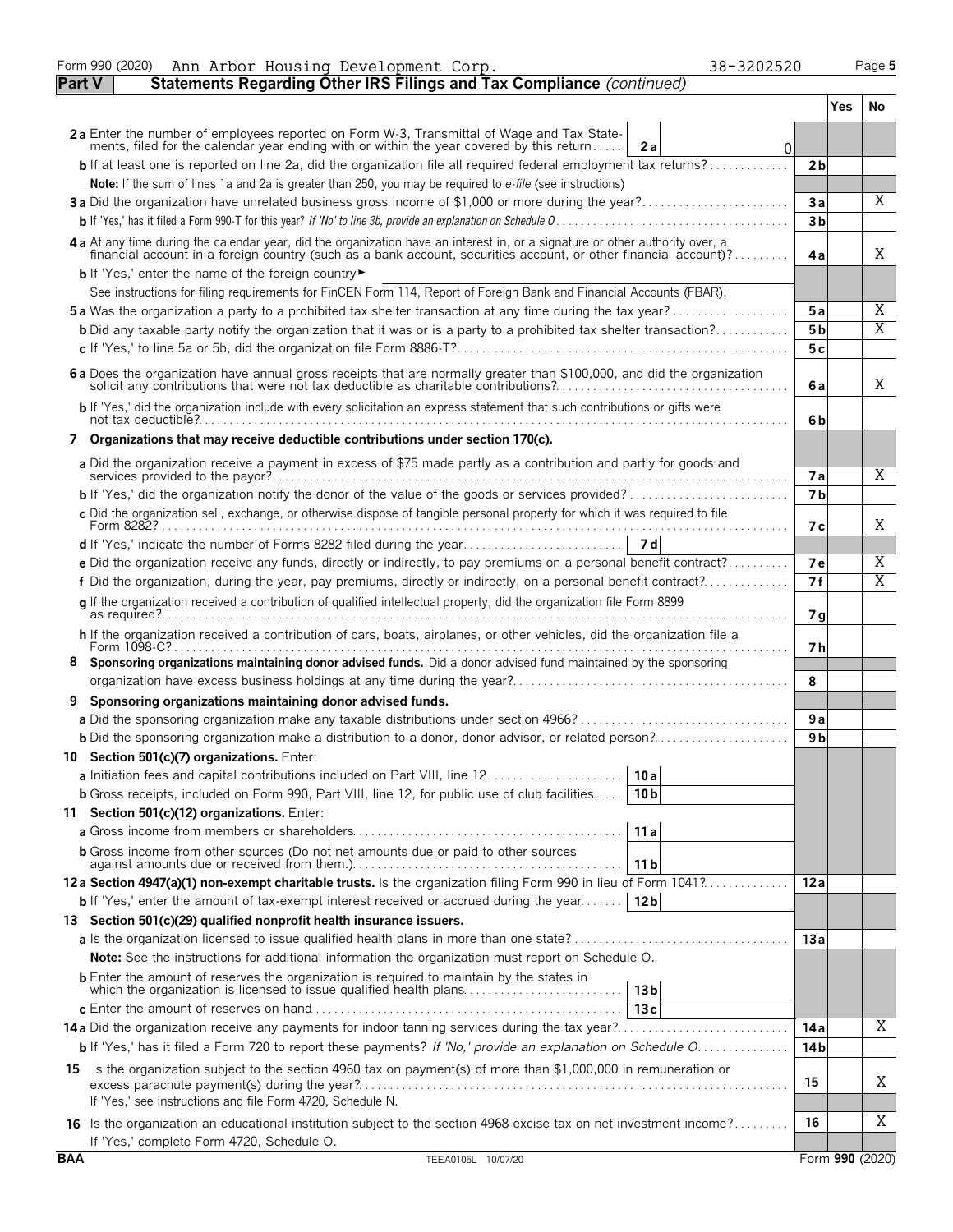**Part VI Governance, Management, and Disclosure** *For each 'Yes' response to lines 2 through 7b below, and for a 'No' response to line 8a, 8b, or 10b below, describe the circumstances, processes, or changes on Schedule O. See instructions.* Check if Schedule O contains a response or note to any line in this Part VI. . . . . . . . . . . . . . . . . . . . . . . . . . . . . . . . . . . . . . . . . . . . . . . . . .

|                                                                                                                        | <b>Section A. Governing Body and Management</b>                                                                                                                                                                                            |                        |                |                       |  |  |  |  |  |  |  |
|------------------------------------------------------------------------------------------------------------------------|--------------------------------------------------------------------------------------------------------------------------------------------------------------------------------------------------------------------------------------------|------------------------|----------------|-----------------------|--|--|--|--|--|--|--|
|                                                                                                                        |                                                                                                                                                                                                                                            |                        | Yes            | No                    |  |  |  |  |  |  |  |
|                                                                                                                        | <b>1a</b> Enter the number of voting members of the governing body at the end of the tax year<br>1 a<br>If there are material differences in voting rights among members                                                                   |                        |                |                       |  |  |  |  |  |  |  |
|                                                                                                                        | of the governing body, or if the governing body delegated broad<br>authority to an executive committee or similar committee, explain on Schedule O.                                                                                        |                        |                |                       |  |  |  |  |  |  |  |
|                                                                                                                        | <b>b</b> Enter the number of voting members included on line 1a, above, who are independent   1b<br>7                                                                                                                                      |                        |                |                       |  |  |  |  |  |  |  |
|                                                                                                                        | 2 Did any officer, director, trustee, or key employee have a family relationship or a business relationship with any other                                                                                                                 |                        |                |                       |  |  |  |  |  |  |  |
|                                                                                                                        |                                                                                                                                                                                                                                            | $\overline{2}$         |                | Χ                     |  |  |  |  |  |  |  |
|                                                                                                                        | 3 Did the organization delegate control over management duties customarily performed by or under the direct supervision<br>of officers, directors, trustees, or key employees to a management company or other person?                     | 3                      |                | Χ                     |  |  |  |  |  |  |  |
|                                                                                                                        | Did the organization make any significant changes to its governing documents<br>4                                                                                                                                                          |                        |                |                       |  |  |  |  |  |  |  |
|                                                                                                                        |                                                                                                                                                                                                                                            | 4                      |                | Χ                     |  |  |  |  |  |  |  |
|                                                                                                                        | Did the organization become aware during the year of a significant diversion of the organization's assets?<br>5.                                                                                                                           | 5<br>6                 |                | $\overline{\text{X}}$ |  |  |  |  |  |  |  |
|                                                                                                                        | 6.<br>7 a Did the organization have members, stockholders, or other persons who had the power to elect or appoint one or more                                                                                                              |                        |                | $\overline{X}$        |  |  |  |  |  |  |  |
|                                                                                                                        |                                                                                                                                                                                                                                            |                        |                |                       |  |  |  |  |  |  |  |
| <b>b</b> Are any governance decisions of the organization reserved to (or subject to approval by) members,             |                                                                                                                                                                                                                                            |                        |                |                       |  |  |  |  |  |  |  |
|                                                                                                                        | 8 Did the organization contemporaneously document the meetings held or written actions undertaken during the year by                                                                                                                       |                        |                |                       |  |  |  |  |  |  |  |
|                                                                                                                        | the following:                                                                                                                                                                                                                             |                        |                |                       |  |  |  |  |  |  |  |
|                                                                                                                        |                                                                                                                                                                                                                                            | 8 a                    | Χ              |                       |  |  |  |  |  |  |  |
|                                                                                                                        |                                                                                                                                                                                                                                            | 8 <sub>b</sub>         |                | X                     |  |  |  |  |  |  |  |
| 9 Is there any officer, director, trustee, or key employee listed in Part VII, Section A, who cannot be reached at the |                                                                                                                                                                                                                                            |                        |                |                       |  |  |  |  |  |  |  |
|                                                                                                                        | <b>Section B. Policies</b> (This Section B requests information about policies not required by the Internal Revenue Code.)                                                                                                                 |                        |                |                       |  |  |  |  |  |  |  |
|                                                                                                                        |                                                                                                                                                                                                                                            |                        | <b>Yes</b>     | No                    |  |  |  |  |  |  |  |
|                                                                                                                        |                                                                                                                                                                                                                                            | 10a                    |                | $\overline{X}$        |  |  |  |  |  |  |  |
|                                                                                                                        | b If 'Yes,' did the organization have written policies and procedures governing the activities of such chapters, affiliates, and branches to ensure their                                                                                  |                        |                |                       |  |  |  |  |  |  |  |
|                                                                                                                        |                                                                                                                                                                                                                                            | 10 <sub>b</sub><br>11a | $\overline{X}$ |                       |  |  |  |  |  |  |  |
|                                                                                                                        | <b>b</b> Describe in Schedule O the process, if any, used by the organization to review this Form 990. See Schedule O                                                                                                                      |                        |                |                       |  |  |  |  |  |  |  |
|                                                                                                                        |                                                                                                                                                                                                                                            | 12a                    | Χ              |                       |  |  |  |  |  |  |  |
|                                                                                                                        | <b>b</b> Were officers, directors, or trustees, and key employees required to disclose annually interests that could give rise                                                                                                             |                        |                |                       |  |  |  |  |  |  |  |
|                                                                                                                        |                                                                                                                                                                                                                                            | 12 <sub>b</sub>        | Χ              |                       |  |  |  |  |  |  |  |
|                                                                                                                        | c Did the organization regularly and consistently monitor and enforce compliance with the policy? If 'Yes,' describe in                                                                                                                    | 12 c                   | Χ              |                       |  |  |  |  |  |  |  |
|                                                                                                                        |                                                                                                                                                                                                                                            | 13                     |                | X                     |  |  |  |  |  |  |  |
| 14                                                                                                                     |                                                                                                                                                                                                                                            | 14                     | Χ              |                       |  |  |  |  |  |  |  |
|                                                                                                                        | 15 Did the process for determining compensation of the following persons include a review and approval by independent<br>persons, comparability data, and contemporaneous substantiation of the deliberation and decision?                 |                        |                |                       |  |  |  |  |  |  |  |
|                                                                                                                        |                                                                                                                                                                                                                                            | 15 a                   |                | Χ                     |  |  |  |  |  |  |  |
|                                                                                                                        |                                                                                                                                                                                                                                            | 15 <sub>b</sub>        |                | $\overline{X}$        |  |  |  |  |  |  |  |
|                                                                                                                        | If 'Yes' to line 15a or 15b, describe the process in Schedule O (see instructions).                                                                                                                                                        |                        |                |                       |  |  |  |  |  |  |  |
|                                                                                                                        | 16 a Did the organization invest in, contribute assets to, or participate in a joint venture or similar arrangement with a                                                                                                                 | 16 a                   |                | X                     |  |  |  |  |  |  |  |
|                                                                                                                        | b If 'Yes,' did the organization follow a written policy or procedure requiring the organization to evaluate its                                                                                                                           |                        |                |                       |  |  |  |  |  |  |  |
|                                                                                                                        | participation in joint venture arrangements under applicable federal tax law, and take steps to safeguard the                                                                                                                              | 16 <sub>b</sub>        |                |                       |  |  |  |  |  |  |  |
|                                                                                                                        | <b>Section C. Disclosure</b>                                                                                                                                                                                                               |                        |                |                       |  |  |  |  |  |  |  |
|                                                                                                                        | 17 List the states with which a copy of this Form 990 is required to be filed $\blacktriangleright$<br>None                                                                                                                                |                        |                |                       |  |  |  |  |  |  |  |
|                                                                                                                        | 18 Section 6104 requires an organization to make its Forms 1023 (1024 or 1024-A, if applicable), 990, and 990-T (Section 501(c)(3)s only)<br>available for public inspection. Indicate how you made these available. Check all that apply. |                        |                |                       |  |  |  |  |  |  |  |
|                                                                                                                        | Another's website<br>Other (explain on Schedule O)<br>Own website<br>X<br>Upon request                                                                                                                                                     |                        |                |                       |  |  |  |  |  |  |  |
| 19                                                                                                                     | Describe on Schedule O whether (and if so, how) the organization made its governing documents, conflict of interest policy, and financial statements available to<br>the public during the tax year.<br>See Schedule O                     |                        |                |                       |  |  |  |  |  |  |  |

**20** State the name, address, and telephone number of the person who possesses the organization's books and records ► Jennifer Hall 2000 S. Industrial Hwy Ann Arbor MI 48104 734-794-6720 X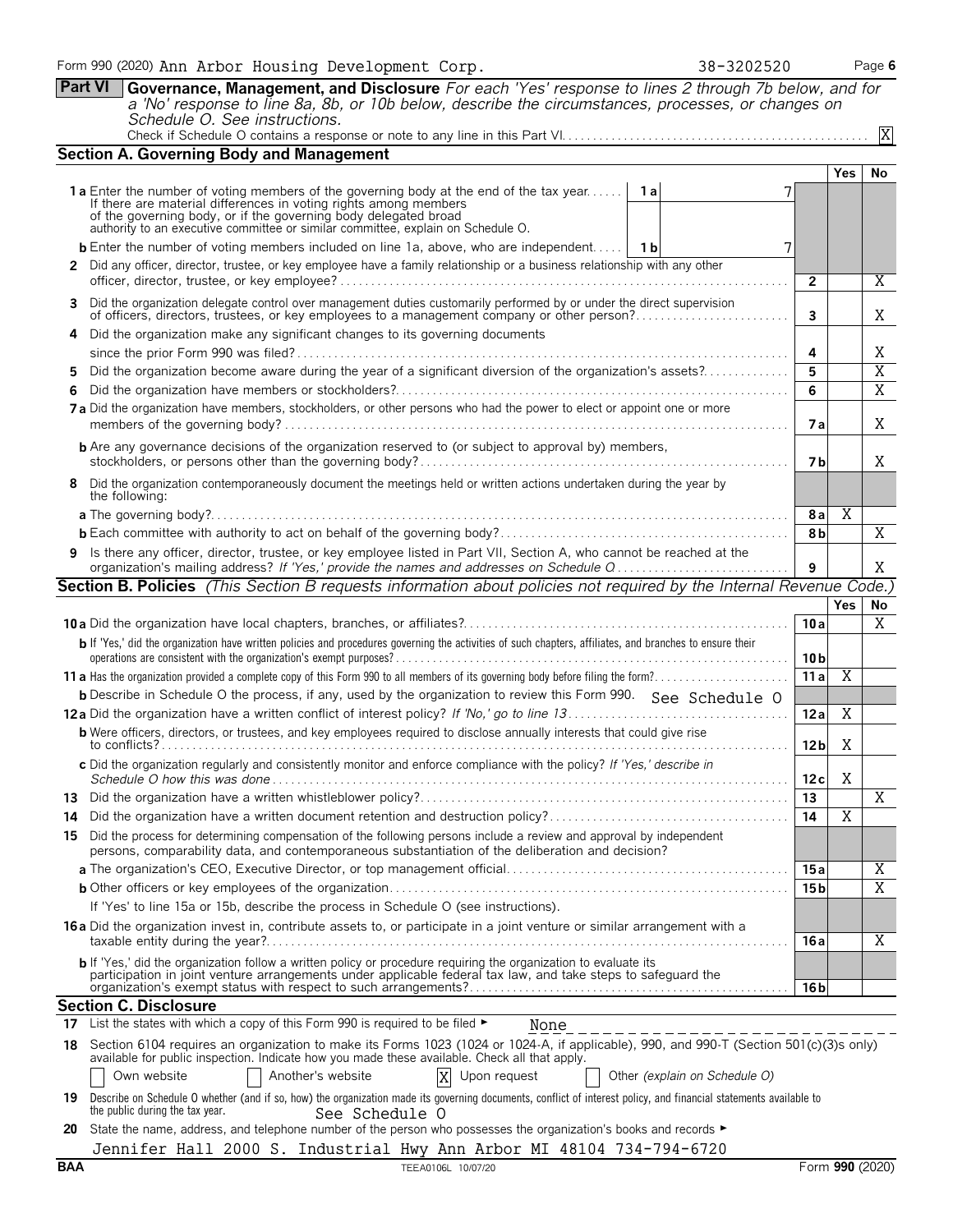| Form 990 (2020) Ann Arbor Housing Development Corp.                                                                                                            | 38-3202520 | Page 7 |  |  |  |  |  |  |  |
|----------------------------------------------------------------------------------------------------------------------------------------------------------------|------------|--------|--|--|--|--|--|--|--|
| Part VII   Compensation of Officers, Directors, Trustees, Key Employees, Highest Compensated Employees, and<br>Independent Contractors                         |            |        |  |  |  |  |  |  |  |
|                                                                                                                                                                |            |        |  |  |  |  |  |  |  |
| Section A. Officers, Directors, Trustees, Key Employees, and Highest Compensated Employees                                                                     |            |        |  |  |  |  |  |  |  |
| 1 a Complete this table for all persons required to be listed. Report compensation for the calendar year ending with or within the<br>organization's tax year. |            |        |  |  |  |  |  |  |  |

? List all of the organization's **current** officers, directors, trustees (whether individuals or organizations), regardless of amount of compensation. Enter -0- in columns (D), (E), and (F) if no compensation was paid.

? List all of the organization's **current** key employees, if any. See instructions for definition of 'key employee.'

? List the organization's five **current** highest compensated employees (other than an officer, director, trustee, or key employee) who received reportable compensation (Box 5 of Form W-2 and/or Box 7 of Form 1099-MISC) of more than \$100,000 from the organization and any related organizations.

? List all of the organization's **former** officers, key employees, and highest compensated employees who received more than \$100,000 of reportable compensation from the organization and any related organizations.

? List all of the organization's **former directors or trustees** that received, in the capacity as a former director or trustee of the

organization, more than \$10,000 of reportable compensation from the organization and any related organizations.

See instructions for the order in which to list the persons above.

Check this box if neither the organization nor any related organization compensated any current officer, director, or trustee. X

|                                         |                                                                                                                                                                                         | (C)                     |                       |         |                   |                                                                                        |        |                                                            |                                                                 |                                                                       |
|-----------------------------------------|-----------------------------------------------------------------------------------------------------------------------------------------------------------------------------------------|-------------------------|-----------------------|---------|-------------------|----------------------------------------------------------------------------------------|--------|------------------------------------------------------------|-----------------------------------------------------------------|-----------------------------------------------------------------------|
| (A)<br>Name and title                   | (B)<br>Average<br>hours<br>per                                                                                                                                                          |                         |                       |         | director/trustee) | Position (do not check more<br>than one box, unless person<br>is both an officer and a |        | (D)<br>Reportable<br>compensation from<br>the organization | (E)<br>Reportable<br>compensation from<br>related organizations | (F)<br>Estimated amount<br>of other                                   |
|                                         | week<br>$\frac{\text{wear}}{\text{hours}}$<br>hours for $\frac{\text{d}}{\text{d}}$<br>related $\frac{\text{d}}{\text{d}}$<br>related<br>organiza-<br>tions<br>below<br>dotted<br>line) | Individual trustee<br>হ | Institutional trustee | Officer | Key employee      | Highest compensated<br>employee                                                        | Former | (W-2/1099-MISC)                                            | (W-2/1099-MISC)                                                 | compensation from<br>the organization<br>and related<br>organizations |
| (1) Jennifer Hall                       | $\sqrt{2}$                                                                                                                                                                              |                         |                       |         |                   |                                                                                        |        |                                                            |                                                                 |                                                                       |
| Treasurer                               | 0<br>$\overline{0}$                                                                                                                                                                     | $\mathbf X$             |                       |         |                   |                                                                                        |        | 0                                                          | 0.                                                              | $0$ .                                                                 |
| (2) Dr. Lee Meadows<br>President        | $\Omega$                                                                                                                                                                                | X                       |                       |         |                   |                                                                                        |        | 0                                                          | 0.                                                              | 0.                                                                    |
| (3) Dr. Steven Daniels                  | $\overline{0}$                                                                                                                                                                          |                         |                       |         |                   |                                                                                        |        |                                                            |                                                                 |                                                                       |
| Director                                | $\Omega$                                                                                                                                                                                | X                       |                       |         |                   |                                                                                        |        | 0                                                          | $0$ .                                                           | 0.                                                                    |
| (4) Patricia Jenkins<br>Director        | $\overline{0}$<br>$\Omega$                                                                                                                                                              | Χ                       |                       |         |                   |                                                                                        |        | 0                                                          | 0.                                                              | $0$ .                                                                 |
| (5) Thierry Batalonga<br>Vice President | $\mathbf 0$<br>$\Omega$                                                                                                                                                                 | $\mathbf X$             |                       |         |                   |                                                                                        |        | 0                                                          | 0.                                                              | 0.                                                                    |
| (6) Mary Jo Callan<br>Director          | $\overline{0}$<br>$\Omega$                                                                                                                                                              | $\mathbf X$             |                       |         |                   |                                                                                        |        | 0                                                          | 0.                                                              | $0$ .                                                                 |
| (7) Deanna Boer<br>Director             | $\overline{0}$<br>$\Omega$                                                                                                                                                              | $\mathbf X$             |                       |         |                   |                                                                                        |        | $\Omega$                                                   | 0.                                                              | $\boldsymbol{0}$ .                                                    |
| (8)                                     |                                                                                                                                                                                         |                         |                       |         |                   |                                                                                        |        |                                                            |                                                                 |                                                                       |
| (9)                                     |                                                                                                                                                                                         |                         |                       |         |                   |                                                                                        |        |                                                            |                                                                 |                                                                       |
| (10)                                    |                                                                                                                                                                                         |                         |                       |         |                   |                                                                                        |        |                                                            |                                                                 |                                                                       |
| (11)                                    |                                                                                                                                                                                         |                         |                       |         |                   |                                                                                        |        |                                                            |                                                                 |                                                                       |
| (12)                                    |                                                                                                                                                                                         |                         |                       |         |                   |                                                                                        |        |                                                            |                                                                 |                                                                       |
| (13)                                    |                                                                                                                                                                                         |                         |                       |         |                   |                                                                                        |        |                                                            |                                                                 |                                                                       |
| (14)                                    |                                                                                                                                                                                         |                         |                       |         |                   |                                                                                        |        |                                                            |                                                                 |                                                                       |
| <b>BAA</b>                              | TEEA0107L 10/07/20                                                                                                                                                                      |                         |                       |         |                   |                                                                                        |        |                                                            |                                                                 | Form 990 (2020)                                                       |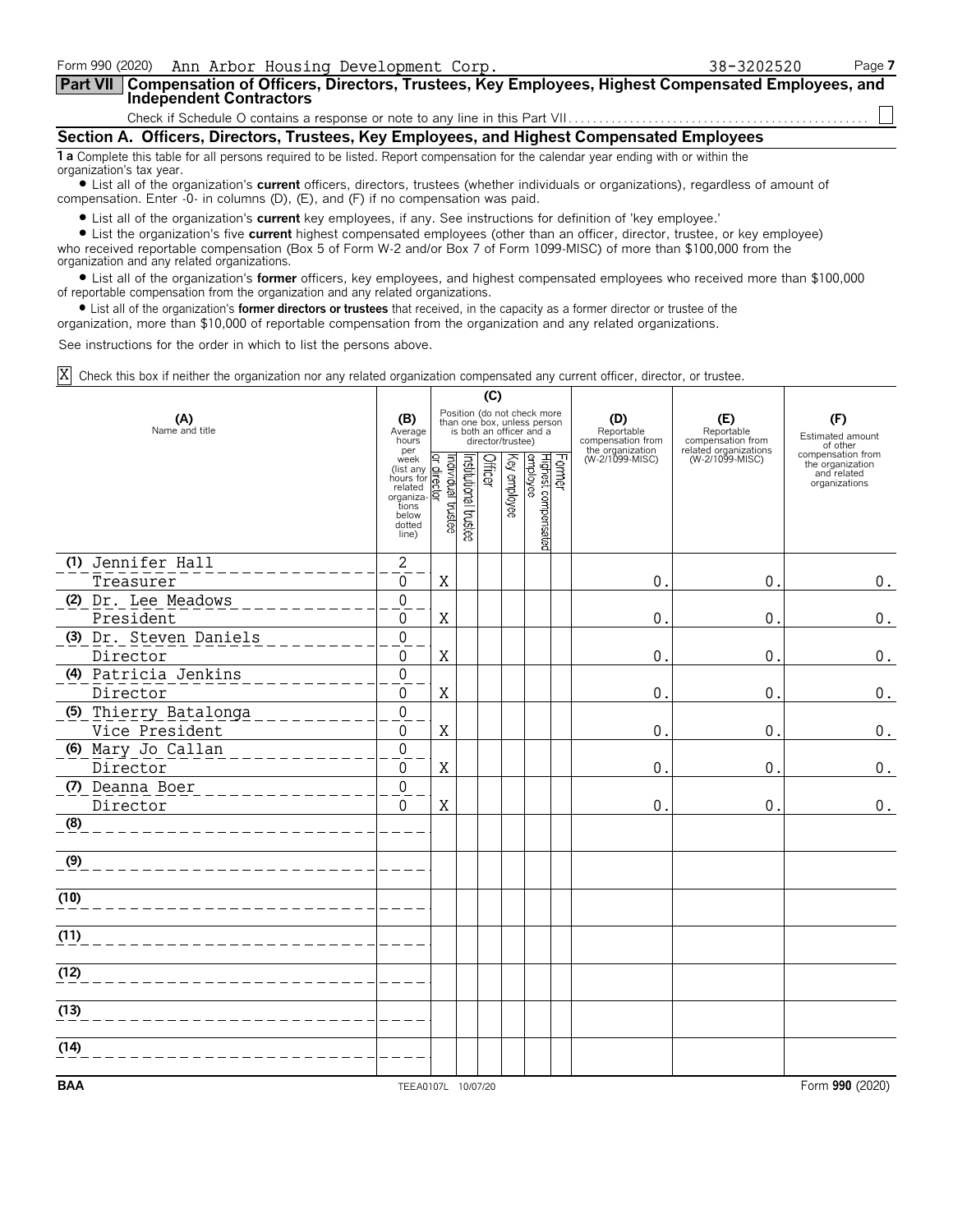| in nibol noubling bevelopment colp:<br>Part VII Section A. Officers, Directors, Trustees, Key Employees, and Highest Compensated Employees (continued)                                                               |                                                                                |                               |                      |         |              |                                                                                                 |        |                                        |                                          |                                                                       |                           |
|----------------------------------------------------------------------------------------------------------------------------------------------------------------------------------------------------------------------|--------------------------------------------------------------------------------|-------------------------------|----------------------|---------|--------------|-------------------------------------------------------------------------------------------------|--------|----------------------------------------|------------------------------------------|-----------------------------------------------------------------------|---------------------------|
|                                                                                                                                                                                                                      | (B)                                                                            |                               |                      | (C)     |              |                                                                                                 |        |                                        |                                          |                                                                       |                           |
| (A)<br>Name and title                                                                                                                                                                                                | Average<br>hours<br>per<br>week                                                |                               |                      |         | Position     | (do not check more than one<br>box, unless person is both an<br>officer and a director/trustee) |        | (D)<br>Reportable<br>compensation from | (E)<br>Reportable<br>compensation from   | (F)<br>Estimated amount<br>of other                                   |                           |
|                                                                                                                                                                                                                      | (list any<br>hours<br>for<br>related<br>organiza<br>- tions<br>below<br>dotted | ndividual trustee<br>director | nstitutional trustee | Officer | Key employee | Highest compensated<br> employee                                                                | Former | the organization<br>(W-2/1099-MISC)    | related organizations<br>(W-2/1099-MISC) | compensation from<br>the organization<br>and related<br>organizations |                           |
|                                                                                                                                                                                                                      | line)                                                                          |                               |                      |         |              |                                                                                                 |        |                                        |                                          |                                                                       |                           |
| (15)                                                                                                                                                                                                                 |                                                                                |                               |                      |         |              |                                                                                                 |        |                                        |                                          |                                                                       |                           |
| (16)                                                                                                                                                                                                                 |                                                                                |                               |                      |         |              |                                                                                                 |        |                                        |                                          |                                                                       |                           |
| (17)                                                                                                                                                                                                                 |                                                                                |                               |                      |         |              |                                                                                                 |        |                                        |                                          |                                                                       |                           |
| (18)                                                                                                                                                                                                                 |                                                                                |                               |                      |         |              |                                                                                                 |        |                                        |                                          |                                                                       |                           |
| (19)                                                                                                                                                                                                                 |                                                                                |                               |                      |         |              |                                                                                                 |        |                                        |                                          |                                                                       |                           |
| (20)                                                                                                                                                                                                                 |                                                                                |                               |                      |         |              |                                                                                                 |        |                                        |                                          |                                                                       |                           |
| (21)                                                                                                                                                                                                                 |                                                                                |                               |                      |         |              |                                                                                                 |        |                                        |                                          |                                                                       |                           |
| (22)                                                                                                                                                                                                                 |                                                                                |                               |                      |         |              |                                                                                                 |        |                                        |                                          |                                                                       |                           |
| (23)                                                                                                                                                                                                                 |                                                                                |                               |                      |         |              |                                                                                                 |        |                                        |                                          |                                                                       |                           |
| (24)                                                                                                                                                                                                                 |                                                                                |                               |                      |         |              |                                                                                                 |        |                                        |                                          |                                                                       |                           |
| (25)                                                                                                                                                                                                                 |                                                                                |                               |                      |         |              |                                                                                                 |        |                                        |                                          |                                                                       |                           |
|                                                                                                                                                                                                                      |                                                                                |                               |                      |         |              |                                                                                                 |        | $0$ .                                  | $0$ .                                    |                                                                       | $0$ .                     |
|                                                                                                                                                                                                                      |                                                                                |                               |                      |         |              |                                                                                                 |        | $0$ .<br>0.                            | $0$ .<br>0.                              |                                                                       | $\overline{0}$ .<br>$0$ . |
| 2 Total number of individuals (including but not limited to those listed above) who received more than \$100,000 of reportable compensation<br>from the organization $\blacktriangleright$ 0                         |                                                                                |                               |                      |         |              |                                                                                                 |        |                                        |                                          |                                                                       |                           |
|                                                                                                                                                                                                                      |                                                                                |                               |                      |         |              |                                                                                                 |        |                                        |                                          | Yes                                                                   | No                        |
| Did the organization list any former officer, director, trustee, key employee, or highest compensated employee<br>3                                                                                                  |                                                                                |                               |                      |         |              |                                                                                                 |        |                                        |                                          | $\mathbf{3}$                                                          | X                         |
| For any individual listed on line 1a, is the sum of reportable compensation and other compensation from<br>4<br>the organization and related organizations greater than \$150,000? If 'Yes,' complete Schedule J for |                                                                                |                               |                      |         |              |                                                                                                 |        |                                        |                                          | 4                                                                     | X                         |
| Did any person listed on line 1a receive or accrue compensation from any unrelated organization or individual<br>5.                                                                                                  |                                                                                |                               |                      |         |              |                                                                                                 |        |                                        |                                          | 5                                                                     | X                         |
| <b>Section B. Independent Contractors</b><br>Complete this table for your five highest compensated independent contractors that received more than \$100,000 of                                                      |                                                                                |                               |                      |         |              |                                                                                                 |        |                                        |                                          |                                                                       |                           |
| compensation from the organization. Report compensation for the calendar year ending with or within the organization's tax year.<br>(A)<br>Name and business address                                                 |                                                                                |                               |                      |         |              |                                                                                                 |        | (B)<br>Description of services         |                                          | (C)<br>Compensation                                                   |                           |
|                                                                                                                                                                                                                      |                                                                                |                               |                      |         |              |                                                                                                 |        |                                        |                                          |                                                                       |                           |
|                                                                                                                                                                                                                      |                                                                                |                               |                      |         |              |                                                                                                 |        |                                        |                                          |                                                                       |                           |
|                                                                                                                                                                                                                      |                                                                                |                               |                      |         |              |                                                                                                 |        |                                        |                                          |                                                                       |                           |
| 2 Total number of independent contractors (including but not limited to those listed above) who received more than<br>\$100,000 of compensation from the organization $\blacktriangleright$ 0                        |                                                                                |                               |                      |         |              |                                                                                                 |        |                                        |                                          |                                                                       |                           |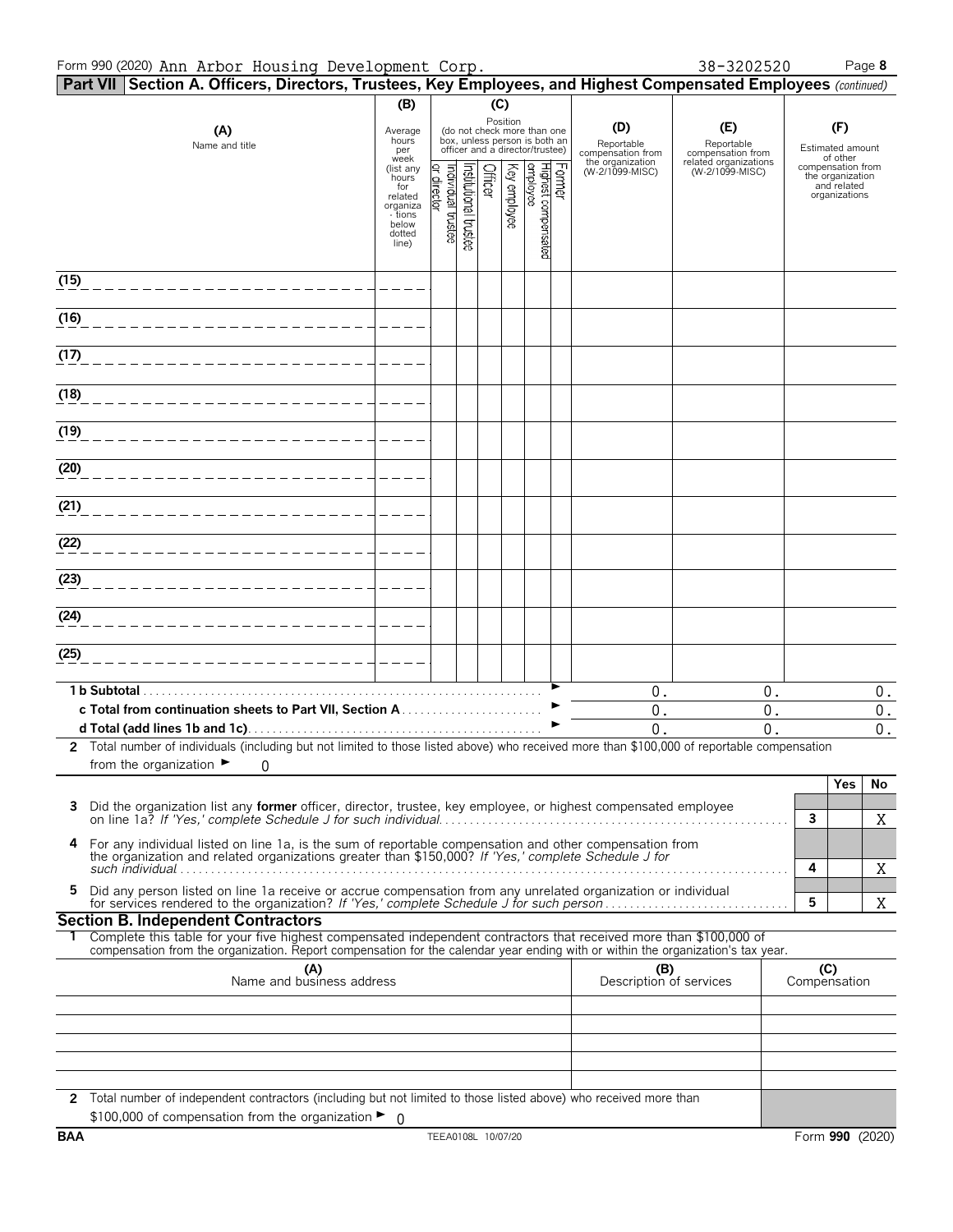### Form 990 (2020) Page **9** Ann Arbor Housing Development Corp. 38-3202520

# **Part VIII Statement of Revenue**

Check if Schedule O contains a response or note to any line in this Part VIII. . . . . . . . . . . . . . . . . . . . . . . . . . . . . . . . . . . . . . . . . . . . . . . . .

|                                                           |    |                                                                     |                |                           | (A)                | (B)                | (C)                 | (D)                                 |
|-----------------------------------------------------------|----|---------------------------------------------------------------------|----------------|---------------------------|--------------------|--------------------|---------------------|-------------------------------------|
|                                                           |    |                                                                     |                |                           | Total revenue      | Related or         | Unrelated           | Revenue                             |
|                                                           |    |                                                                     |                |                           |                    | exempt<br>function | business<br>revenue | excluded from tax<br>under sections |
|                                                           |    |                                                                     |                |                           |                    | revenue            |                     | 512-514                             |
|                                                           |    | 1a Federated campaigns                                              | 1a             |                           |                    |                    |                     |                                     |
|                                                           |    | <b>b</b> Membership dues                                            | 1 <sub>b</sub> |                           |                    |                    |                     |                                     |
|                                                           |    | c Fundraising events                                                | 1 <sub>c</sub> |                           |                    |                    |                     |                                     |
|                                                           |    | d Related organizations                                             | 1 <sub>d</sub> |                           |                    |                    |                     |                                     |
| Contributions, Gifts, Grants<br>and Other Similar Amounts |    | e Government grants (contributions)                                 | 1e             |                           |                    |                    |                     |                                     |
|                                                           |    | f All other contributions, gifts, grants, and                       |                |                           |                    |                    |                     |                                     |
|                                                           |    | similar amounts not included above                                  | 1f             |                           |                    |                    |                     |                                     |
|                                                           |    | <b>g</b> Noncash contributions included in                          | 1 <sub>g</sub> |                           |                    |                    |                     |                                     |
|                                                           |    |                                                                     |                | ь                         |                    |                    |                     |                                     |
|                                                           |    |                                                                     |                | <b>Business Code</b>      |                    |                    |                     |                                     |
| Program Service Revenue                                   | 2a |                                                                     |                |                           |                    |                    |                     |                                     |
|                                                           | b  |                                                                     |                |                           |                    |                    |                     |                                     |
|                                                           |    |                                                                     |                |                           |                    |                    |                     |                                     |
|                                                           |    |                                                                     |                |                           |                    |                    |                     |                                     |
|                                                           |    |                                                                     |                |                           |                    |                    |                     |                                     |
|                                                           |    | f All other program service revenue                                 |                |                           |                    |                    |                     |                                     |
|                                                           |    |                                                                     |                | $\blacktriangleright$     |                    |                    |                     |                                     |
|                                                           |    |                                                                     |                |                           |                    |                    |                     |                                     |
|                                                           | 3  |                                                                     |                |                           | 1,082.             |                    |                     |                                     |
|                                                           | 4  | Income from investment of tax-exempt bond proceeds ▶                |                |                           |                    | 1,082.             |                     |                                     |
|                                                           | 5  |                                                                     |                |                           |                    |                    |                     |                                     |
|                                                           |    |                                                                     | (i) Real       | (ii) Personal             |                    |                    |                     |                                     |
|                                                           |    | <b>6a</b> Gross rents $\ldots$<br>6a                                |                |                           |                    |                    |                     |                                     |
|                                                           |    | <b>b</b> Less: rental expenses<br>6 <sub>b</sub>                    |                |                           |                    |                    |                     |                                     |
|                                                           |    | c Rental income or (loss) 6c                                        |                |                           |                    |                    |                     |                                     |
|                                                           |    |                                                                     |                |                           |                    |                    |                     |                                     |
|                                                           |    |                                                                     | (i) Securities | (ii) Other                |                    |                    |                     |                                     |
|                                                           |    | 7 a Gross amount from<br>sales of assets                            |                |                           |                    |                    |                     |                                     |
|                                                           |    | 7a<br>other than inventory                                          |                |                           |                    |                    |                     |                                     |
|                                                           |    | <b>b</b> Less: cost or other basis<br>and sales expenses<br>7b      |                |                           |                    |                    |                     |                                     |
|                                                           |    | 7c                                                                  |                |                           |                    |                    |                     |                                     |
|                                                           |    | <b>c</b> Gain or (loss) $\ldots$                                    |                | $\blacktriangleright$     |                    |                    |                     |                                     |
|                                                           |    | <b>d</b> Net gain or (loss).                                        |                |                           |                    |                    |                     |                                     |
| nue<br>Z                                                  |    | 8 a Gross income from fundraising events                            |                |                           |                    |                    |                     |                                     |
|                                                           |    | (not including $\zeta$<br>of contributions reported on line 1c).    |                |                           |                    |                    |                     |                                     |
|                                                           |    | See Part IV, line 18                                                |                |                           |                    |                    |                     |                                     |
| Other Reve                                                |    |                                                                     | 8а             |                           |                    |                    |                     |                                     |
|                                                           |    | <b>b</b> Less: direct expenses                                      | 8b             | ٠                         |                    |                    |                     |                                     |
|                                                           |    | c Net income or (loss) from fundraising events                      |                |                           |                    |                    |                     |                                     |
|                                                           |    | 9 a Gross income from gaming activities.<br>See Part IV, line 19.   | 9a             |                           |                    |                    |                     |                                     |
|                                                           |    |                                                                     |                |                           |                    |                    |                     |                                     |
|                                                           |    | <b>b</b> Less: direct expenses                                      | 9 <sub>b</sub> |                           |                    |                    |                     |                                     |
|                                                           |    | c Net income or (loss) from gaming activities                       |                | ►                         |                    |                    |                     |                                     |
|                                                           |    | <b>10a</b> Gross sales of inventory, less<br>returns and allowances |                |                           |                    |                    |                     |                                     |
|                                                           |    |                                                                     | 10a            |                           |                    |                    |                     |                                     |
|                                                           |    | <b>b</b> Less: cost of goods sold                                   | 10b            |                           |                    |                    |                     |                                     |
|                                                           |    | c Net income or (loss) from sales of inventory                      |                | ▶<br><b>Business Code</b> |                    |                    |                     |                                     |
|                                                           |    |                                                                     |                |                           |                    |                    |                     |                                     |
|                                                           |    | 11a <u>Loan revenue </u>                                            |                |                           | 393, 277.          | 393, 277.          |                     |                                     |
| Revenu                                                    |    | b Developer Fees                                                    |                |                           | 130, 413.          | 130, 413.          |                     |                                     |
|                                                           |    | c Other                                                             |                |                           | 13,012.            | 13,012.            |                     |                                     |
| Miscellaneous                                             |    | d All other revenue                                                 |                |                           |                    |                    |                     |                                     |
|                                                           |    | e Total. Add lines 11a-11d                                          |                |                           | 536,702.           |                    |                     |                                     |
|                                                           | 12 | <b>Total revenue.</b> See instructions                              |                |                           | 537,784.           | 537,784.           | $\mathbf 0$         | 0.<br>Form 990 (2020)               |
| <b>BAA</b>                                                |    |                                                                     |                |                           | TEEA0109L 10/07/20 |                    |                     |                                     |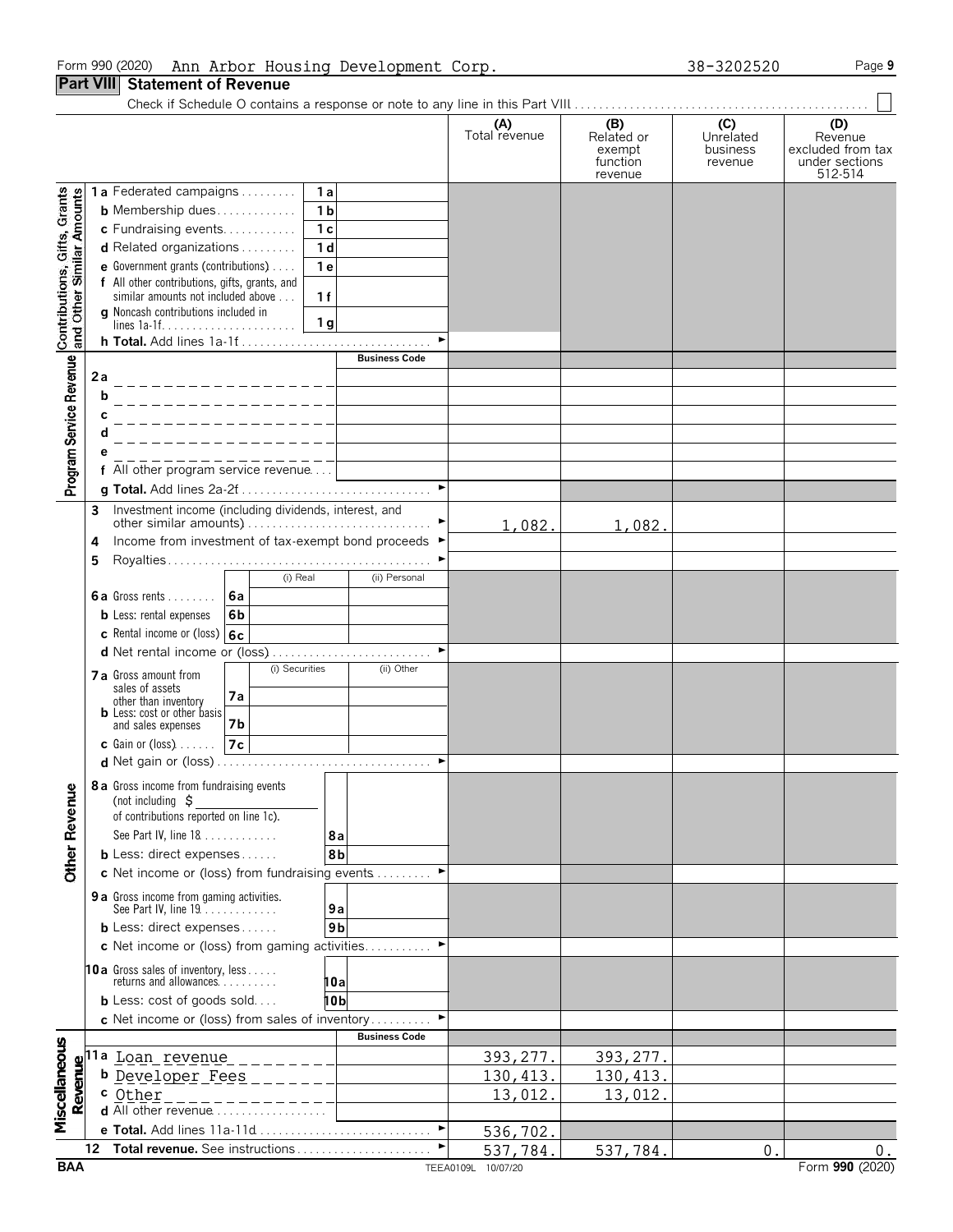|  |  |                                            | Form 990(2020) Ann Arbor Housing Development Corp. |  | 38-3202520 | Page 10 |
|--|--|--------------------------------------------|----------------------------------------------------|--|------------|---------|
|  |  | Part IX   Statement of Functional Expenses |                                                    |  |            |         |

|                | Section 501(c)(3) and 501(c)(4) organizations must complete all columns. All other organizations must complete column (A).                                                                                                                                      |                    |                             |                                    |                         |
|----------------|-----------------------------------------------------------------------------------------------------------------------------------------------------------------------------------------------------------------------------------------------------------------|--------------------|-----------------------------|------------------------------------|-------------------------|
|                |                                                                                                                                                                                                                                                                 | (A)                | (B)                         | $\overline{C}$                     | (D)                     |
|                | Do not include amounts reported on lines<br>6b, 7b, 8b, 9b, and 10b of Part VIII.                                                                                                                                                                               | Total expenses     | Program service<br>expenses | Management and<br>general expenses | Fundraising<br>expenses |
| 1.             | Grants and other assistance to domestic<br>organizations and domestic governments.                                                                                                                                                                              |                    |                             |                                    |                         |
| $\overline{2}$ | Grants and other assistance to domestic<br>individuals. See Part IV, line 22                                                                                                                                                                                    |                    |                             |                                    |                         |
| 3              | Grants and other assistance to foreign<br>organizations, foreign governments, and for-<br>eign individuals. See Part IV, lines 15 and 16                                                                                                                        |                    |                             |                                    |                         |
| 4              | Benefits paid to or for members                                                                                                                                                                                                                                 |                    |                             |                                    |                         |
| 5              | Compensation of current officers, directors,<br>trustees, and key employees                                                                                                                                                                                     | $\boldsymbol{0}$ . | $\boldsymbol{0}$ .          | 0.                                 | 0.                      |
| 6              | Compensation not included above to<br>disqualified persons (as defined under<br>section 4958(f)(1)) and persons described                                                                                                                                       | 0.                 | 0.                          | $\boldsymbol{0}$ .                 | 0.                      |
| 7              | Other salaries and wages                                                                                                                                                                                                                                        |                    |                             |                                    |                         |
| R.             | Pension plan accruals and contributions<br>(include section $401(k)$ and $403(b)$                                                                                                                                                                               |                    |                             |                                    |                         |
| 9              | Other employee benefits                                                                                                                                                                                                                                         |                    |                             |                                    |                         |
| 10             | Payroll taxes                                                                                                                                                                                                                                                   |                    |                             |                                    |                         |
|                | 11 Fees for services (nonemployees):                                                                                                                                                                                                                            |                    |                             |                                    |                         |
|                |                                                                                                                                                                                                                                                                 |                    |                             |                                    |                         |
|                |                                                                                                                                                                                                                                                                 |                    |                             |                                    |                         |
|                |                                                                                                                                                                                                                                                                 | 1,230.             | 1,230.                      |                                    |                         |
|                |                                                                                                                                                                                                                                                                 |                    |                             |                                    |                         |
|                | e Professional fundraising services. See Part IV, line 17                                                                                                                                                                                                       |                    |                             |                                    |                         |
|                | f Investment management fees                                                                                                                                                                                                                                    |                    |                             |                                    |                         |
|                | <b>g</b> Other. (If line 11q amount exceeds 10% of line 25, column                                                                                                                                                                                              |                    |                             |                                    |                         |
|                | (A) amount, list line 11g expenses on Schedule $0.$ )                                                                                                                                                                                                           |                    |                             |                                    |                         |
|                | 12 Advertising and promotion                                                                                                                                                                                                                                    |                    |                             |                                    |                         |
| 13             |                                                                                                                                                                                                                                                                 | 17,127.            | 17,127.                     |                                    |                         |
| 14             | Information technology                                                                                                                                                                                                                                          |                    |                             |                                    |                         |
| 15             |                                                                                                                                                                                                                                                                 |                    |                             |                                    |                         |
| 16             | Occupancy                                                                                                                                                                                                                                                       |                    |                             |                                    |                         |
| 17             |                                                                                                                                                                                                                                                                 |                    |                             |                                    |                         |
|                | 18 Payments of travel or entertainment<br>expenses for any federal, state, or local                                                                                                                                                                             |                    |                             |                                    |                         |
| 19             | Conferences, conventions, and meetings                                                                                                                                                                                                                          |                    |                             |                                    |                         |
| 20             | $Interest \dots \dots \dots \dots \dots \dots \dots \dots \dots \dots \dots \dots \dots \dots$                                                                                                                                                                  |                    |                             |                                    |                         |
| 21             | Payments to affiliates                                                                                                                                                                                                                                          |                    |                             |                                    |                         |
| 22             | Depreciation, depletion, and amortization                                                                                                                                                                                                                       |                    |                             |                                    |                         |
| 23             | $Insurance \ldots \ldots \ldots \ldots \ldots \ldots \ldots \ldots \ldots$                                                                                                                                                                                      | 905.               | 905.                        |                                    |                         |
|                | 24 Other expenses. Itemize expenses not<br>covered above (List miscellaneous expenses<br>on line 24e. If line 24e amount exceeds 10%<br>of line 25, column (A) amount, list line 24e                                                                            |                    |                             |                                    |                         |
|                | a Receivables write-off                                                                                                                                                                                                                                         | 237,022.           | 237,022.                    |                                    |                         |
|                | b Tenant services                                                                                                                                                                                                                                               | 33, 156.           | 33,156.                     |                                    |                         |
|                | c Affilated Entities Support                                                                                                                                                                                                                                    | 3,500.             | 3,500.                      |                                    |                         |
|                | $d$ Misc.<br>----------------                                                                                                                                                                                                                                   | 180                | 180.                        |                                    |                         |
|                |                                                                                                                                                                                                                                                                 | 93.                | 93.                         |                                    |                         |
|                | 25 Total functional expenses. Add lines 1 through 24e                                                                                                                                                                                                           | 293, 213.          | 293, 213.                   | 0.                                 | $0$ .                   |
|                | 26 Joint costs. Complete this line only if<br>the organization reported in column (B)<br>joint costs from a combined educational<br>campaign and fundraising solicitation.<br>Check here $\blacktriangleright$<br><b>if following</b><br>SOP 98-2 (ASC 958-720) |                    |                             |                                    |                         |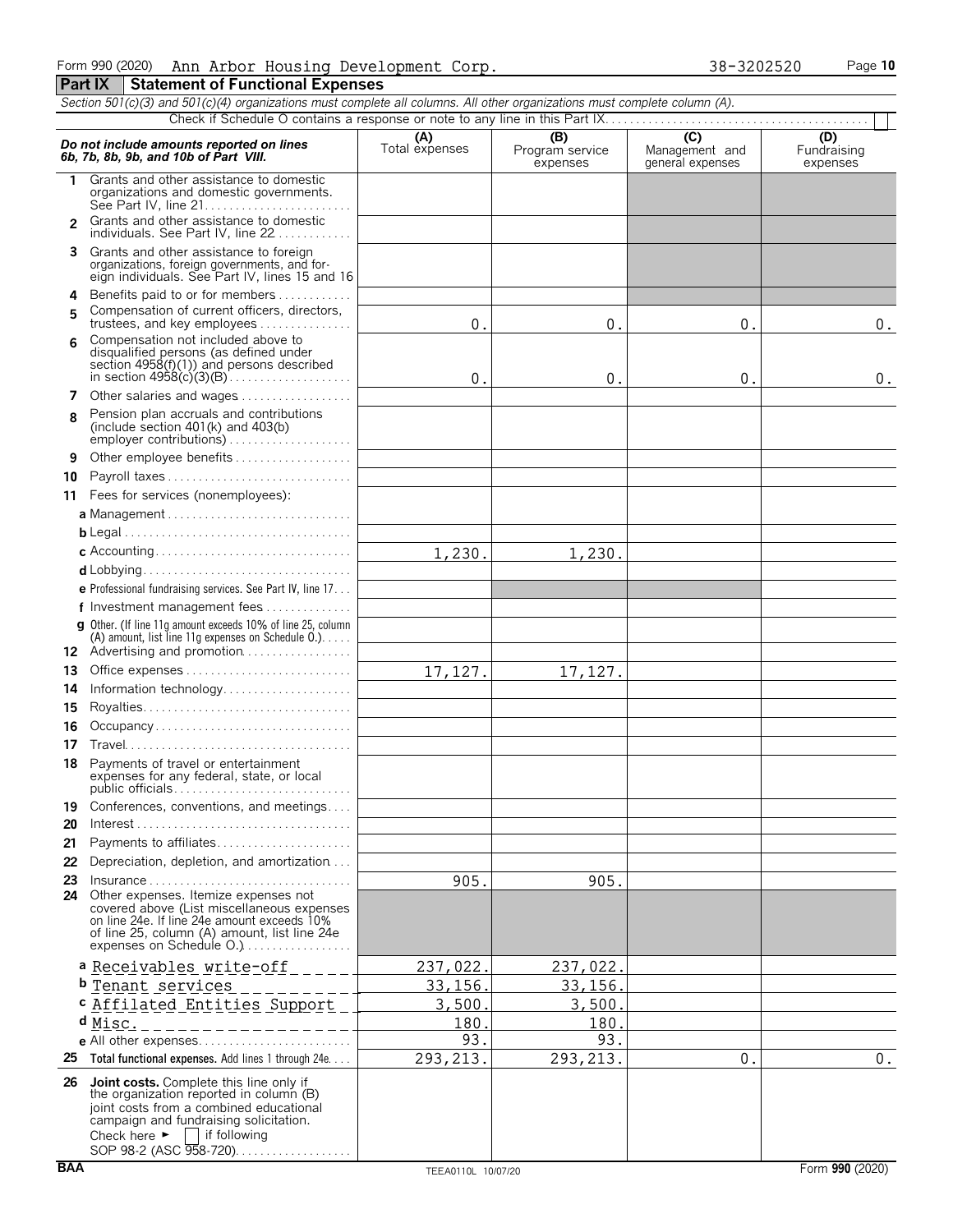|                      |               | Form 990 (2020) Ann Arbor Housing Development Corp.                                                                                                                                                                   |                    |                          | 38-3202520      | Page 11           |
|----------------------|---------------|-----------------------------------------------------------------------------------------------------------------------------------------------------------------------------------------------------------------------|--------------------|--------------------------|-----------------|-------------------|
|                      | <b>Part X</b> | <b>Balance Sheet</b>                                                                                                                                                                                                  |                    |                          |                 |                   |
|                      |               |                                                                                                                                                                                                                       |                    |                          |                 |                   |
|                      |               |                                                                                                                                                                                                                       |                    | (A)<br>Beginning of year |                 | $(B)$ End of year |
|                      | 1             |                                                                                                                                                                                                                       |                    | 569,702.                 | 1               | 779,867.          |
|                      | 2             |                                                                                                                                                                                                                       |                    | 1,083,184.               | $\mathbf{2}$    | 1,084,266.        |
|                      | 3             |                                                                                                                                                                                                                       |                    |                          | 3               |                   |
|                      | 4             |                                                                                                                                                                                                                       |                    |                          | 4               | 12,597.           |
|                      | 5             | Loans and other receivables from any current or former officer, director,<br>trustee, key employee, creator or founder, substantial contributor, or 35%<br>controlled entity or family member of any of these persons |                    | 5                        |                 |                   |
|                      | 6             | Loans and other receivables from other disqualified persons (as defined under                                                                                                                                         |                    |                          |                 |                   |
|                      |               | section 4958(f)(1)), and persons described in section $4958(c)(3)(B)$                                                                                                                                                 |                    |                          | 6               |                   |
|                      | 7             |                                                                                                                                                                                                                       |                    |                          | $\overline{7}$  |                   |
|                      | 8             |                                                                                                                                                                                                                       |                    |                          | 8               |                   |
| Assets               | 9             |                                                                                                                                                                                                                       |                    | 138.                     | 9               | 768.              |
|                      |               |                                                                                                                                                                                                                       |                    |                          |                 |                   |
|                      |               |                                                                                                                                                                                                                       |                    |                          | 10c             |                   |
|                      | 11            |                                                                                                                                                                                                                       |                    |                          | 11              |                   |
|                      | 12            |                                                                                                                                                                                                                       |                    |                          | 12              |                   |
|                      | 13            | Investments - program-related. See Part IV, line 11                                                                                                                                                                   |                    |                          | 13              |                   |
|                      | 14            |                                                                                                                                                                                                                       |                    |                          | 14              |                   |
|                      | 15            |                                                                                                                                                                                                                       |                    |                          | 15              |                   |
|                      | 16            |                                                                                                                                                                                                                       |                    | 1,653,024.               | 16              | 1,877,498.        |
|                      | 17            |                                                                                                                                                                                                                       |                    | 38,521                   | 17              | 18,424.           |
|                      | 18            |                                                                                                                                                                                                                       |                    |                          | $\overline{18}$ |                   |
|                      | 19            |                                                                                                                                                                                                                       |                    |                          | 19              |                   |
|                      | 20            |                                                                                                                                                                                                                       |                    |                          | 20              |                   |
|                      | 21            | Escrow or custodial account liability. Complete Part IV of Schedule D.                                                                                                                                                |                    |                          | 21              |                   |
| Liabilities          | 22            | Loans and other payables to any current or former officer, director, trustee, key employee, creator or founder, substantial contributor, or 35%<br>controlled entity or family member of any of these persons         |                    |                          | 22              |                   |
|                      | 23            | Secured mortgages and notes payable to unrelated third parties                                                                                                                                                        |                    |                          | 23              |                   |
|                      | 24            | Unsecured notes and loans payable to unrelated third parties                                                                                                                                                          |                    |                          | 24              |                   |
|                      | 25            | Other liabilities (including federal income tax, payables to related third parties, and other liabilities not included on lines 17-24). Complete Part X of Schedule D.                                                |                    | 25                       |                 |                   |
|                      | 26            |                                                                                                                                                                                                                       |                    | 38,521.                  | 26              | 18,424.           |
|                      |               | Organizations that follow FASB ASC 958, check here ►<br>and complete lines 27, 28, 32, and 33.                                                                                                                        | X                  |                          |                 |                   |
|                      | 27            |                                                                                                                                                                                                                       |                    | 1,614,503                | 27              | 1,859,074.        |
|                      | 28            |                                                                                                                                                                                                                       |                    |                          | 28              |                   |
| <b>Fund Balances</b> |               | Organizations that do not follow FASB ASC 958, check here ►<br>and complete lines 29 through 33.                                                                                                                      |                    |                          |                 |                   |
|                      | 29            | Capital stock or trust principal, or current funds                                                                                                                                                                    |                    |                          | 29              |                   |
|                      | 30            | Paid-in or capital surplus, or land, building, or equipment fund                                                                                                                                                      |                    |                          | 30              |                   |
|                      | 31            | Retained earnings, endowment, accumulated income, or other funds                                                                                                                                                      |                    |                          | 31              |                   |
| Net Assets or        | 32            |                                                                                                                                                                                                                       |                    | 1,614,503                | 32              | 1,859,074.        |
|                      | 33            |                                                                                                                                                                                                                       |                    | 1,653,024.               | 33              | 1,877,498.        |
| <b>BAA</b>           |               |                                                                                                                                                                                                                       | TEEA0111L 10/07/20 |                          |                 | Form 990 (2020)   |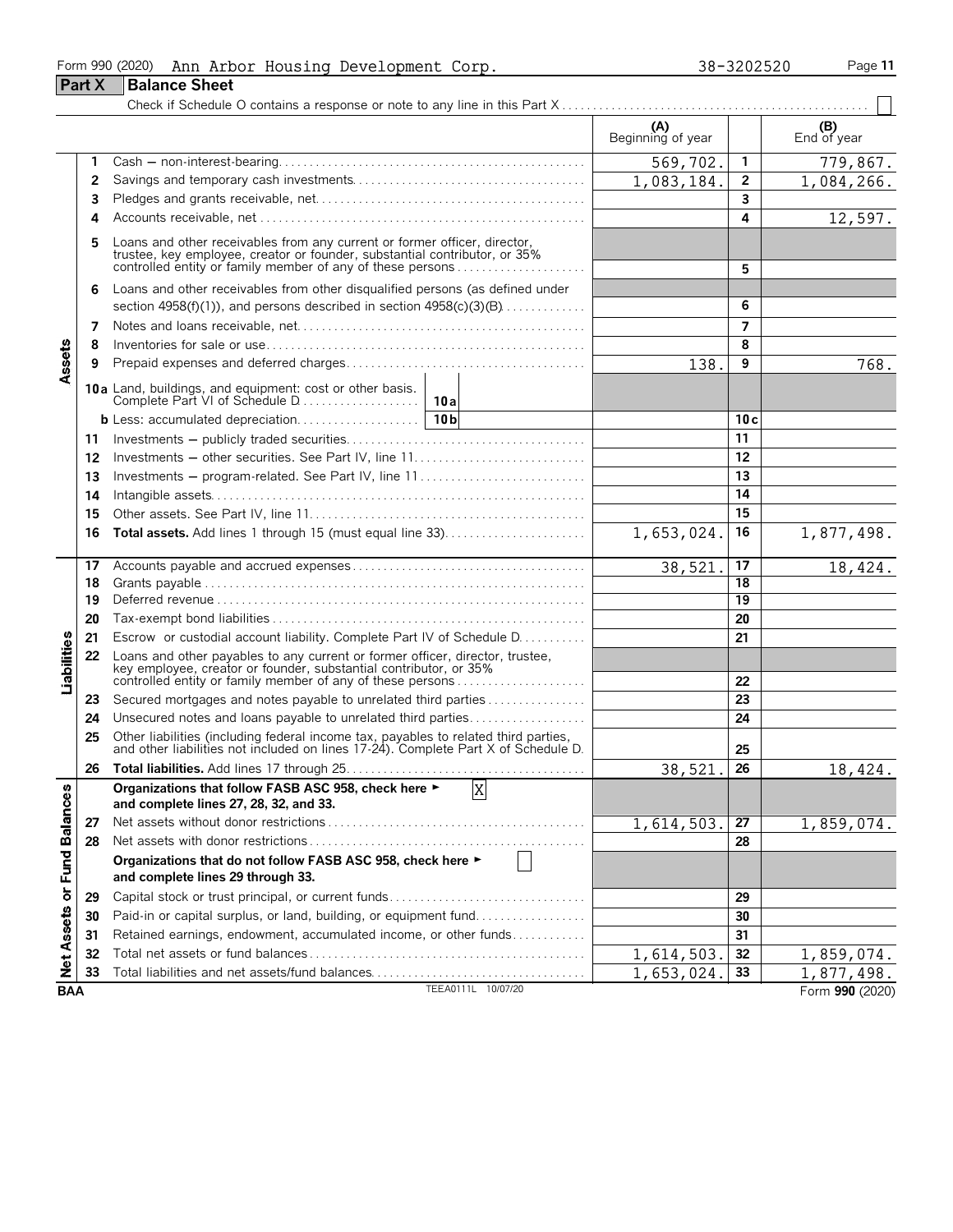|                | Form 990 (2020)<br>Ann Arbor Housing Development Corp.                                                                                                                                                                                               | 38-3202520     |                |       | Page 12         |
|----------------|------------------------------------------------------------------------------------------------------------------------------------------------------------------------------------------------------------------------------------------------------|----------------|----------------|-------|-----------------|
| <b>Part XI</b> | <b>Reconciliation of Net Assets</b>                                                                                                                                                                                                                  |                |                |       |                 |
|                |                                                                                                                                                                                                                                                      |                |                |       |                 |
| 1              |                                                                                                                                                                                                                                                      | $\overline{1}$ |                |       | 537,784.        |
| 2              |                                                                                                                                                                                                                                                      | $\overline{2}$ |                |       | 293, 213.       |
| 3              |                                                                                                                                                                                                                                                      | $\overline{3}$ |                |       | 244,571.        |
| 4              |                                                                                                                                                                                                                                                      | 4              |                |       | 1,614,503.      |
| 5              |                                                                                                                                                                                                                                                      | 5              |                |       |                 |
| 6              |                                                                                                                                                                                                                                                      | 6              |                |       |                 |
| 7              |                                                                                                                                                                                                                                                      | $\overline{7}$ |                |       |                 |
| 8              |                                                                                                                                                                                                                                                      | 8              |                |       |                 |
| 9              |                                                                                                                                                                                                                                                      | 9              |                |       | $0$ .           |
| 10             | Net assets or fund balances at end of year. Combine lines 3 through 9 (must equal Part X, line 32,                                                                                                                                                   |                |                |       |                 |
|                |                                                                                                                                                                                                                                                      | 10             |                |       | 1,859,074.      |
|                | <b>Part XII Financial Statements and Reporting</b>                                                                                                                                                                                                   |                |                |       |                 |
|                |                                                                                                                                                                                                                                                      |                |                |       |                 |
|                |                                                                                                                                                                                                                                                      |                |                | Yes I | No              |
|                | X Accrual<br>1 Accounting method used to prepare the Form 990:<br>  Cash<br>Other                                                                                                                                                                    |                |                |       |                 |
|                | If the organization changed its method of accounting from a prior year or checked 'Other,' explain<br>in Schedule O.                                                                                                                                 |                |                |       |                 |
|                | 2a Were the organization's financial statements compiled or reviewed by an independent accountant?                                                                                                                                                   |                | 2a             |       | X               |
|                | If 'Yes,' check a box below to indicate whether the financial statements for the year were compiled or reviewed on a<br>separate basis, consolidated basis, or both:<br>Separate basis<br>Consolidated basis<br>Both consolidated and separate basis |                |                |       |                 |
|                |                                                                                                                                                                                                                                                      |                | 2 <sub>b</sub> | X     |                 |
|                | If 'Yes,' check a box below to indicate whether the financial statements for the year were audited on a separate<br>basis, consolidated basis, or both:<br>X Consolidated basis<br>Separate basis<br>Both consolidated and separate basis            |                |                |       |                 |
|                | c If 'Yes' to line 2a or 2b, does the organization have a committee that assumes responsibility for oversight of the audit,<br>review, or compilation of its financial statements and selection of an independent accountant?                        |                | 2c             | X     |                 |
|                | If the organization changed either its oversight process or selection process during the tax year, explain<br>on Schedule O.                                                                                                                         |                |                |       |                 |
|                | 3a As a result of a federal award, was the organization required to undergo an audit or audits as set forth in the Single                                                                                                                            |                | 3a             |       | X               |
|                | <b>b</b> If 'Yes,' did the organization undergo the required audit or audits? If the organization did not undergo the required audit<br>or audits, explain why on Schedule O and describe any steps taken to undergo such audits                     |                | 3 <sub>b</sub> |       |                 |
| <b>BAA</b>     | TEEA0112L 10/19/20                                                                                                                                                                                                                                   |                |                |       | Form 990 (2020) |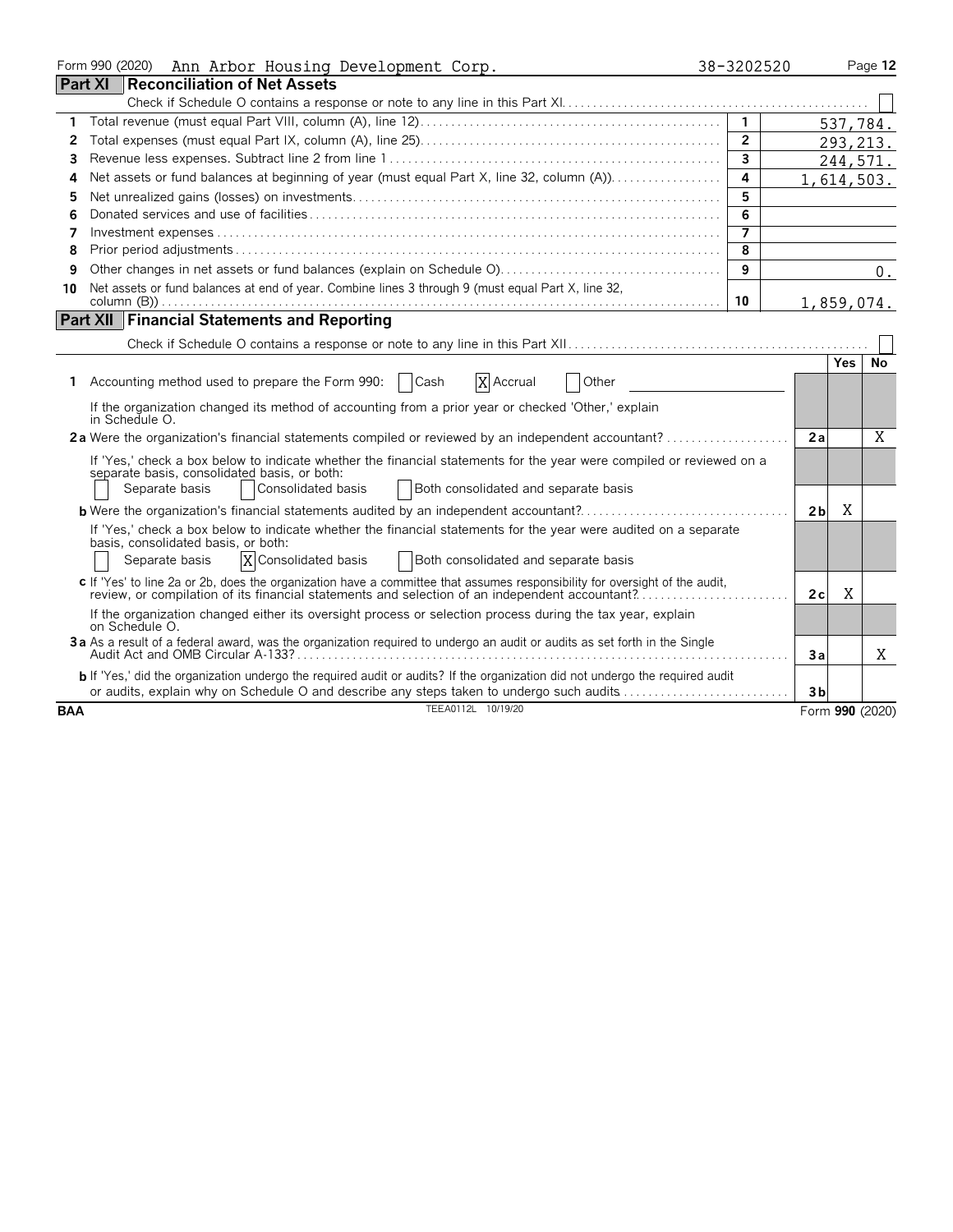| <b>SCHEDULE A</b>               |  |
|---------------------------------|--|
| $(F_{\alpha r}$ 990 or 990 $FZ$ |  |

# **Public Charity Status and Public Support SCHEDULE ACCHEDULE ACCHEDULE ACCHEDULE A**

**COMPOSCHEDULE A**<br>(Form 990 or 990-EZ) Complete if the organization is a section 501(c)(3) organization or a section<br>4947(a)(1) nonexempt charitable trust.

**Example 2011** Attach to Form 990 or Form 990-F7

|--|

| Allach lu Fuilli 990 UI Fuilli 990.<br>Department of the Treasury<br>► Go to www.irs.gov/Form990 for instructions and the latest information.<br>Internal Revenue Service |                                          |                                                                          |                                                                                                                |     |                                                                        | <b>Open to Public</b><br>Inspection                                                                                                                                                                                                                                                                                                                                                                                |                                                    |
|---------------------------------------------------------------------------------------------------------------------------------------------------------------------------|------------------------------------------|--------------------------------------------------------------------------|----------------------------------------------------------------------------------------------------------------|-----|------------------------------------------------------------------------|--------------------------------------------------------------------------------------------------------------------------------------------------------------------------------------------------------------------------------------------------------------------------------------------------------------------------------------------------------------------------------------------------------------------|----------------------------------------------------|
| Name of the organization                                                                                                                                                  |                                          |                                                                          |                                                                                                                |     |                                                                        | Employer identification number                                                                                                                                                                                                                                                                                                                                                                                     |                                                    |
| Ann Arbor Housing Development Corp.                                                                                                                                       |                                          |                                                                          |                                                                                                                |     |                                                                        | 38-3202520                                                                                                                                                                                                                                                                                                                                                                                                         |                                                    |
| <b>Part I</b>                                                                                                                                                             |                                          |                                                                          |                                                                                                                |     |                                                                        | <b>Reason for Public Charity Status.</b> (All organizations must complete this part.) See instructions.                                                                                                                                                                                                                                                                                                            |                                                    |
|                                                                                                                                                                           |                                          |                                                                          | The organization is not a private foundation because it is: (For lines 1 through 12, check only one box.)      |     |                                                                        |                                                                                                                                                                                                                                                                                                                                                                                                                    |                                                    |
| 1                                                                                                                                                                         |                                          |                                                                          | A church, convention of churches, or association of churches described in section 170(b)(1)(A)(i).             |     |                                                                        |                                                                                                                                                                                                                                                                                                                                                                                                                    |                                                    |
| 2                                                                                                                                                                         |                                          |                                                                          | A school described in section 170(b)(1)(A)(ii). (Attach Schedule E (Form 990 or 990-EZ).)                      |     |                                                                        |                                                                                                                                                                                                                                                                                                                                                                                                                    |                                                    |
| 3                                                                                                                                                                         |                                          |                                                                          | A hospital or a cooperative hospital service organization described in section 170(b)(1)(A)(iii).              |     |                                                                        |                                                                                                                                                                                                                                                                                                                                                                                                                    |                                                    |
| 4                                                                                                                                                                         |                                          |                                                                          |                                                                                                                |     |                                                                        | A medical research organization operated in conjunction with a hospital described in section 170(b)(1)(A)(iii). Enter the hospital's                                                                                                                                                                                                                                                                               |                                                    |
| name, city, and state:<br>5                                                                                                                                               |                                          |                                                                          |                                                                                                                |     |                                                                        | An organization operated for the benefit of a college or university owned or operated by a governmental unit described in                                                                                                                                                                                                                                                                                          |                                                    |
| 6                                                                                                                                                                         |                                          | section 170(b)(1)(A)(iv). (Complete Part II.)                            | A federal, state, or local government or governmental unit described in section 170(b)(1)(A)(v).               |     |                                                                        |                                                                                                                                                                                                                                                                                                                                                                                                                    |                                                    |
| 7                                                                                                                                                                         |                                          |                                                                          |                                                                                                                |     |                                                                        |                                                                                                                                                                                                                                                                                                                                                                                                                    |                                                    |
|                                                                                                                                                                           |                                          | in section 170(b)(1)(A)(vi). (Complete Part II.)                         |                                                                                                                |     |                                                                        | An organization that normally receives a substantial part of its support from a governmental unit or from the general public described                                                                                                                                                                                                                                                                             |                                                    |
| 8                                                                                                                                                                         |                                          |                                                                          | A community trust described in section 170(b)(1)(A)(vi). (Complete Part II.)                                   |     |                                                                        |                                                                                                                                                                                                                                                                                                                                                                                                                    |                                                    |
| 9<br>university:                                                                                                                                                          |                                          |                                                                          |                                                                                                                |     |                                                                        | An agricultural research organization described in section 170(b)(1)(A)(ix) operated in conjunction with a land-grant college<br>or university or a non-land-grant college of agriculture (see instructions). Enter the name, city, and state of the college or                                                                                                                                                    |                                                    |
| 10                                                                                                                                                                        |                                          | June 30, 1975. See section 509(a)(2). (Complete Part III.)               |                                                                                                                |     |                                                                        | An organization that normally receives (1) more than 33-1/3% of its support from contributions, membership fees, and gross receipts<br>from activities related to its exempt functions, subject to certain exceptions; and (2) no more than 33-1/3% of its support from gross<br>investment income and unrelated business taxable income (less section 511 tax) from businesses acquired by the organization after |                                                    |
| 11                                                                                                                                                                        |                                          |                                                                          | An organization organized and operated exclusively to test for public safety. See section 509(a)(4).           |     |                                                                        |                                                                                                                                                                                                                                                                                                                                                                                                                    |                                                    |
| 12<br>X                                                                                                                                                                   |                                          |                                                                          |                                                                                                                |     |                                                                        | An organization organized and operated exclusively for the benefit of, to perform the functions of, or to carry out the purposes of one                                                                                                                                                                                                                                                                            |                                                    |
|                                                                                                                                                                           |                                          |                                                                          | lines 12a through 12d that describes the type of supporting organization and complete lines 12e, 12f, and 12g. |     |                                                                        | or more publicly supported organizations described in section 509(a)(1) or section 509(a)(2). See section 509(a)(3). Check the box in                                                                                                                                                                                                                                                                              |                                                    |
| а                                                                                                                                                                         | complete Part IV, Sections A and B.      |                                                                          |                                                                                                                |     |                                                                        | Type I. A supporting organization operated, supervised, or controlled by its supported organization(s), typically by giving the supported<br>organization(s) the power to regularly appoint or elect a majority of the directors or trustees of the supporting organization. You must                                                                                                                              |                                                    |
| X<br>b                                                                                                                                                                    | must complete Part IV, Sections A and C. |                                                                          |                                                                                                                |     |                                                                        | Type II. A supporting organization supervised or controlled in connection with its supported organization(s), by having control or<br>management of the supporting organization vested in the same persons that control or manage the supported organization(s). You                                                                                                                                               |                                                    |
| с                                                                                                                                                                         |                                          |                                                                          | organization(s) (see instructions). You must complete Part IV, Sections A, D, and E.                           |     |                                                                        | Type III functionally integrated. A supporting organization operated in connection with, and functionally integrated with, its supported                                                                                                                                                                                                                                                                           |                                                    |
| d                                                                                                                                                                         |                                          |                                                                          | instructions). You must complete Part IV, Sections A and D, and Part V.                                        |     |                                                                        | Type III non-functionally integrated. A supporting organization operated in connection with its supported organization(s) that is not<br>functionally integrated. The organization generally must satisfy a distribution requirement and an attentiveness requirement (see                                                                                                                                         |                                                    |
| е                                                                                                                                                                         |                                          |                                                                          |                                                                                                                |     |                                                                        | Check this box if the organization received a written determination from the IRS that it is a Type I, Type II, Type III functionally                                                                                                                                                                                                                                                                               |                                                    |
|                                                                                                                                                                           |                                          |                                                                          | integrated, or Type III non-functionally integrated supporting organization.                                   |     |                                                                        |                                                                                                                                                                                                                                                                                                                                                                                                                    | 1                                                  |
|                                                                                                                                                                           |                                          | g Provide the following information about the supported organization(s). |                                                                                                                |     |                                                                        |                                                                                                                                                                                                                                                                                                                                                                                                                    |                                                    |
| (i) Name of supported organization                                                                                                                                        |                                          | $(ii)$ $EIN$                                                             | (iii) Type of organization<br>described on Tines 1-10<br>above (see instructions))                             |     | $(iv)$ is the<br>organization listed<br>in your governing<br>document? | (v) Amount of monetary<br>support (see instructions)                                                                                                                                                                                                                                                                                                                                                               | (vi) Amount of other<br>support (see instructions) |
|                                                                                                                                                                           |                                          |                                                                          |                                                                                                                | Yes | No                                                                     |                                                                                                                                                                                                                                                                                                                                                                                                                    |                                                    |
| Ann Arbor Housing Commission                                                                                                                                              |                                          |                                                                          |                                                                                                                |     |                                                                        |                                                                                                                                                                                                                                                                                                                                                                                                                    |                                                    |
| (A)                                                                                                                                                                       |                                          | 38-3015989                                                               | 6                                                                                                              |     |                                                                        | $\boldsymbol{0}$ .                                                                                                                                                                                                                                                                                                                                                                                                 | 0.                                                 |
| (B)                                                                                                                                                                       |                                          |                                                                          |                                                                                                                |     |                                                                        |                                                                                                                                                                                                                                                                                                                                                                                                                    |                                                    |
|                                                                                                                                                                           |                                          |                                                                          |                                                                                                                |     |                                                                        |                                                                                                                                                                                                                                                                                                                                                                                                                    |                                                    |
| (C)<br>(D)                                                                                                                                                                |                                          |                                                                          |                                                                                                                |     |                                                                        |                                                                                                                                                                                                                                                                                                                                                                                                                    |                                                    |
|                                                                                                                                                                           |                                          |                                                                          |                                                                                                                |     |                                                                        |                                                                                                                                                                                                                                                                                                                                                                                                                    |                                                    |
| (E)                                                                                                                                                                       |                                          |                                                                          |                                                                                                                |     |                                                                        |                                                                                                                                                                                                                                                                                                                                                                                                                    |                                                    |
| <b>Total</b>                                                                                                                                                              |                                          |                                                                          |                                                                                                                |     |                                                                        | 0.                                                                                                                                                                                                                                                                                                                                                                                                                 | $0$ .                                              |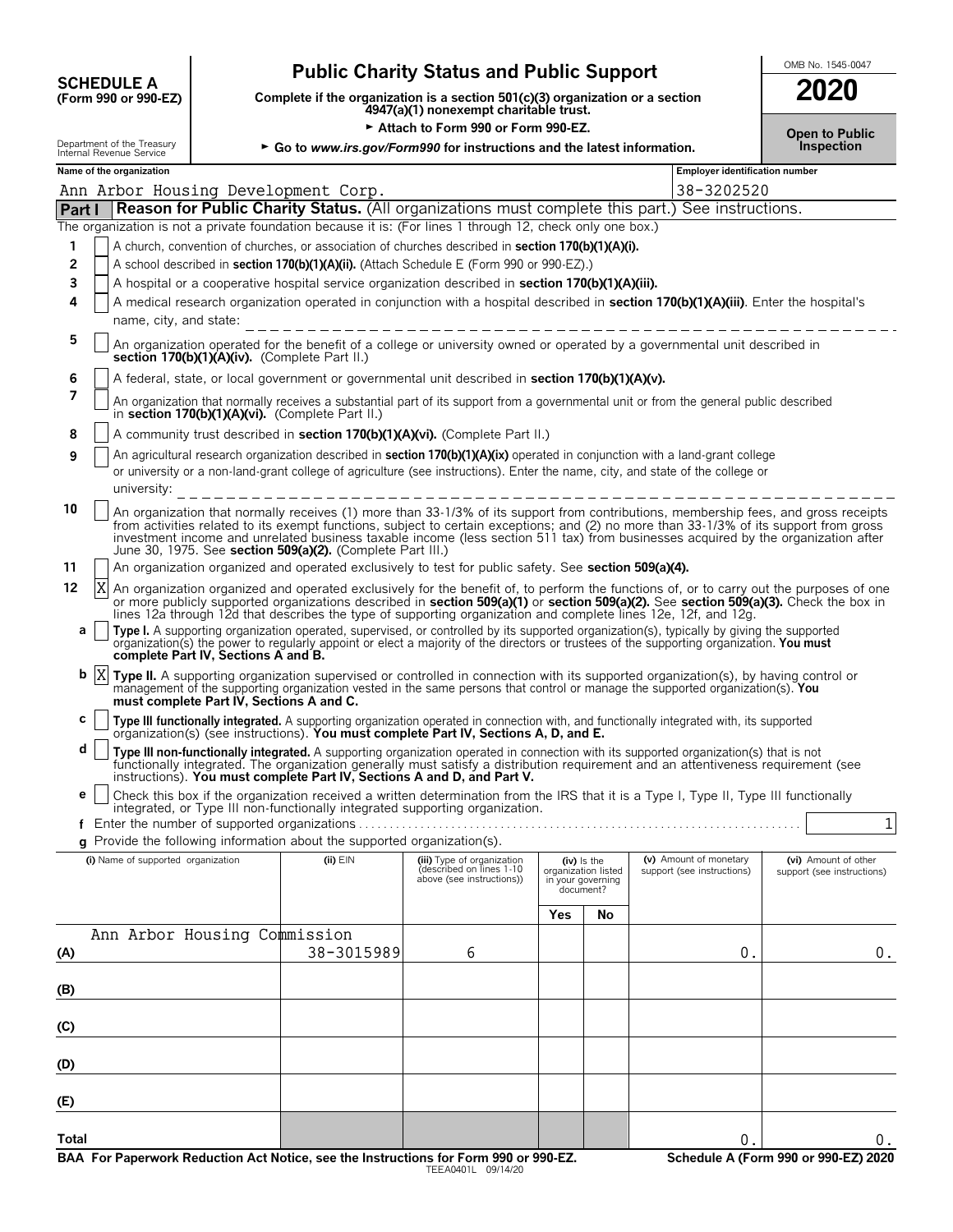| Schedule A (Form 990 or 990-EZ) 2020 | Ann Arbor Housing Development | <sup>-</sup> Corp. | 38-3202520 | $P$ aqe 2 |
|--------------------------------------|-------------------------------|--------------------|------------|-----------|
|                                      |                               |                    |            |           |
|                                      |                               |                    |            |           |

**Part II Support Schedule for Organizations Described in Sections 170(b)(1)(A)(iv) and 170(b)(1)(A)(vi)** (Complete only if you checked the box on line 5, 7, or 8 of Part I or if the organization failed to qualify under Part III. If the organization fails to qualify under the tests listed below, please complete Part III.)

| <b>Section A. Public Support</b> |  |  |
|----------------------------------|--|--|
|                                  |  |  |

|            | JECHUILA. I UDIIC JUPPULL                                                                                                                                                                                                                                                                                                                                                                                                                                                                                                                 |            |            |            |            |          |                                      |
|------------|-------------------------------------------------------------------------------------------------------------------------------------------------------------------------------------------------------------------------------------------------------------------------------------------------------------------------------------------------------------------------------------------------------------------------------------------------------------------------------------------------------------------------------------------|------------|------------|------------|------------|----------|--------------------------------------|
|            | Calendar year (or fiscal year<br>beginning in) $\rightarrow$                                                                                                                                                                                                                                                                                                                                                                                                                                                                              | (a) 2016   | (b) $2017$ | $(c)$ 2018 | $(d)$ 2019 | (e) 2020 | (f) Total                            |
|            | 1 Gifts, grants, contributions, and<br>membership fees received. (Do not<br>include any 'unusual grants.'). $\dots$                                                                                                                                                                                                                                                                                                                                                                                                                       |            |            |            |            |          |                                      |
| 2          | Tax revenues levied for the<br>organization's benefit and<br>either paid to or expended<br>on its behalf                                                                                                                                                                                                                                                                                                                                                                                                                                  |            |            |            |            |          |                                      |
| 3          | The value of services or<br>facilities furnished by a<br>governmental unit to the<br>organization without charge                                                                                                                                                                                                                                                                                                                                                                                                                          |            |            |            |            |          |                                      |
| 4          | <b>Total.</b> Add lines 1 through 3                                                                                                                                                                                                                                                                                                                                                                                                                                                                                                       |            |            |            |            |          |                                      |
| 5          | The portion of total<br>contributions by each person<br>(other than a governmental<br>unit or publicly supported<br>organization) included on line 1<br>that exceeds 2% of the amount<br>shown on line 11, column (f)                                                                                                                                                                                                                                                                                                                     |            |            |            |            |          |                                      |
|            | <b>Public support.</b> Subtract line 5<br>from line $4$                                                                                                                                                                                                                                                                                                                                                                                                                                                                                   |            |            |            |            |          |                                      |
|            | <b>Section B. Total Support</b>                                                                                                                                                                                                                                                                                                                                                                                                                                                                                                           |            |            |            |            |          |                                      |
|            | Calendar year (or fiscal year<br>beginning in) $\rightarrow$                                                                                                                                                                                                                                                                                                                                                                                                                                                                              | (a) $2016$ | (b) $2017$ | $(c)$ 2018 | $(d)$ 2019 | (e) 2020 | (f) Total                            |
| 7          | Amounts from line 4                                                                                                                                                                                                                                                                                                                                                                                                                                                                                                                       |            |            |            |            |          |                                      |
| 8          | Gross income from interest,<br>dividends, payments received<br>on securities loans, rents,<br>royalties, and income from<br>similar sources                                                                                                                                                                                                                                                                                                                                                                                               |            |            |            |            |          |                                      |
| 9          | Net income from unrelated<br>business activities, whether or<br>not the business is regularly<br>carried on                                                                                                                                                                                                                                                                                                                                                                                                                               |            |            |            |            |          |                                      |
|            | 10 Other income. Do not include<br>gain or loss from the sale of<br>capital assets (Explain in                                                                                                                                                                                                                                                                                                                                                                                                                                            |            |            |            |            |          |                                      |
| 11         | Total support. Add lines 7                                                                                                                                                                                                                                                                                                                                                                                                                                                                                                                |            |            |            |            |          |                                      |
|            |                                                                                                                                                                                                                                                                                                                                                                                                                                                                                                                                           |            |            |            |            | 12       |                                      |
| 13         | First 5 years. If the Form 990 is for the organization's first, second, third, fourth, or fifth tax year as a section 501(c)(3)                                                                                                                                                                                                                                                                                                                                                                                                           |            |            |            |            |          |                                      |
|            | <b>Section C. Computation of Public Support Percentage</b>                                                                                                                                                                                                                                                                                                                                                                                                                                                                                |            |            |            |            |          |                                      |
| 14         | Public support percentage for 2020 (line 6, column (f), divided by line 11, column (f)                                                                                                                                                                                                                                                                                                                                                                                                                                                    |            |            |            |            | 14       | ℅                                    |
| 15         |                                                                                                                                                                                                                                                                                                                                                                                                                                                                                                                                           |            |            |            |            | 15       | %                                    |
|            | 16a 33-1/3% support test-2020. If the organization did not check the box on line 13, and line 14 is 33-1/3% or more, check this box                                                                                                                                                                                                                                                                                                                                                                                                       |            |            |            |            |          |                                      |
|            | <b>b</b> 33-1/3% support test-2019. If the organization did not check a box on line 13 or 16a, and line 15 is 33-1/3% or more, check this box                                                                                                                                                                                                                                                                                                                                                                                             |            |            |            |            |          |                                      |
|            | 17a 10%-facts-and-circumstances test-2020. If the organization did not check a box on line 13, 16a, or 16b, and line 14 is 10%<br>or more, and if the organization meets the facts-and-circumstances test, check this box and stop here. Explain in Part VI how<br>the organization meets the facts-and-circumstances test. The organization qualifies as a publicly supported organization                                                                                                                                               |            |            |            |            |          |                                      |
|            | b 10%-facts-and-circumstances test-2019. If the organization did not check a box on line 13, 16a, 16b, or 17a, and line 15 is 10%<br>or more, and if the organization meets the facts-and-circumstances test, check this box and stop here. Explain in Part VI how the<br>organization meets the 'facts-and-circumstances' test. The organization qualifies as a publicly supported organization<br>18 Private foundation. If the organization did not check a box on line 13, 16a, 16b, 17a, or 17b, check this box and see instructions |            |            |            |            |          |                                      |
|            |                                                                                                                                                                                                                                                                                                                                                                                                                                                                                                                                           |            |            |            |            |          |                                      |
| <b>BAA</b> |                                                                                                                                                                                                                                                                                                                                                                                                                                                                                                                                           |            |            |            |            |          | Schedule A (Form 990 or 990-EZ) 2020 |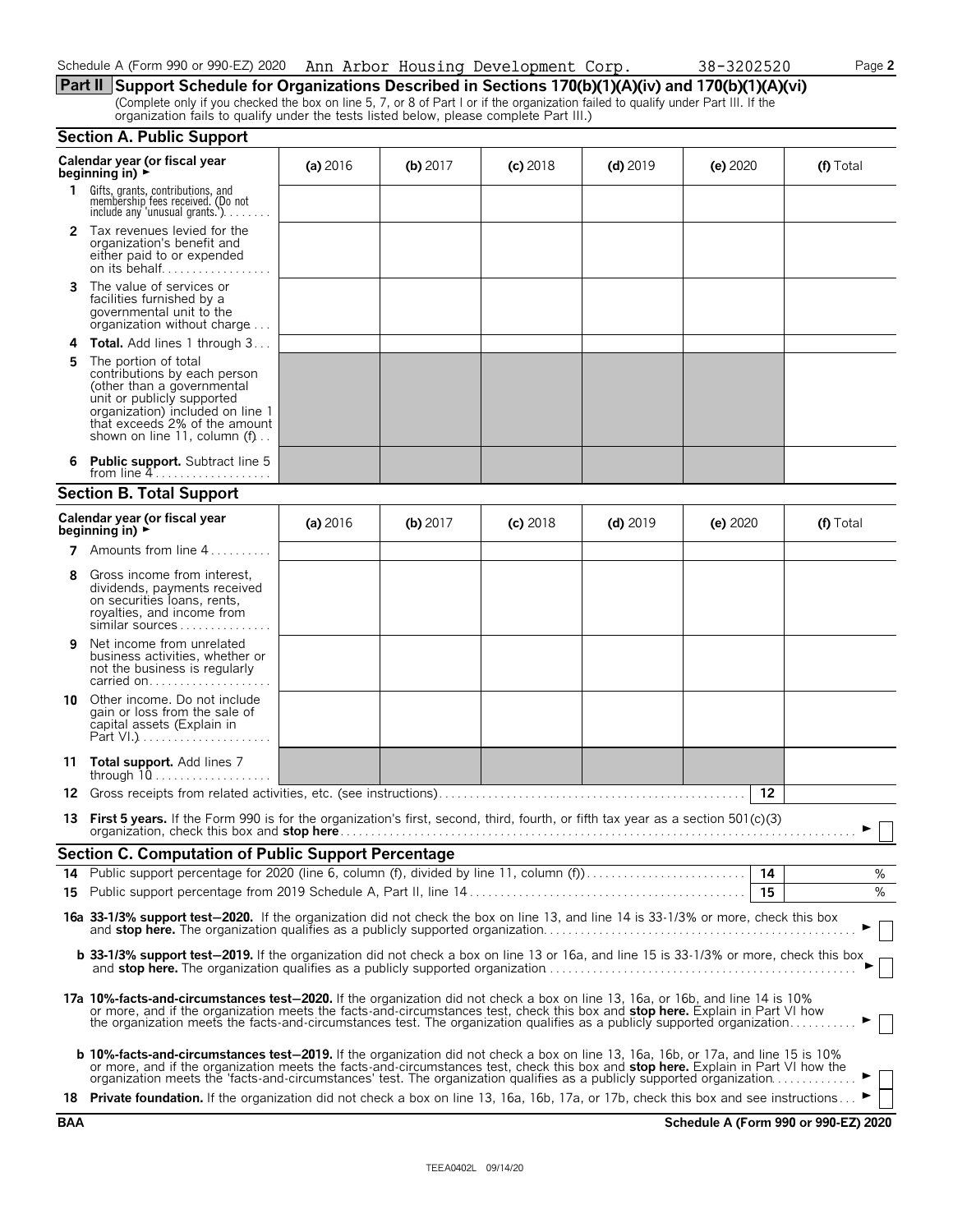# **Part III Support Schedule for Organizations Described in Section 509(a)(2)**

(Complete only if you checked the box on line 10 of Part I or if the organization failed to qualify under Part II. If the organization fails to qualify under the tests listed below, please complete Part II.)

|            | <b>Section A. Public Support</b>                                                                                                                                                                                                                                              |          |                    |            |            |          |                                      |
|------------|-------------------------------------------------------------------------------------------------------------------------------------------------------------------------------------------------------------------------------------------------------------------------------|----------|--------------------|------------|------------|----------|--------------------------------------|
|            | Calendar year (or fiscal year beginning in) ►                                                                                                                                                                                                                                 | (a) 2016 | (b) $2017$         | $(c)$ 2018 | $(d)$ 2019 | (e) 2020 | (f) Total                            |
|            | 1 Gifts, grants, contributions,<br>and membership fees<br>received. (Do not include<br>any 'unusual grants.')                                                                                                                                                                 |          |                    |            |            |          |                                      |
|            | 2 Gross receipts from admissions,<br>merchandise sold or services<br>performed, or facilities<br>furnished in any activity that is<br>related to the organization's<br>$tax\text{-}exempt$ purpose                                                                            |          |                    |            |            |          |                                      |
| 3.         | Gross receipts from activities<br>that are not an unrelated trade<br>or business under section 513.                                                                                                                                                                           |          |                    |            |            |          |                                      |
| 4          | Tax revenues levied for the<br>organization's benefit and<br>either paid to or expended on                                                                                                                                                                                    |          |                    |            |            |          |                                      |
| 5.         | The value of services or<br>facilities furnished by a<br>governmental unit to the<br>organization without charge                                                                                                                                                              |          |                    |            |            |          |                                      |
| 6          | <b>Total.</b> Add lines 1 through 5<br><b>7a</b> Amounts included on lines 1,<br>2, and 3 received from<br>disqualified persons                                                                                                                                               |          |                    |            |            |          |                                      |
|            | <b>b</b> Amounts included on lines 2<br>and 3 received from other than<br>disqualified persons that<br>exceed the greater of \$5,000 or<br>1% of the amount on line 13                                                                                                        |          |                    |            |            |          |                                      |
|            | c Add lines $7a$ and $7b$                                                                                                                                                                                                                                                     |          |                    |            |            |          |                                      |
|            | <b>Public support.</b> (Subtract line                                                                                                                                                                                                                                         |          |                    |            |            |          |                                      |
|            | <b>Section B. Total Support</b>                                                                                                                                                                                                                                               |          |                    |            |            |          |                                      |
|            | Calendar year (or fiscal year beginning in) $\blacktriangleright$                                                                                                                                                                                                             | (a) 2016 | (b) 2017           | $(c)$ 2018 | $(d)$ 2019 | (e) 2020 | (f) Total                            |
| 9.         | Amounts from line 6                                                                                                                                                                                                                                                           |          |                    |            |            |          |                                      |
|            | <b>10a</b> Gross income from interest, dividends,<br>payments received on securities loans,<br>rents, royalties, and income from<br><b>b</b> Unrelated business taxable<br>income (less section 511<br>taxes) from businesses                                                 |          |                    |            |            |          |                                      |
|            | acquired after June 30, 1975                                                                                                                                                                                                                                                  |          |                    |            |            |          |                                      |
| 11         | c Add lines 10a and $10b$<br>Net income from unrelated business<br>activities not included in line 10b,<br>whether or not the business is<br>regularly carried on $\dots\dots\dots\dots$                                                                                      |          |                    |            |            |          |                                      |
|            | 12 Other income. Do not include<br>gain or loss from the sale of<br>capital assets (Explain in                                                                                                                                                                                |          |                    |            |            |          |                                      |
|            | 13 Total support. (Add lines 9,<br>10c, 11, and $12$                                                                                                                                                                                                                          |          |                    |            |            |          |                                      |
|            | 14 First 5 years. If the Form 990 is for the organization's first, second, third, fourth, or fifth tax year as a section 501(c)(3)<br>organization, check this box and stop here                                                                                              |          |                    |            |            |          |                                      |
|            | <b>Section C. Computation of Public Support Percentage</b>                                                                                                                                                                                                                    |          |                    |            |            |          |                                      |
|            | 15 Public support percentage for 2020 (line 8, column (f), divided by line 13, column (f)                                                                                                                                                                                     |          |                    |            |            | 15       | န့                                   |
|            |                                                                                                                                                                                                                                                                               |          |                    |            |            | 16       | ०१०                                  |
|            | Section D. Computation of Investment Income Percentage                                                                                                                                                                                                                        |          |                    |            |            |          |                                      |
| 17         |                                                                                                                                                                                                                                                                               |          |                    |            |            | 17       | %                                    |
| 18         |                                                                                                                                                                                                                                                                               |          |                    |            |            | 18       | ०७                                   |
|            | 19a 33-1/3% support tests-2020. If the organization did not check the box on line 14, and line 15 is more than 33-1/3%, and line 17<br>is not more than 33-1/3%, check this box and stop here. The organization qualifies as a publicly supported organization                |          |                    |            |            |          |                                      |
|            | <b>b</b> 33-1/3% support tests-2019. If the organization did not check a box on line 14 or line 19a, and line 16 is more than 33-1/3%, and<br>line 18 is not more than 33-1/3%, check this box and stop here. The organization qualifies as a publicly supported organization |          |                    |            |            |          |                                      |
| 20         | Private foundation. If the organization did not check a box on line 14, 19a, or 19b, check this box and see instructions.                                                                                                                                                     |          |                    |            |            |          |                                      |
| <b>BAA</b> |                                                                                                                                                                                                                                                                               |          | TEEA0403L 09/14/20 |            |            |          | Schedule A (Form 990 or 990-EZ) 2020 |
|            |                                                                                                                                                                                                                                                                               |          |                    |            |            |          |                                      |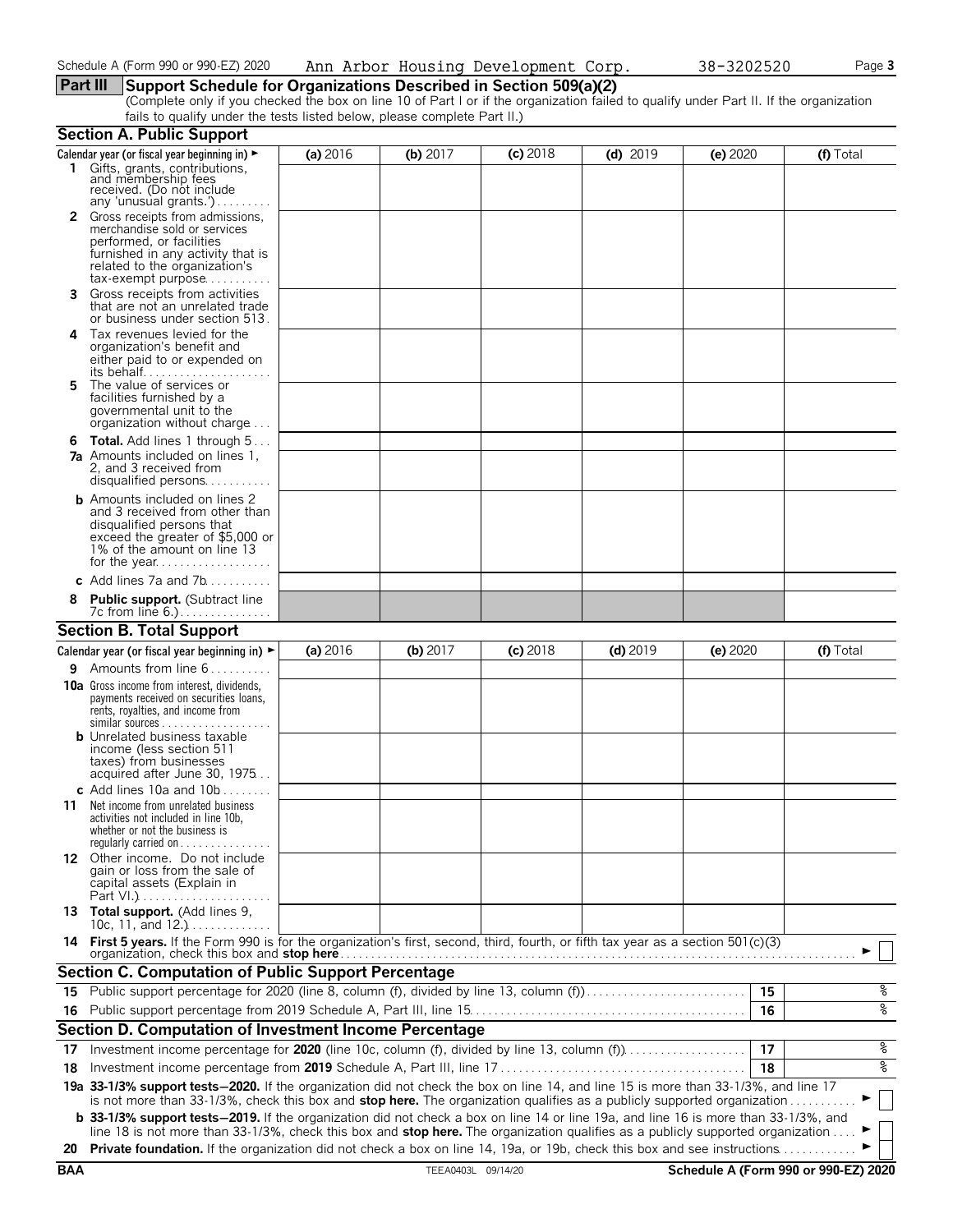# **Part IV Supporting Organizations**

(Complete only if you checked a box in line 12 on Part I. If you checked box 12a, Part I, complete Sections A and B. If you checked box 12b, Part I, complete Sections A and C. If you checked box 12c, Part I, complete Sections A, D, and E. If you checked box 12d, Part I, complete Sections A and D, and complete Part V.)

# **Section A. All Supporting Organizations**

|                                                                                                                                                                                                                                                                                                                                                                                                                                                                                                                                                      |                | Yes | No |
|------------------------------------------------------------------------------------------------------------------------------------------------------------------------------------------------------------------------------------------------------------------------------------------------------------------------------------------------------------------------------------------------------------------------------------------------------------------------------------------------------------------------------------------------------|----------------|-----|----|
| 1 Are all of the organization's supported organizations listed by name in the organization's governing documents?<br>If 'No,' describe in Part VI how the supported organizations are designated. If designated by class or purpose, describe<br>the designation. If historic and continuing relationship, explain.                                                                                                                                                                                                                                  | 1              | Χ   |    |
| 2 Did the organization have any supported organization that does not have an IRS determination of status under section<br>509(a)(1) or (2)? If 'Yes,' explain in <b>Part VI</b> how the organization determined that the supported organization was<br>described in section $509(a)(1)$ or (2).                                                                                                                                                                                                                                                      | $\mathbf{2}$   |     | Χ  |
| 3a Did the organization have a supported organization described in section 501(c)(4), (5), or (6)? If 'Yes,' answer lines 3b<br>and 3c below.                                                                                                                                                                                                                                                                                                                                                                                                        | 3a             |     | X  |
| <b>b</b> Did the organization confirm that each supported organization qualified under section 501(c)(4), (5), or (6) and<br>satisfied the public support tests under section 509(a)(2)? If 'Yes,' describe in Part VI when and how the organization<br>made the determination.                                                                                                                                                                                                                                                                      | 3b             |     |    |
| c Did the organization ensure that all support to such organizations was used exclusively for section $170(c)(2)$ (B)<br>purposes? If 'Yes,' explain in <b>Part VI</b> what controls the organization put in place to ensure such use.                                                                                                                                                                                                                                                                                                               | 3c             |     |    |
| 4a Was any supported organization not organized in the United States ('foreign supported organization')? If 'Yes' and<br>if you checked box 12a or 12b in Part I, answer lines 4b and 4c below.                                                                                                                                                                                                                                                                                                                                                      | 4a             |     | Χ  |
| <b>b</b> Did the organization have ultimate control and discretion in deciding whether to make grants to the foreign supported<br>organization? If 'Yes,' describe in Part VI how the organization had such control and discretion despite being controlled<br>or supervised by or in connection with its supported organizations.                                                                                                                                                                                                                   | 4b             |     |    |
| c Did the organization support any foreign supported organization that does not have an IRS determination under<br>sections 501(c)(3) and 509(a)(1) or (2)? If 'Yes,' explain in <b>Part VI</b> what controls the organization used to ensure that<br>all support to the foreign supported organization was used exclusively for section $170(c)(2)(B)$ purposes.                                                                                                                                                                                    | 4c             |     |    |
| 5a Did the organization add, substitute, or remove any supported organizations during the tax year? If 'Yes,' answer lines<br>5b and 5c below (if applicable). Also, provide detail in <b>Part VI</b> , including (i) the names and EIN numbers of the<br>supported organizations added, substituted, or removed; (ii) the reasons for each such action; (iii) the<br>authority under the organization's organizing document authorizing such action; and (iv) how the action was<br>accomplished (such as by amendment to the organizing document). | 5a             |     | Χ  |
| <b>b</b> Type I or Type II only. Was any added or substituted supported organization part of a class already designated in the<br>organization's organizing document?                                                                                                                                                                                                                                                                                                                                                                                | 5b             |     |    |
| c Substitutions only. Was the substitution the result of an event beyond the organization's control?                                                                                                                                                                                                                                                                                                                                                                                                                                                 | 5c             |     |    |
| 6 Did the organization provide support (whether in the form of grants or the provision of services or facilities) to<br>anyone other than (i) its supported organizations, (ii) individuals that are part of the charitable class benefited by one<br>or more of its supported organizations, or (iii) other supporting organizations that also support or benefit one or more of<br>the filing organization's supported organizations? If 'Yes,' provide detail in Part VI.                                                                         | 6              |     | Χ  |
| 7 Did the organization provide a grant, loan, compensation, or other similar payment to a substantial contributor<br>(as defined in section $4958(c)(3)(C)$ ), a family member of a substantial contributor, or a 35% controlled entity with<br>regard to a substantial contributor? If 'Yes,' complete Part I of Schedule L (Form 990 or 990-EZ).                                                                                                                                                                                                   | $\overline{7}$ |     | Χ  |
| 8 Did the organization make a loan to a disqualified person (as defined in section 4958) not described in line 7? If 'Yes,'<br>complete Part I of Schedule L (Form 990 or 990-EZ).                                                                                                                                                                                                                                                                                                                                                                   | 8              |     | Χ  |
| 9a Was the organization controlled directly or indirectly at any time during the tax year by one or more disqualified persons,<br>as defined in section 4946 (other than foundation managers and organizations described in section 509(a)(1) or (2))?<br>If 'Yes,' provide detail in Part VI.                                                                                                                                                                                                                                                       | 9а             |     | Χ  |
| <b>b</b> Did one or more disqualified persons (as defined in line 9a) hold a controlling interest in any entity in which the<br>supporting organization had an interest? If 'Yes,' provide detail in Part VI.                                                                                                                                                                                                                                                                                                                                        | 9b             |     | Χ  |
| c Did a disqualified person (as defined in line 9a) have an ownership interest in, or derive any personal benefit from,<br>assets in which the supporting organization also had an interest? If 'Yes,' provide detail in <b>Part VI.</b>                                                                                                                                                                                                                                                                                                             | 9с             |     | Χ  |
| 10a Was the organization subject to the excess business holdings rules of section 4943 because of section 4943(f) (regarding<br>certain Type II supporting organizations, and all Type III non-functionally integrated supporting organizations)? If 'Yes,'<br>answer line 10b below.                                                                                                                                                                                                                                                                | 10a            |     | Χ  |
| <b>b</b> Did the organization have any excess business holdings in the tax year? (Use Schedule C, Form 4720, to determine<br>whether the organization had excess business holdings.).                                                                                                                                                                                                                                                                                                                                                                | 10b            |     |    |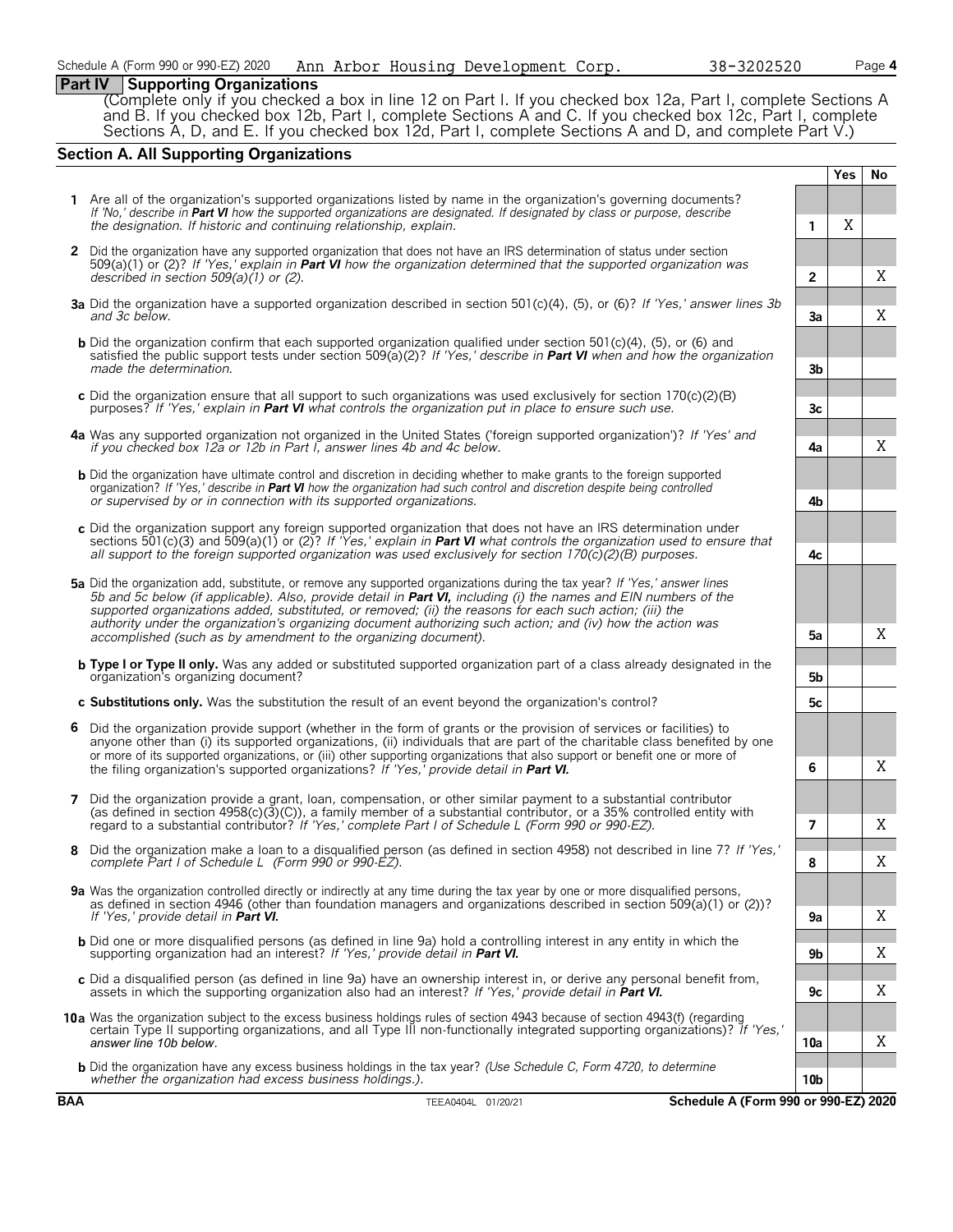| 38-3202520 |  |
|------------|--|
|------------|--|

**Yes No**

| <b>Part IV</b><br><b>Supporting Organizations (continued)</b>                                                                                                               |                 |     |    |  |  |  |
|-----------------------------------------------------------------------------------------------------------------------------------------------------------------------------|-----------------|-----|----|--|--|--|
|                                                                                                                                                                             |                 | Yes | Νo |  |  |  |
| Has the organization accepted a gift or contribution from any of the following persons?<br>11                                                                               |                 |     |    |  |  |  |
|                                                                                                                                                                             |                 |     |    |  |  |  |
| a A person who directly or indirectly controls, either alone or together with persons described in lines 11b and 11c below, the governing body of a supported organization? | 11a             |     | X  |  |  |  |
| <b>b</b> A family member of a person described in line 11a above?                                                                                                           | 11 <sub>b</sub> |     | X  |  |  |  |
| C A 35% controlled entity of a person described in line 11a or 11b above? If 'Yes' to line 11a, 11b, or 11c, provide detail in Part VI.                                     | 11c             |     | X  |  |  |  |

### **Section B. Type I Supporting Organizations**

- **1** Did the governing body, members of the governing body, officers acting in their official capacity, or membership of one or more supported organizations have the power to regularly appoint or elect at least a majority of the organization's officers, directors, or trustees at all times during the tax year? *If 'No,' describe in Part VI how the supported organization(s) effectively operated, supervised, or controlled the organization's activities. If the organization had more than one supported organization, describe how the powers to appoint and/or remove officers, directors, or trustees were allocated among the supported organizations and what conditions or restrictions, if any, applied to such powers* **1** *during the tax* year.
- **2** Did the organization operate for the benefit of any supported organization other than the supported organization(s) that operated, supervised, or controlled the supporting organization? *If 'Yes,' explain in Part VI how providing such benefit carried out the purposes of the supported organization(s) that operated, supervised, or controlled the supporting organization.* **2**

# **Section C. Type II Supporting Organizations**

**Yes No 1** Were a majority of the organization's directors or trustees during the tax year also a majority of the directors or trustees of each of the organization's supported organization(s)? *If 'No,' describe in Part VI how control or management of the supporting organization was vested in the same persons that controlled or managed the supported organization(s).* **1** X

# **Section D. All Type III Supporting Organizations**

|                                                                                                                                                                                                                                                                                                                                                                                       |  | res) |  |  |  |
|---------------------------------------------------------------------------------------------------------------------------------------------------------------------------------------------------------------------------------------------------------------------------------------------------------------------------------------------------------------------------------------|--|------|--|--|--|
| 1 Did the organization provide to each of its supported organizations, by the last day of the fifth month of the<br>organization's tax year, (i) a written notice describing the type and amount of support provided during the prior tax<br>year, (ii) a copy of the Form 990 that was most recently filed as of the date of notification, and (iii) copies of the                   |  |      |  |  |  |
| organization's governing documents in effect on the date of notification, to the extent not previously provided?                                                                                                                                                                                                                                                                      |  |      |  |  |  |
| 2 Were any of the organization's officers, directors, or trustees either (i) appointed or elected by the supported organization(s) or (ii) serving on the governing body of a supported organization? If 'No,' explain in Part                                                                                                                                                        |  |      |  |  |  |
| the organization maintained a close and continuous working relationship with the supported organization(s).                                                                                                                                                                                                                                                                           |  |      |  |  |  |
| 3 By reason of the relationship described in line 2, above, did the organization's supported organizations have a significant<br>voice in the organization's investment policies and in directing the use of the organization's income or assets at<br>all times during the tax year? If 'Yes,' describe in <b>Part VI</b> the role the organization's supported organizations played |  |      |  |  |  |
| in this regard.                                                                                                                                                                                                                                                                                                                                                                       |  |      |  |  |  |
|                                                                                                                                                                                                                                                                                                                                                                                       |  |      |  |  |  |

# **Section E. Type III Functionally Integrated Supporting Organizations**

- **1** *Check the box next to the method that the organization used to satisfy the Integral Part Test during the year (see instructions).*
- **a** The organization satisfied the Activities Test. *Complete line 2 below.*
- **b** The organization is the parent of each of its supported organizations. *Complete line 3 below.*
- **c** The organization supported a governmental entity. *Describe in Part VI how you supported a governmental entity (see instructions).*

### **2** Activities Test. *Answer lines 2a and 2b below.* **Yes No**

- **a** Did substantially all of the organization's activities during the tax year directly further the exempt purposes of the supported organization(s) to which the organization was responsive? *If 'Yes,' then in Part VI identify those supported organizations and explain how these activities directly furthered their exempt purposes, how the organization was responsive to those supported organizations, and how the organization determined that these activities constituted substantially all of its activities.* **2a**
- **b** Did the activities described in line 2a, above, constitute activities that, but for the organization's involvement, one or more of the organization's supported organization(s) would have been engaged in? *If 'Yes,' explain in Part VI the reasons for the organization's position that its supported organization(s) would have engaged in these activities but for the organization's involvement.* **2b**
- **3** Parent of Supported Organizations. *Answer lines 3a and 3b below.*
- **a** Did the organization have the power to regularly appoint or elect a majority of the officers, directors, or trustees of each of the supported organizations? *If 'Yes' or 'No,' provide details in Part VI.* **3a**
- **b** Did the organization exercise a substantial degree of direction over the policies, programs, and activities of each of its supported organizations? *If 'Yes,' describe in Part VI the role played by the organization in this regard.* **3b**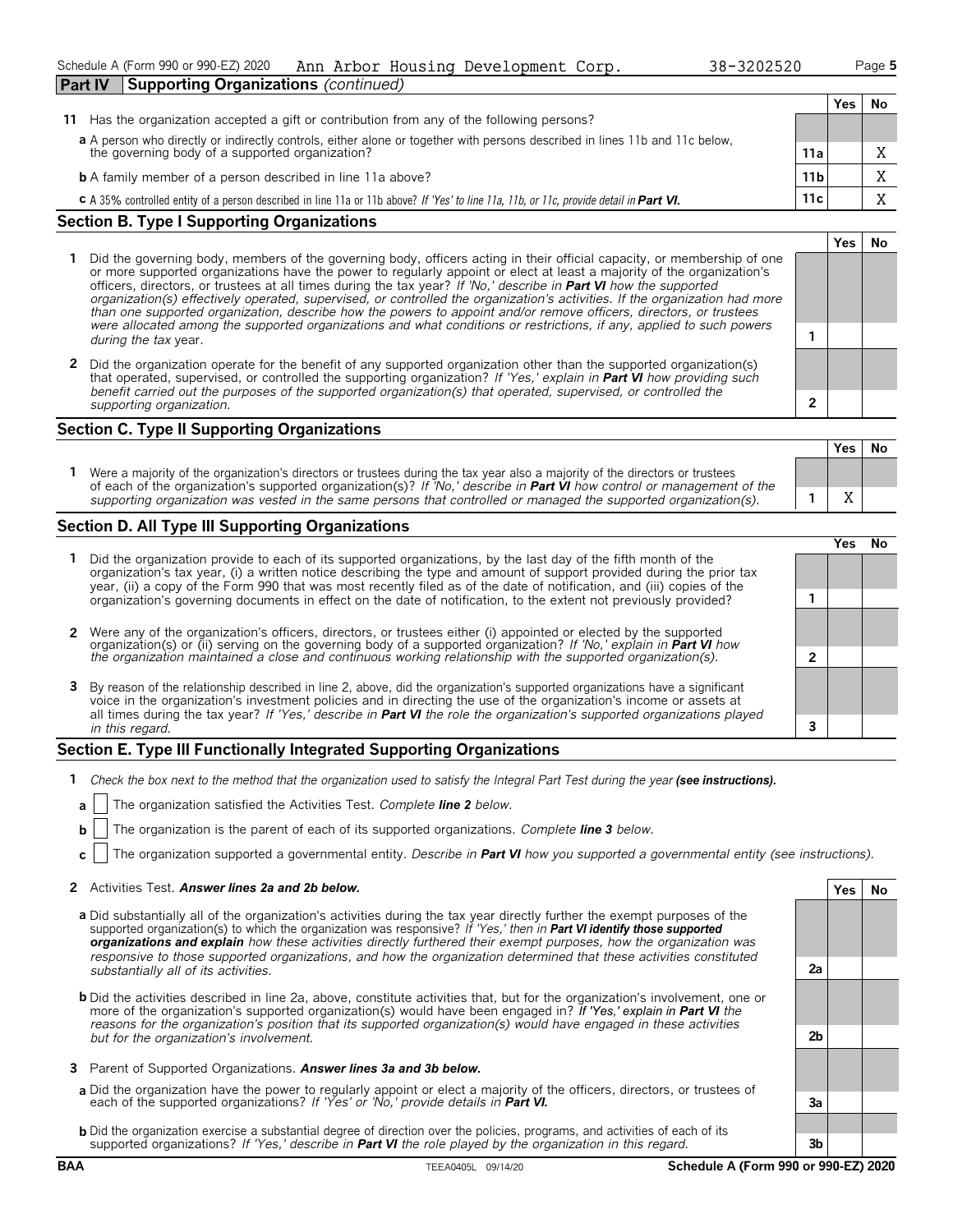# Schedule A (Form 990 or 990-EZ) 2020 Page **6** Ann Arbor Housing Development Corp. 38-3202520**Part V Type III Non-Functionally Integrated 509(a)(3) Supporting Organizations**

| 1            | Check here if the organization satisfied the Integral Part Test as a qualifying trust on Nov. 20, 1970 (explain in Part VI). See<br><b>instructions.</b> All other Type III non-functionally integrated supporting organizations must complete Sections A through E. |                         |                |                                |
|--------------|----------------------------------------------------------------------------------------------------------------------------------------------------------------------------------------------------------------------------------------------------------------------|-------------------------|----------------|--------------------------------|
|              | Section A - Adjusted Net Income                                                                                                                                                                                                                                      |                         | (A) Prior Year | (B) Current Year<br>(optional) |
| 1            | Net short-term capital gain                                                                                                                                                                                                                                          | 1                       |                |                                |
| $\mathbf{2}$ | Recoveries of prior-year distributions                                                                                                                                                                                                                               | $\overline{2}$          |                |                                |
| 3            | Other gross income (see instructions)                                                                                                                                                                                                                                | 3                       |                |                                |
| 4            | Add lines 1 through 3.                                                                                                                                                                                                                                               | 4                       |                |                                |
| 5.           | Depreciation and depletion                                                                                                                                                                                                                                           | 5                       |                |                                |
| 6            | Portion of operating expenses paid or incurred for production or collection of gross<br>income or for management, conservation, or maintenance of property held for<br>production of income (see instructions)                                                       | 6                       |                |                                |
|              | 7 Other expenses (see instructions)                                                                                                                                                                                                                                  | $\overline{7}$          |                |                                |
| 8            | <b>Adjusted Net Income</b> (subtract lines 5, 6, and 7 from line 4)                                                                                                                                                                                                  | 8                       |                |                                |
|              | Section B - Minimum Asset Amount                                                                                                                                                                                                                                     |                         | (A) Prior Year | (B) Current Year<br>(optional) |
|              | 1 Aggregate fair market value of all non-exempt-use assets (see instructions for short<br>tax year or assets held for part of year):                                                                                                                                 |                         |                |                                |
|              | a Average monthly value of securities                                                                                                                                                                                                                                | 1a                      |                |                                |
|              | <b>b</b> Average monthly cash balances                                                                                                                                                                                                                               | 1b                      |                |                                |
|              | c Fair market value of other non-exempt-use assets                                                                                                                                                                                                                   | 1c                      |                |                                |
|              | <b>d Total</b> (add lines 1a, 1b, and 1c)                                                                                                                                                                                                                            | 1d                      |                |                                |
|              | <b>e Discount</b> claimed for blockage or other factors<br>(explain in detail in <b>Part VI</b> ):                                                                                                                                                                   |                         |                |                                |
|              | <b>2</b> Acquisition indebtedness applicable to non-exempt-use assets                                                                                                                                                                                                | $\overline{2}$          |                |                                |
| 3            | Subtract line 2 from line 1d.                                                                                                                                                                                                                                        | $\overline{\mathbf{3}}$ |                |                                |
| 4            | Cash deemed held for exempt use. Enter 0.015 of line 3 (for greater amount,<br>see instructions).                                                                                                                                                                    | 4                       |                |                                |
| 5.           | Net value of non-exempt-use assets (subtract line 4 from line 3)                                                                                                                                                                                                     | 5                       |                |                                |
| 6            | Multiply line 5 by 0.035.                                                                                                                                                                                                                                            | 6                       |                |                                |
| 7            | Recoveries of prior-year distributions                                                                                                                                                                                                                               | $\overline{7}$          |                |                                |
| 8            | Minimum Asset Amount (add line 7 to line 6)                                                                                                                                                                                                                          | 8                       |                |                                |
|              | Section C - Distributable Amount                                                                                                                                                                                                                                     |                         |                | <b>Current Year</b>            |
| 1.           | Adjusted net income for prior year (from Section A, line 8, column A)                                                                                                                                                                                                | 1                       |                |                                |
| $\mathbf{2}$ | Enter 0.85 of line 1.                                                                                                                                                                                                                                                | $\overline{2}$          |                |                                |
| 3            | Minimum asset amount for prior year (from Section B, line 8, column A)                                                                                                                                                                                               | $\overline{3}$          |                |                                |
| 4            | Enter greater of line 2 or line 3.                                                                                                                                                                                                                                   | 4                       |                |                                |
| 5            | Income tax imposed in prior year                                                                                                                                                                                                                                     | 5                       |                |                                |
| 6            | <b>Distributable Amount.</b> Subtract line 5 from line 4, unless subject to emergency<br>temporary reduction (see instructions).                                                                                                                                     | 6                       |                |                                |

**7**  $\mid$  Check here if the current year is the organization's first as a non-functionally integrated Type III supporting organization (see instructions).

**BAA Schedule A (Form 990 or 990-EZ) 2020**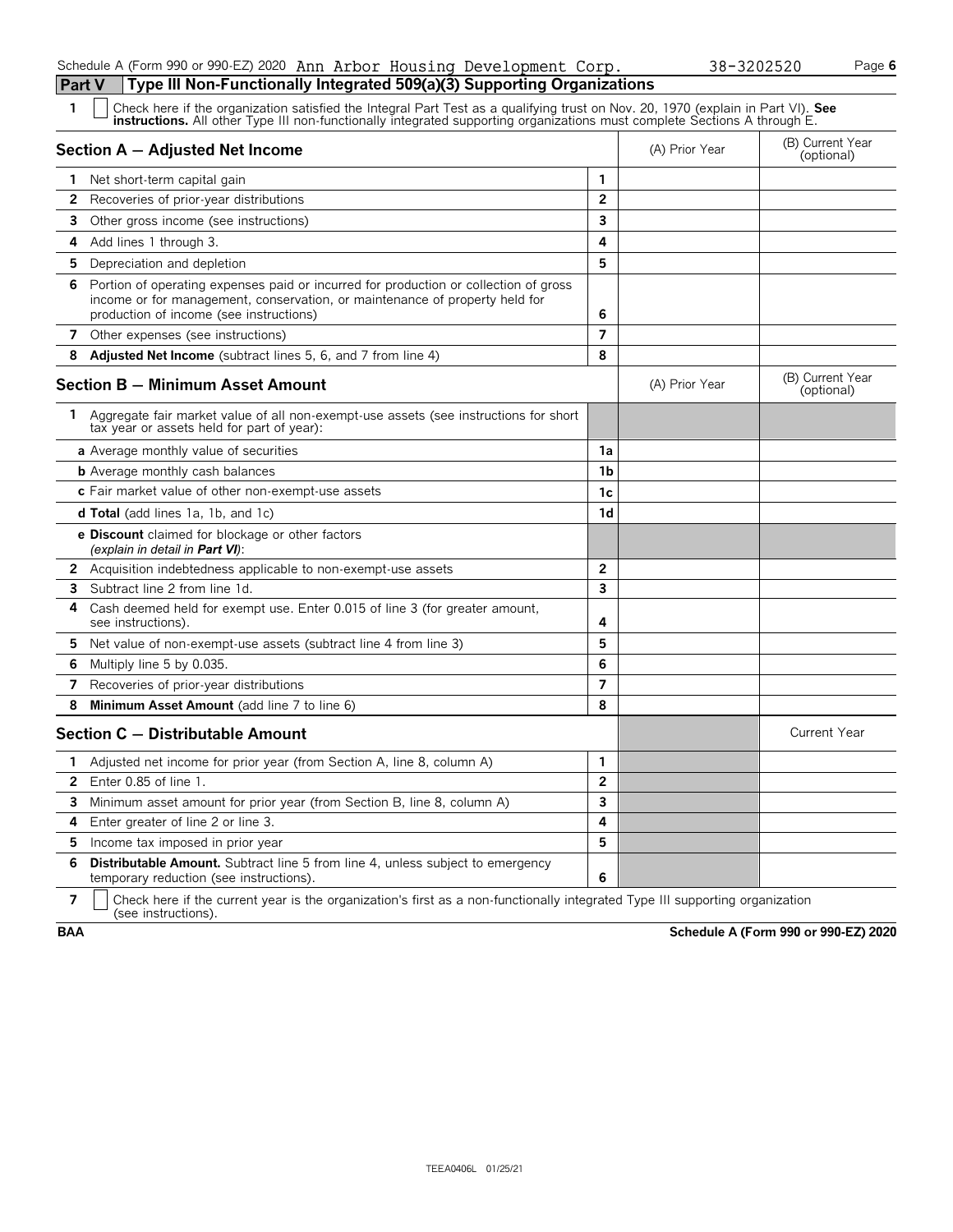|    | Type III Non-Functionally Integrated 509(a)(3) Supporting Organizations (continued)<br><b>Part V</b>                                                                          |                                              |                                              |                 |                                                  |
|----|-------------------------------------------------------------------------------------------------------------------------------------------------------------------------------|----------------------------------------------|----------------------------------------------|-----------------|--------------------------------------------------|
|    | <b>Section D - Distributions</b>                                                                                                                                              |                                              |                                              |                 | <b>Current Year</b>                              |
| 1  | Amounts paid to supported organizations to accomplish exempt purposes                                                                                                         |                                              |                                              | $\mathbf{1}$    |                                                  |
| 2  | Amounts paid to perform activity that directly furthers exempt purposes of supported organizations,<br>in excess of income from activity                                      |                                              | 2                                            |                 |                                                  |
| 3  | Administrative expenses paid to accomplish exempt purposes of supported organizations                                                                                         |                                              | 3                                            |                 |                                                  |
| 4  | Amounts paid to acquire exempt-use assets                                                                                                                                     |                                              | 4                                            |                 |                                                  |
| 5  | Qualified set-aside amounts (prior IRS approval required $-$ provide details in <b>Part VI</b> )                                                                              |                                              |                                              | 5               |                                                  |
| 6  | Other distributions (describe in Part VI). See instructions.                                                                                                                  |                                              |                                              | 6               |                                                  |
| 7  | Total annual distributions. Add lines 1 through 6.                                                                                                                            |                                              |                                              | $\overline{7}$  |                                                  |
| 8  | Distributions to attentive supported organizations to which the organization is responsive (provide details<br>in Part VI). See instructions.                                 |                                              |                                              | 8               |                                                  |
| 9  | Distributable amount for 2020 from Section C, line 6                                                                                                                          |                                              |                                              | 9               |                                                  |
|    | 10 Line 8 amount divided by line 9 amount                                                                                                                                     |                                              |                                              | $\overline{10}$ |                                                  |
|    | Section E - Distribution Allocations (see instructions)                                                                                                                       | (i)<br><b>Excess</b><br><b>Distributions</b> | (i)<br><b>Underdistributions</b><br>Pre-2020 |                 | (iii)<br><b>Distributable</b><br>Amount for 2020 |
|    | Distributable amount for 2020 from Section C, line 6                                                                                                                          |                                              |                                              |                 |                                                  |
|    | 2 Underdistributions, if any, for years prior to 2020 (reasonable<br>cause required - explain in Part VI). See instructions.                                                  |                                              |                                              |                 |                                                  |
|    | 3 Excess distributions carryover, if any, to 2020                                                                                                                             |                                              |                                              |                 |                                                  |
|    | a From 2015                                                                                                                                                                   |                                              |                                              |                 |                                                  |
|    | <b>b</b> From 2016                                                                                                                                                            |                                              |                                              |                 |                                                  |
|    | c From 2017.                                                                                                                                                                  |                                              |                                              |                 |                                                  |
|    | $d$ From 2018                                                                                                                                                                 |                                              |                                              |                 |                                                  |
|    | e From 2019                                                                                                                                                                   |                                              |                                              |                 |                                                  |
|    | f Total of lines 3a through 3e                                                                                                                                                |                                              |                                              |                 |                                                  |
|    | g Applied to underdistributions of prior years                                                                                                                                |                                              |                                              |                 |                                                  |
|    | h Applied to 2020 distributable amount                                                                                                                                        |                                              |                                              |                 |                                                  |
|    | i Carryover from 2015 not applied (see instructions)                                                                                                                          |                                              |                                              |                 |                                                  |
|    | j Remainder. Subtract lines 3g, 3h, and 3i from line 3f.                                                                                                                      |                                              |                                              |                 |                                                  |
| 4  | Distributions for 2020 from Section D.<br>\$<br>line 7:                                                                                                                       |                                              |                                              |                 |                                                  |
|    | a Applied to underdistributions of prior years                                                                                                                                |                                              |                                              |                 |                                                  |
|    | <b>b</b> Applied to 2020 distributable amount                                                                                                                                 |                                              |                                              |                 |                                                  |
|    | c Remainder. Subtract lines 4a and 4b from line 4.                                                                                                                            |                                              |                                              |                 |                                                  |
| 5. | Remaining underdistributions for years prior to 2020, if any.<br>Subtract lines 3g and 4a from line 2. For result greater than<br>zero, explain in Part VI. See instructions. |                                              |                                              |                 |                                                  |
|    | 6 Remaining underdistributions for 2020. Subtract lines 3h and 4b<br>from line 1. For result greater than zero, explain in Part VI. See<br>instructions.                      |                                              |                                              |                 |                                                  |
|    | 7 Excess distributions carryover to 2021. Add lines 3j and 4c.                                                                                                                |                                              |                                              |                 |                                                  |
|    | 8 Breakdown of line 7:                                                                                                                                                        |                                              |                                              |                 |                                                  |
|    | <b>a</b> Excess from 2016                                                                                                                                                     |                                              |                                              |                 |                                                  |
|    | <b>b</b> Excess from 2017.                                                                                                                                                    |                                              |                                              |                 |                                                  |
|    | <b>c</b> Excess from 2018                                                                                                                                                     |                                              |                                              |                 |                                                  |
|    | $d$ Excess from 2019.                                                                                                                                                         |                                              |                                              |                 |                                                  |
|    | <b>e</b> Excess from 2020.                                                                                                                                                    |                                              |                                              |                 |                                                  |

**BAA Schedule A (Form 990 or 990-EZ) 2020**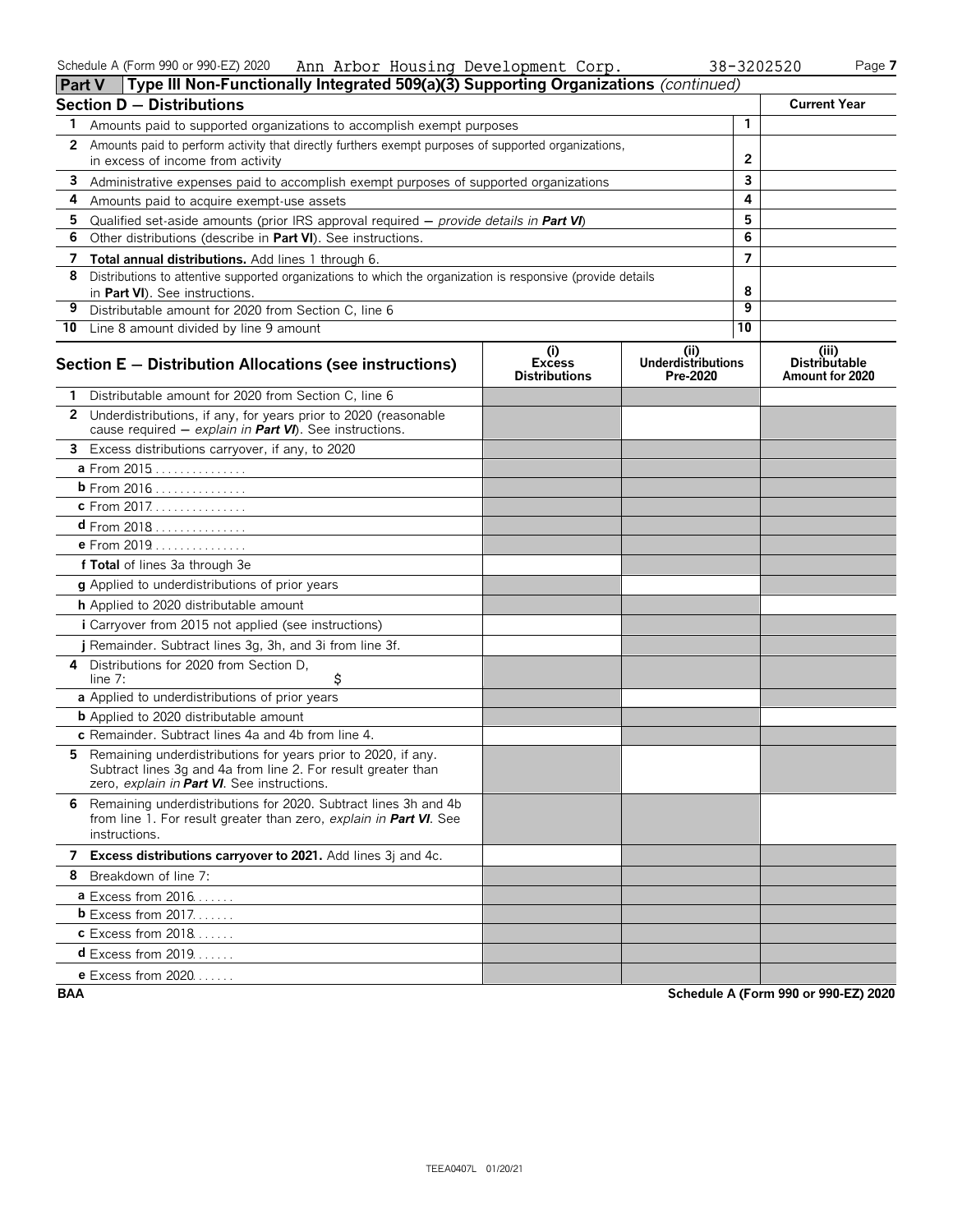|                | Schedule A (Form 990 or 990-EZ) 2020                                                                                   |  | Ann Arbor Housing Development Corp. |  | 38-3202520                                                                                                           | Page 8 |
|----------------|------------------------------------------------------------------------------------------------------------------------|--|-------------------------------------|--|----------------------------------------------------------------------------------------------------------------------|--------|
| <b>Part VI</b> |                                                                                                                        |  |                                     |  | Supplemental Information. Provide the explanations required by Part II, line 10; Part II, line 17a or 17b; Part      |        |
|                |                                                                                                                        |  |                                     |  | III, line 12; Part IV, Section A, lines 1, 2, 3b, 3c, 4b, 4c, 5a, 6, 9a, 9b, 9c, 11a, 11b, and 11c; Part IV, Section |        |
|                | B, lines 1 and 2; Part IV, Section C, line 1; Part IV, Section D, lines 2 and 3; Part IV, Section E, lines 1c, 2a, 2b, |  |                                     |  |                                                                                                                      |        |
|                |                                                                                                                        |  |                                     |  | 3a, and 3b; Part V, line 1; Part V, Section B, line 1e; Part V, Section D, lines 5, 6, and 8; and Part V, Section E, |        |
|                | lines 2, 5, and 6. Also complete this part for any additional information. (See instructions.)                         |  |                                     |  |                                                                                                                      |        |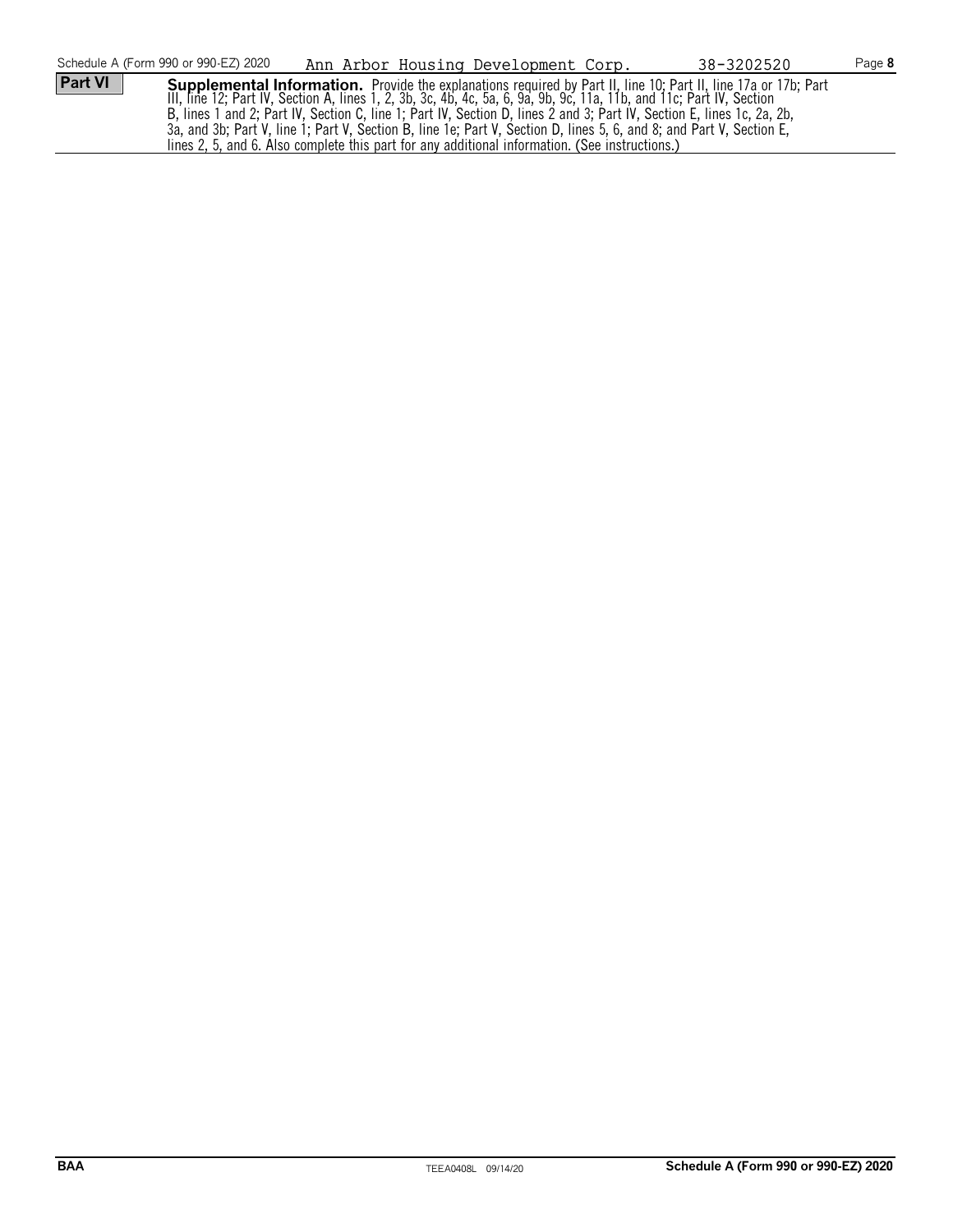**SCHEDULE O Supplemental Information to Form 990 or 990-EZ** <br>
Complete the provide information for response to the provide and information on **2020 (Form 990 or 990-EZ) Complete to provide information for responses to specific questions on Form 990 or 990-EZ or to provide any additional information. 2020** Attach to Form 990 or 990-EZ.

Department of the Treasury **Constant Comment of the Collam Constant Constant Constant Comment of the Inspection<br>Internal Revenue Service <b>Inspection** 

Name of the organization **Employer identification number Employer identification number Employer identification number** 

Ann Arbor Housing Development Corp. 38-3202520

# **Form 990, Part VI, Line 11b - Form 990 Review Process**

Board reviews 990 prior to issuing

# **Form 990, Part VI, Line 19 - Other Organization Documents Publicly Available**

No other documents available to the public.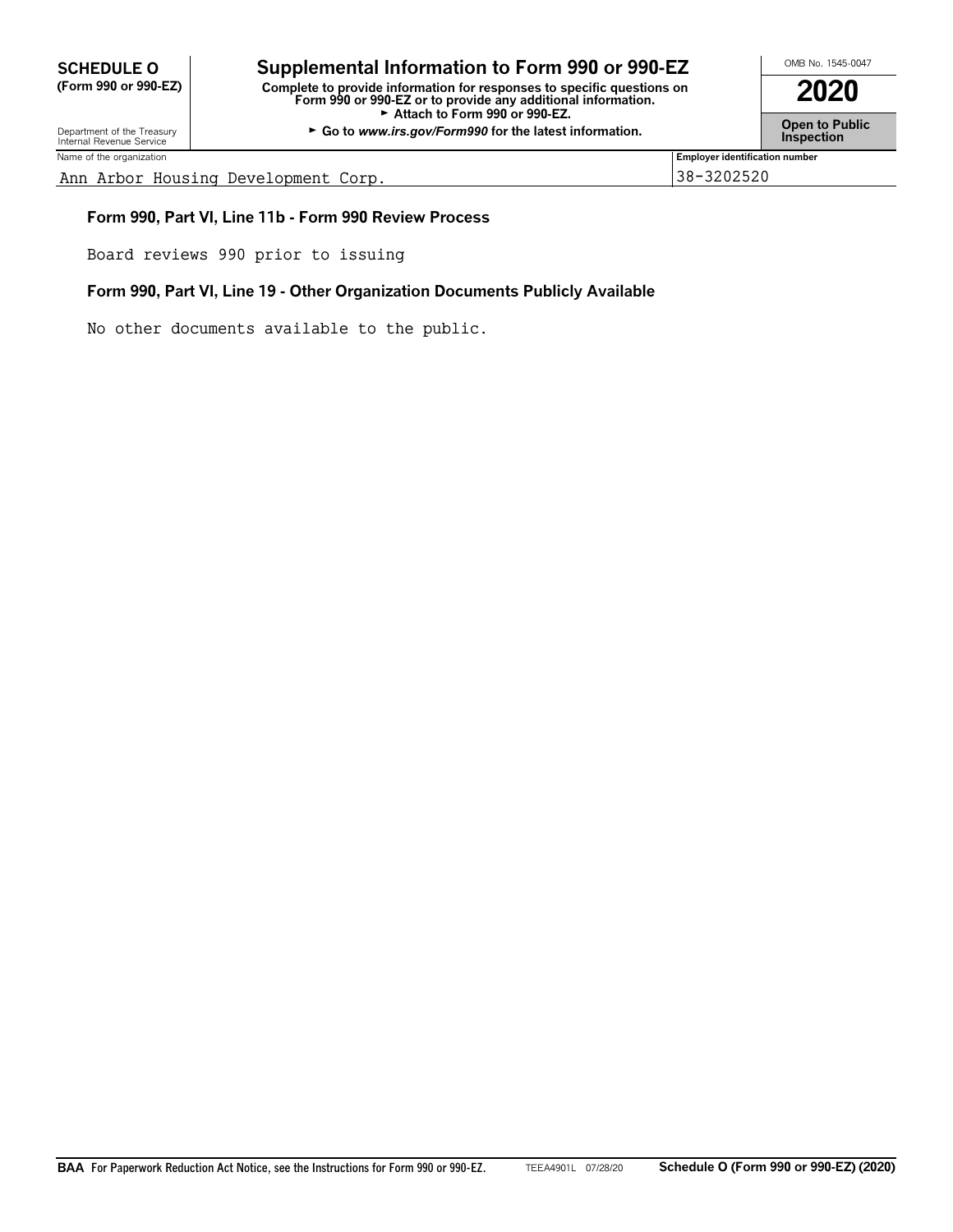# **SCHEDULE R Related Organizations and Unrelated Partnerships**<br>(Form 990) **Related Organizations and Unrelated Partnerships**

**Exercice or garm answered 'Yes' on Form 990, Part IV, line 33, 34, 35b, 36, or 37. 2020**<br>**2020 10. Part IV, line 33, 34, 35b, 36, or 37. 2020** Attach to Form 990.

Department of the Treasury **Company of the Treasury Constant of the Treasury <b>for instructions** and the latest information.<br>Internal Revenue Service **for inspection** Department of the Treasury **Inspection**<br>Internal Revenue Service **Inspection**<br>Internal Revenue Service **Inspection** 

OMB No. 1545-0047

38-3202520

Name of the organization **Ann Arbor Housing Development Corp.** The second of the organization **and the second of the second of the second of the second of the second of the second of the second of the second of the second** 

# **Part I Identification of Disregarded Entities.** Complete if the organization answered 'Yes' on Form 990, Part IV, line 33.

| (a)<br>Name, address, and EIN (if applicable) of disregarded entity                                                                                                                              | (b)<br>Primary activity                              | $\begin{array}{c} \text{(c)} \\ \text{Legal domicile (state)} \end{array}$<br>or foreign country) | (d)<br>Total income | <b>(e)</b><br>End-of-year assets | (f)<br>Direct controlling<br>entity         |
|--------------------------------------------------------------------------------------------------------------------------------------------------------------------------------------------------|------------------------------------------------------|---------------------------------------------------------------------------------------------------|---------------------|----------------------------------|---------------------------------------------|
| <u>(1) Colonial Oaks, LLC</u><br>2000 S. Industrial<br><u>Ann Arbor, MI 48104</u><br>47-2390213<br>(2)                                                                                           | To develop, own,<br>operate<br>affordable<br>housing | MΙ                                                                                                | 616,469.            | 3,887,303.                       | Ann Arbor<br>Housing<br>Development<br>Corp |
| (3)<br>$\overline{P}$ , if $\overline{P}$ , if $\overline{P}$ , $\overline{P}$ , $\overline{P}$ , $\overline{P}$ , $\overline{P}$ , $\overline{P}$ , $\overline{P}$<br>$\sim$ $\sim$ $\sim$<br>. | $\sim$ $\sim$ $\sim$ $\sim$ $\sim$ $\sim$ $\sim$     | $\sim$ $\sim$                                                                                     | $\cdots$            | $\cdots$<br>$\sim$ $\sim$ $\sim$ |                                             |

**Part II Identification of Related Tax-Exempt Organizations.** Complete if the organization answered 'Yes' on Form 990, Part IV, line 34, because it had one or more related tax-exempt organizations during the tax year.

| (b)<br>Primary activity | Legal domicile (state<br>or foreign country) | (d)<br>Exempt Code<br>section | (e)<br>Public charity status<br>(if section 501(c)(3)) | (f)<br>Direct controlling<br>entity | $(g)$<br>Sec 512(b)(13)<br>controlled entity? |    |
|-------------------------|----------------------------------------------|-------------------------------|--------------------------------------------------------|-------------------------------------|-----------------------------------------------|----|
|                         |                                              |                               |                                                        |                                     | Yes                                           | No |
|                         |                                              |                               |                                                        |                                     |                                               |    |
|                         |                                              |                               |                                                        |                                     |                                               |    |
|                         |                                              |                               |                                                        |                                     |                                               |    |
|                         |                                              |                               |                                                        |                                     |                                               |    |
|                         |                                              |                               |                                                        |                                     |                                               |    |
|                         |                                              |                               |                                                        |                                     |                                               |    |
|                         |                                              |                               |                                                        |                                     |                                               |    |
|                         |                                              |                               |                                                        |                                     |                                               |    |
|                         |                                              |                               |                                                        |                                     |                                               |    |
|                         |                                              |                               |                                                        |                                     |                                               |    |
|                         |                                              |                               |                                                        |                                     |                                               |    |
|                         |                                              |                               |                                                        |                                     |                                               |    |
|                         |                                              |                               |                                                        |                                     |                                               |    |

**BAA For Paperwork Reduction Act Notice, see the Instructions for Form 990.** TEEA5001L 07/15/20 TEEA5001L 07/15/20 Schedule **R** (Form 990) 2020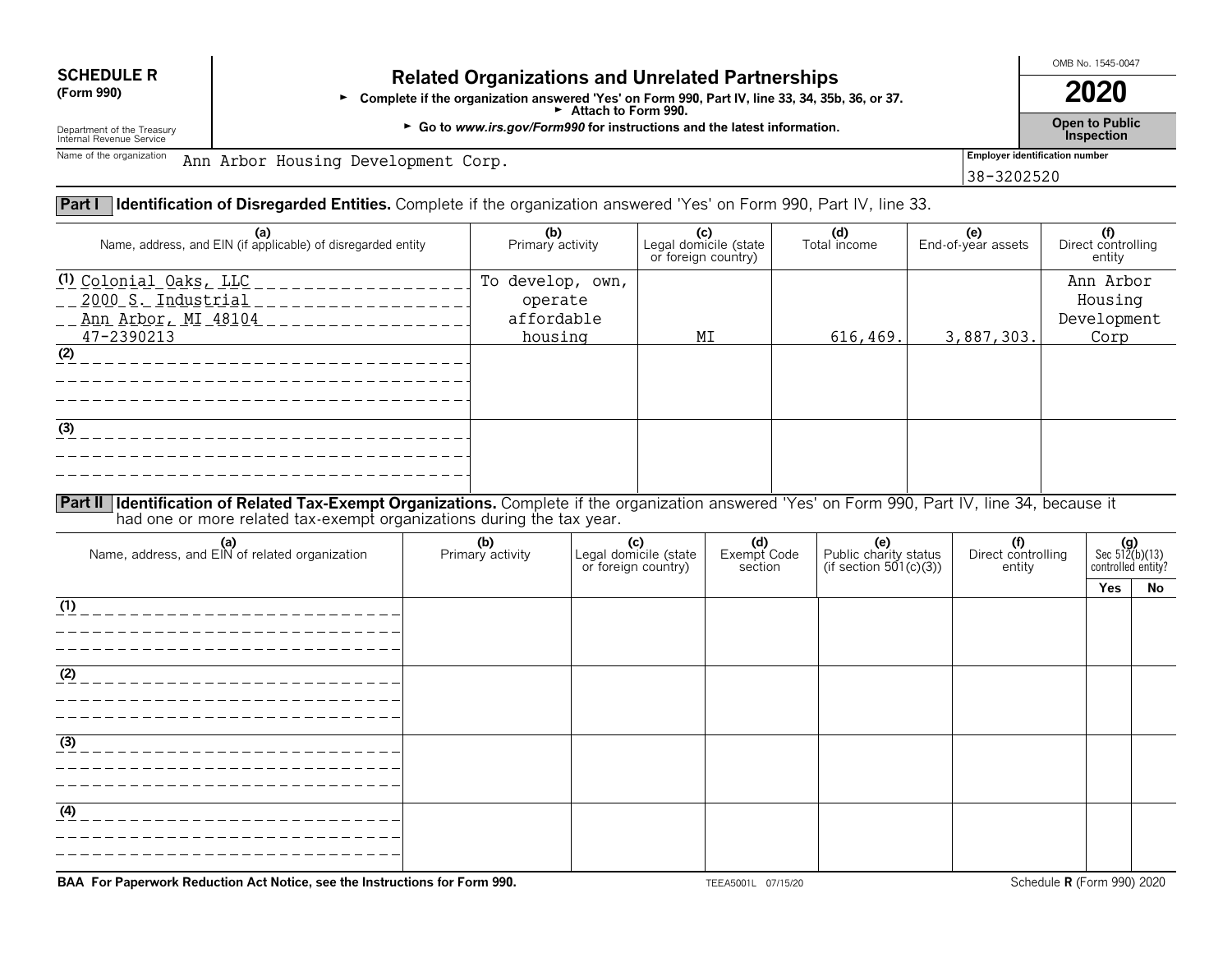Schedule **R** (Form 990) 2020 Page **2** Ann Arbor Housing Development Corp. 38-3202520

Part III I **Identification of Related Organizations Taxable as a Partnership.** Complete if the organization answered 'Yes' on Form 990, Part IV, line 34,<br>because it had one or more related organizations treated as a partne

| (a)<br>Name, address, and EIN of<br>related organization | (b)<br>Primary activity                                                                                                                                                                                                                                          | (c)<br>Legal<br>domicile<br>(state or<br>foreign | (d)<br>Direct<br>controlling<br>entity | (e)<br>Predominant income<br>(related, unrelated,<br>excluded from tax<br>under sections | $\overline{(\text{f})}$<br>Share of total<br>income |                       | (g)<br>Share of<br>end-of-year<br>assets |            | (h)<br>Dispropor-<br>tionate<br>allocations? | (i)<br>Code V-UBI<br>amount in box<br>20 of Schedule<br>K-1 (Form | managing<br>partner?    | (j)<br>General or | (k)<br>Percentage<br>ownership |
|----------------------------------------------------------|------------------------------------------------------------------------------------------------------------------------------------------------------------------------------------------------------------------------------------------------------------------|--------------------------------------------------|----------------------------------------|------------------------------------------------------------------------------------------|-----------------------------------------------------|-----------------------|------------------------------------------|------------|----------------------------------------------|-------------------------------------------------------------------|-------------------------|-------------------|--------------------------------|
|                                                          |                                                                                                                                                                                                                                                                  | country)                                         |                                        | $512 - 514$                                                                              |                                                     |                       |                                          | <b>Yes</b> | <b>No</b>                                    | 1065                                                              | Yes                     | No                |                                |
| $(1)$ _ _ _ _ _ _ _ _ _ _ _ _ _                          |                                                                                                                                                                                                                                                                  |                                                  |                                        |                                                                                          |                                                     |                       |                                          |            |                                              |                                                                   |                         |                   |                                |
|                                                          |                                                                                                                                                                                                                                                                  |                                                  |                                        |                                                                                          |                                                     |                       |                                          |            |                                              |                                                                   |                         |                   |                                |
|                                                          |                                                                                                                                                                                                                                                                  |                                                  |                                        |                                                                                          |                                                     |                       |                                          |            |                                              |                                                                   |                         |                   |                                |
| $(2)$ _ _ _ _ _ _ _ _ _ _ _ _                            |                                                                                                                                                                                                                                                                  |                                                  |                                        |                                                                                          |                                                     |                       |                                          |            |                                              |                                                                   |                         |                   |                                |
|                                                          |                                                                                                                                                                                                                                                                  |                                                  |                                        |                                                                                          |                                                     |                       |                                          |            |                                              |                                                                   |                         |                   |                                |
|                                                          |                                                                                                                                                                                                                                                                  |                                                  |                                        |                                                                                          |                                                     |                       |                                          |            |                                              |                                                                   |                         |                   |                                |
|                                                          |                                                                                                                                                                                                                                                                  |                                                  |                                        |                                                                                          |                                                     |                       |                                          |            |                                              |                                                                   |                         |                   |                                |
| $\frac{(3)}{2}$ - - - - - - - - - - - -                  |                                                                                                                                                                                                                                                                  |                                                  |                                        |                                                                                          |                                                     |                       |                                          |            |                                              |                                                                   |                         |                   |                                |
|                                                          |                                                                                                                                                                                                                                                                  |                                                  |                                        |                                                                                          |                                                     |                       |                                          |            |                                              |                                                                   |                         |                   |                                |
|                                                          |                                                                                                                                                                                                                                                                  |                                                  |                                        |                                                                                          |                                                     |                       |                                          |            |                                              |                                                                   |                         |                   |                                |
|                                                          |                                                                                                                                                                                                                                                                  |                                                  |                                        |                                                                                          |                                                     |                       |                                          |            |                                              |                                                                   |                         |                   |                                |
| <b>Part IV</b>                                           | Identification of Related Organizations Taxable as a Corporation or Trust. Complete if the organization answered 'Yes' on Form 990, Part IV,<br>line 34, because it had one or more related organizations treated as a corporation or trust during the tax year. |                                                  |                                        |                                                                                          |                                                     |                       |                                          |            |                                              |                                                                   |                         |                   |                                |
| (a)<br>Name, address, and EIN of related organization    |                                                                                                                                                                                                                                                                  |                                                  | (b)                                    | (c)<br>Legal domicile                                                                    | (d)<br>Direct                                       | (e)<br>Type of entity | (f)                                      |            |                                              | (g)<br>Share of end-of-                                           | (h)                     |                   | (i)<br>Sec $512(b)(13)$        |
|                                                          |                                                                                                                                                                                                                                                                  |                                                  | Primary activity                       | (state or foreign                                                                        | controlling                                         | (C corp, S corp,      | Share of<br>total income                 |            |                                              | year assets                                                       | Percentage<br>ownership |                   | controlled entity?             |
|                                                          |                                                                                                                                                                                                                                                                  |                                                  |                                        | country)                                                                                 | entity                                              | or trust)             |                                          |            |                                              |                                                                   |                         | Yes               | No                             |
|                                                          |                                                                                                                                                                                                                                                                  |                                                  |                                        |                                                                                          |                                                     |                       |                                          |            |                                              |                                                                   |                         |                   |                                |
| ______________________                                   |                                                                                                                                                                                                                                                                  |                                                  |                                        |                                                                                          |                                                     |                       |                                          |            |                                              |                                                                   |                         |                   |                                |
| _ _ _ _ _ _ _ _ _ _ _ _ _ _ _ _ _ _                      |                                                                                                                                                                                                                                                                  |                                                  |                                        |                                                                                          |                                                     |                       |                                          |            |                                              |                                                                   |                         |                   |                                |
| (2)                                                      |                                                                                                                                                                                                                                                                  |                                                  |                                        |                                                                                          |                                                     |                       |                                          |            |                                              |                                                                   |                         |                   |                                |
|                                                          |                                                                                                                                                                                                                                                                  |                                                  |                                        |                                                                                          |                                                     |                       |                                          |            |                                              |                                                                   |                         |                   |                                |
|                                                          |                                                                                                                                                                                                                                                                  |                                                  |                                        |                                                                                          |                                                     |                       |                                          |            |                                              |                                                                   |                         |                   |                                |
| (3)                                                      |                                                                                                                                                                                                                                                                  |                                                  |                                        |                                                                                          |                                                     |                       |                                          |            |                                              |                                                                   |                         |                   |                                |
|                                                          |                                                                                                                                                                                                                                                                  |                                                  |                                        |                                                                                          |                                                     |                       |                                          |            |                                              |                                                                   |                         |                   |                                |
|                                                          |                                                                                                                                                                                                                                                                  |                                                  |                                        |                                                                                          |                                                     |                       |                                          |            |                                              |                                                                   |                         |                   |                                |
|                                                          |                                                                                                                                                                                                                                                                  |                                                  |                                        |                                                                                          |                                                     |                       |                                          |            |                                              |                                                                   |                         |                   |                                |
| <b>BAA</b>                                               |                                                                                                                                                                                                                                                                  |                                                  |                                        |                                                                                          | TEEA5002L 07/15/20                                  |                       |                                          |            |                                              |                                                                   |                         |                   | Schedule R (Form 990) 2020     |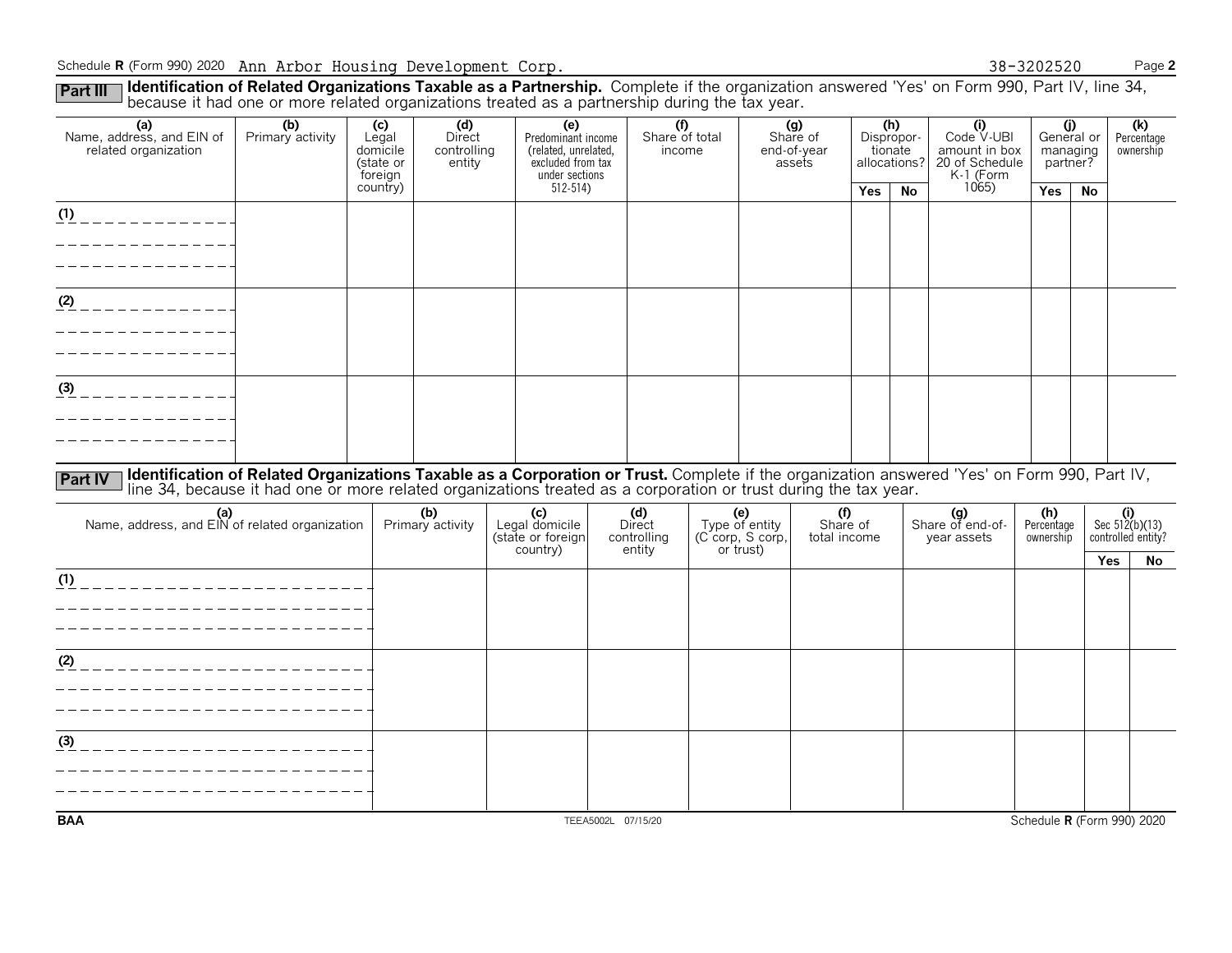**(5)**

**(6)**

# **Part V** Transactions With Related Organizations. Complete if the organization answered 'Yes' on Form 990, Part IV, line 34, 35b, or 36.

| Note: Complete line 1 if any entity is listed in Parts II, III, or IV of this schedule.                                                                                        |                                   |                        |                | No<br>Yes                                   |                |  |  |  |  |  |
|--------------------------------------------------------------------------------------------------------------------------------------------------------------------------------|-----------------------------------|------------------------|----------------|---------------------------------------------|----------------|--|--|--|--|--|
| During the tax year, did the organization engage in any of the following transactions with one or more related organizations listed in Parts II-IV?                            |                                   |                        |                |                                             |                |  |  |  |  |  |
|                                                                                                                                                                                |                                   |                        | 1а             |                                             | Χ              |  |  |  |  |  |
|                                                                                                                                                                                |                                   |                        | 1 <sub>b</sub> |                                             | X              |  |  |  |  |  |
|                                                                                                                                                                                |                                   |                        | 1 c            |                                             | X              |  |  |  |  |  |
|                                                                                                                                                                                |                                   |                        |                |                                             |                |  |  |  |  |  |
|                                                                                                                                                                                |                                   |                        | 1 e            |                                             | X              |  |  |  |  |  |
|                                                                                                                                                                                |                                   |                        |                |                                             |                |  |  |  |  |  |
|                                                                                                                                                                                |                                   |                        | 1 f            |                                             | X              |  |  |  |  |  |
|                                                                                                                                                                                |                                   |                        |                |                                             |                |  |  |  |  |  |
|                                                                                                                                                                                |                                   |                        | 1 h            |                                             | X              |  |  |  |  |  |
|                                                                                                                                                                                |                                   |                        | 1 i            |                                             | X              |  |  |  |  |  |
|                                                                                                                                                                                |                                   |                        | 1j             |                                             | X              |  |  |  |  |  |
|                                                                                                                                                                                |                                   |                        |                |                                             |                |  |  |  |  |  |
|                                                                                                                                                                                |                                   |                        | 1 k            |                                             | X<br>X         |  |  |  |  |  |
|                                                                                                                                                                                |                                   |                        |                |                                             |                |  |  |  |  |  |
|                                                                                                                                                                                |                                   |                        |                |                                             |                |  |  |  |  |  |
|                                                                                                                                                                                |                                   |                        |                |                                             |                |  |  |  |  |  |
|                                                                                                                                                                                |                                   |                        |                |                                             |                |  |  |  |  |  |
|                                                                                                                                                                                |                                   |                        |                |                                             |                |  |  |  |  |  |
|                                                                                                                                                                                |                                   |                        | 1 p            |                                             | X              |  |  |  |  |  |
|                                                                                                                                                                                |                                   |                        | 1 g            |                                             | X              |  |  |  |  |  |
|                                                                                                                                                                                |                                   |                        |                |                                             |                |  |  |  |  |  |
|                                                                                                                                                                                |                                   |                        | 1 r            |                                             | X              |  |  |  |  |  |
|                                                                                                                                                                                |                                   |                        | 1 <sub>s</sub> |                                             | $\overline{X}$ |  |  |  |  |  |
| 2 If the answer to any of the above is 'Yes,' see the instructions for information on who must complete this line, including covered relationships and transaction thresholds. |                                   |                        |                |                                             |                |  |  |  |  |  |
| (a)<br>Name of related organization                                                                                                                                            | (b)<br>Transaction<br>$type(a-s)$ | (c)<br>Amount involved |                | $M$ ethod of determining<br>amount involved |                |  |  |  |  |  |
|                                                                                                                                                                                |                                   |                        |                |                                             |                |  |  |  |  |  |
| (1)                                                                                                                                                                            |                                   |                        |                |                                             |                |  |  |  |  |  |
|                                                                                                                                                                                |                                   |                        |                |                                             |                |  |  |  |  |  |
| (2)                                                                                                                                                                            |                                   |                        |                |                                             |                |  |  |  |  |  |
|                                                                                                                                                                                |                                   |                        |                |                                             |                |  |  |  |  |  |
| (3)                                                                                                                                                                            |                                   |                        |                |                                             |                |  |  |  |  |  |
| (4)                                                                                                                                                                            |                                   |                        |                |                                             |                |  |  |  |  |  |
|                                                                                                                                                                                |                                   |                        |                |                                             |                |  |  |  |  |  |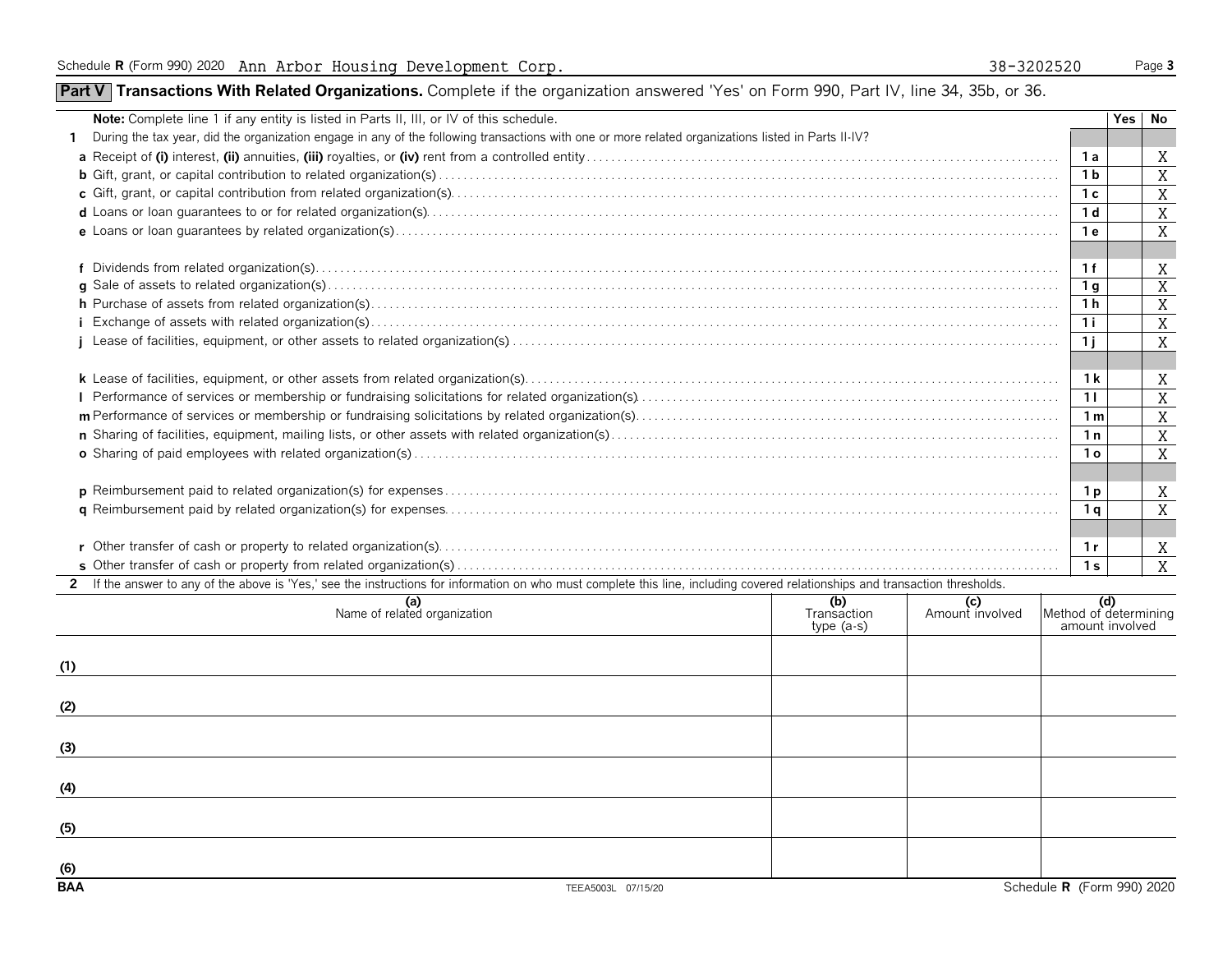# **Part VI** Unrelated Organizations Taxable as a Partnership. Complete if the organization answered 'Yes' on Form 990, Part IV, line 37.

Provide the following information for each entity taxed as a partnership through which the organization conducted more than five percent of its activities (measured by total assets or gross revenue) that was not a related organization. See instructions regarding exclusion for certain investment partnerships.

| (a) (b)<br>Name, address, and EIN of entity Primary activity                                                                | (c)<br>Legal domicile<br>(state or foreign<br>country) | (d)<br>Predominant<br>income<br>(related, unre-<br>lated, excluded<br>from tax under |                    |    | (e)<br>Are all partners<br>section<br>501(c)(3)<br>organizations? |  | (f)<br>Share of<br>total income | (g)<br>Share of<br>end-of-year<br>assets |  | (h)<br>Dispropor-<br>tionate<br>allocations? | $\begin{array}{c} \textbf{(i)} \\ \text{Code V-UBI} \\ \text{amount in box} \\ \text{20 of Schedule} \\ \text{K-1.} \\ \text{C} \end{array}$<br>(Form 1065) | General or Percentage<br>managing<br>partner? |  | ownership |
|-----------------------------------------------------------------------------------------------------------------------------|--------------------------------------------------------|--------------------------------------------------------------------------------------|--------------------|----|-------------------------------------------------------------------|--|---------------------------------|------------------------------------------|--|----------------------------------------------|-------------------------------------------------------------------------------------------------------------------------------------------------------------|-----------------------------------------------|--|-----------|
|                                                                                                                             |                                                        | sections $512-514$ )                                                                 | Yes                | No |                                                                   |  | <b>Yes</b>                      | No                                       |  | Yes                                          | No                                                                                                                                                          |                                               |  |           |
| (1)<br>. _ _ _ _ _ _ _ _ _ _ _ _ _ _ .                                                                                      |                                                        |                                                                                      |                    |    |                                                                   |  |                                 |                                          |  |                                              |                                                                                                                                                             |                                               |  |           |
| $\sqrt{(2)}$<br>______________                                                                                              |                                                        |                                                                                      |                    |    |                                                                   |  |                                 |                                          |  |                                              |                                                                                                                                                             |                                               |  |           |
| $\frac{(3)}{2}$<br>. _ _ _ _ _ _ _ _ _ _ _ _ _ _                                                                            |                                                        |                                                                                      |                    |    |                                                                   |  |                                 |                                          |  |                                              |                                                                                                                                                             |                                               |  |           |
| $(4)$ _ _ _ _ _ _ _ _ _ _ _ _ _ _ _ _                                                                                       |                                                        |                                                                                      |                    |    |                                                                   |  |                                 |                                          |  |                                              |                                                                                                                                                             |                                               |  |           |
| $\underline{(5)}$ _ _ _ _ _ _ _ _ _ _ _ _ _ _ _ _<br>_ _ _ _ _ _ _ _ _ _ _ _ _ _ _ _ _<br>_ _ _ _ _ _ _ _ _ _ _ _ _ _ _ _ _ |                                                        |                                                                                      |                    |    |                                                                   |  |                                 |                                          |  |                                              |                                                                                                                                                             |                                               |  |           |
| <u>___________________</u>                                                                                                  |                                                        |                                                                                      |                    |    |                                                                   |  |                                 |                                          |  |                                              |                                                                                                                                                             |                                               |  |           |
| (7)<br>______________                                                                                                       |                                                        |                                                                                      |                    |    |                                                                   |  |                                 |                                          |  |                                              |                                                                                                                                                             |                                               |  |           |
| (8)<br>____________                                                                                                         |                                                        |                                                                                      |                    |    |                                                                   |  |                                 |                                          |  |                                              |                                                                                                                                                             |                                               |  |           |
| <b>BAA</b>                                                                                                                  |                                                        |                                                                                      | TEEA5004L 07/15/20 |    |                                                                   |  |                                 |                                          |  |                                              |                                                                                                                                                             | Schedule R (Form 990) 2020                    |  |           |